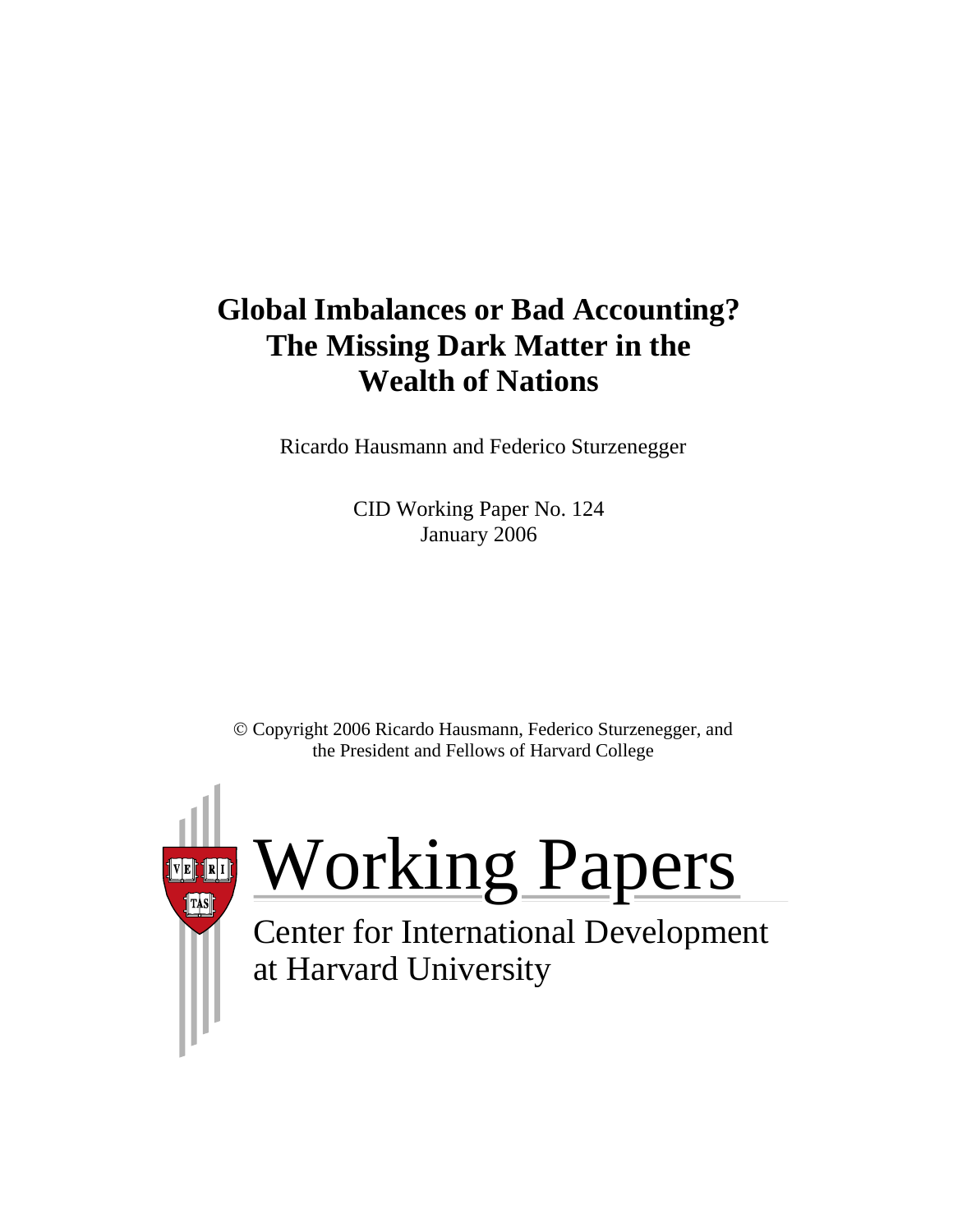# **Global Imbalances or Bad Accounting? The Missing Dark Matter in the Wealth of Nations**

## **Ricardo Hausmann and Federico Sturzenegger**

Revised September 2006

## **Abstract**

This paper argues that current account statistics may provide a poor indication for the real evolution of a country's net foreign assets. This may be due to a series of factors including the mismeasurement of FDI, unreported trade of insurance or liquidity services and debt relief. Because of these problems we suggest estimating net foreign assets by capitalizing the net investment income and then estimating the current account from the changes in this stock of foreign assets. We call *dark matter* the difference between our measure of net foreign assets and that portrayed by official statistics. We find dark matter to be important for many countries and that it relates to FDI flows, domestic volatility, and debt relief. We also find that, once dark matter is taken into account, global net asset positions appear to be relatively stable. In particular, the exports of dark matter of the US appear to be fairly steady and large enough to keep the US net asset position stable, casting doubts on the need for a major adjustment of the dollar or a large rebalancing of the global economy.

**Keywords:** global imbalances, United States current account deficit, valuation problems, Foreign Direct Investment (FDI)

**JEL codes:** F32, F34, F36, F41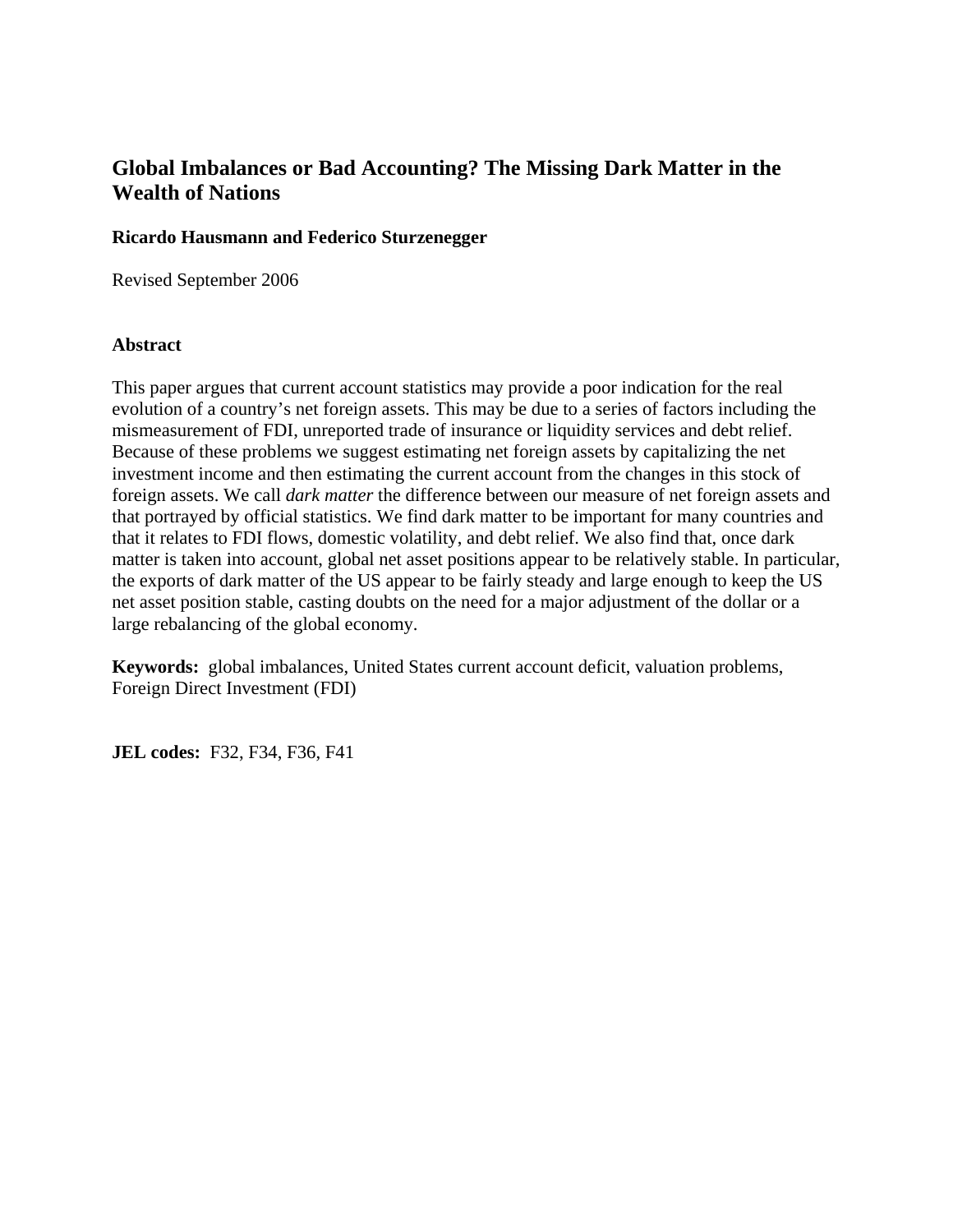#### **Global imbalances or bad accounting?**  The missing dark matter in the wealth of nations<sup>1</sup>

Ricardo Hausmann *Kennedy School of Government and Center for International Development, Harvard University* 

Federico Sturzenegger *Kennedy School of Government, Harvard University and Universidad Torcuato Di Tella* 

#### **Abstract**

This paper argues that current account statistics may provide a poor indication for the real evolution of a country's net foreign assets. This may be due to a series of factors including the mismeasurement of FDI, unreported trade of insurance or liquidity services and debt relief. Because of these problems we suggest estimating net foreign assets by capitalizing the net investment income and then estimating the current account from the changes in this stock of foreign assets. We call *dark matter* the difference between our measure of net foreign assets and that portrayed by official statistics. We find dark matter to be important for many countries and that it relates to FDI flows, domestic volatility, and debt relief. We also find that, once dark matter is taken into account, global net asset positions appear to be relatively stable. In particular, the exports of dark matter of the US appear to be fairly steady and large enough to keep the US net asset position stable, casting doubts on the need for a major adjustment of the dollar or a large rebalancing of the global economy.

> First version: December 2005 This version: September 2006

JEL: F32,F34, F36, F41.

<span id="page-2-0"></span><sup>&</sup>lt;sup>1</sup> Prepared for the 44<sup>th</sup> Panel Meeting of *Economic Policy* in Helsinki. We thank two anonymous referees, Robert Barro, Joe Beaulieu, Giuseppe Bertola, Eduardo Borensztein, Willem Buiter, Richard Cooper, Joshua Coval, Alex Culiuc, Barry Eichengreen, Jeffrey Frankel, Sebastian Galiani, Matthew Higgins, Robert Lawrence, Gian Maria Milesi Ferretti, Ugo Panizza, Roberto Rigobon, Dani Rodrik, Andrei Shleifer, Alan Taylor, Beatrice Weder, and seminar participants at the Lunch on International Economic Policy and Faculty Seminars at the Kennedy School of Government, Harvard University, and Harvard Business School, as well as seminars at American University in Paris, Chatham House in London and New York, JP Morgan , Fedesarrollo, FIEL, Central Bank of Argentina, and Universidad Torcuato Di Tella for useful comments. The first draft of this paper gave rise to an inordinate amount of reaction. At this point at least six pieces have discussed specifically the Dark Matter hypothesis. These include McKelvey ed (2005), Buiter (2006), Eichengreen (2006), Higgins et al (2006), Meissner and Taylor (2006) and Milesi Ferretti (2006). In addition the dark matter hypothesis has caught the attention of the press. Following an op-ed in the Financial Times and a short paper on the US current account, Hausmann and Sturzenegger (2005a, 2005b), dark matter has been discussed in Roubini and Setser's RGE Monitor, see for example, Setser *On the origins of Dark Matter*, January 2006, the Economist *America's Dark Materials*, Jan 19 2006, The Wall Street Journal, Mark Gongloff, *Is Dark Matter in the Deficit?*, February 2006, Business Week, Michael Mandel, *Why the Us Economy is Stronger than you think*, May 2006, The Wall Street Journal Editorial *Trade Deficit Disorder*, March 2006, and The New York Times, P. Krugman, *Trade Deficit*, April 2006. This intellectual debate has given us fruitful ideas for preparing a revision for this paper. We thank Federico Dorso, Maria Fernandez Vidal, and Victoria Vanasco for able research assistance.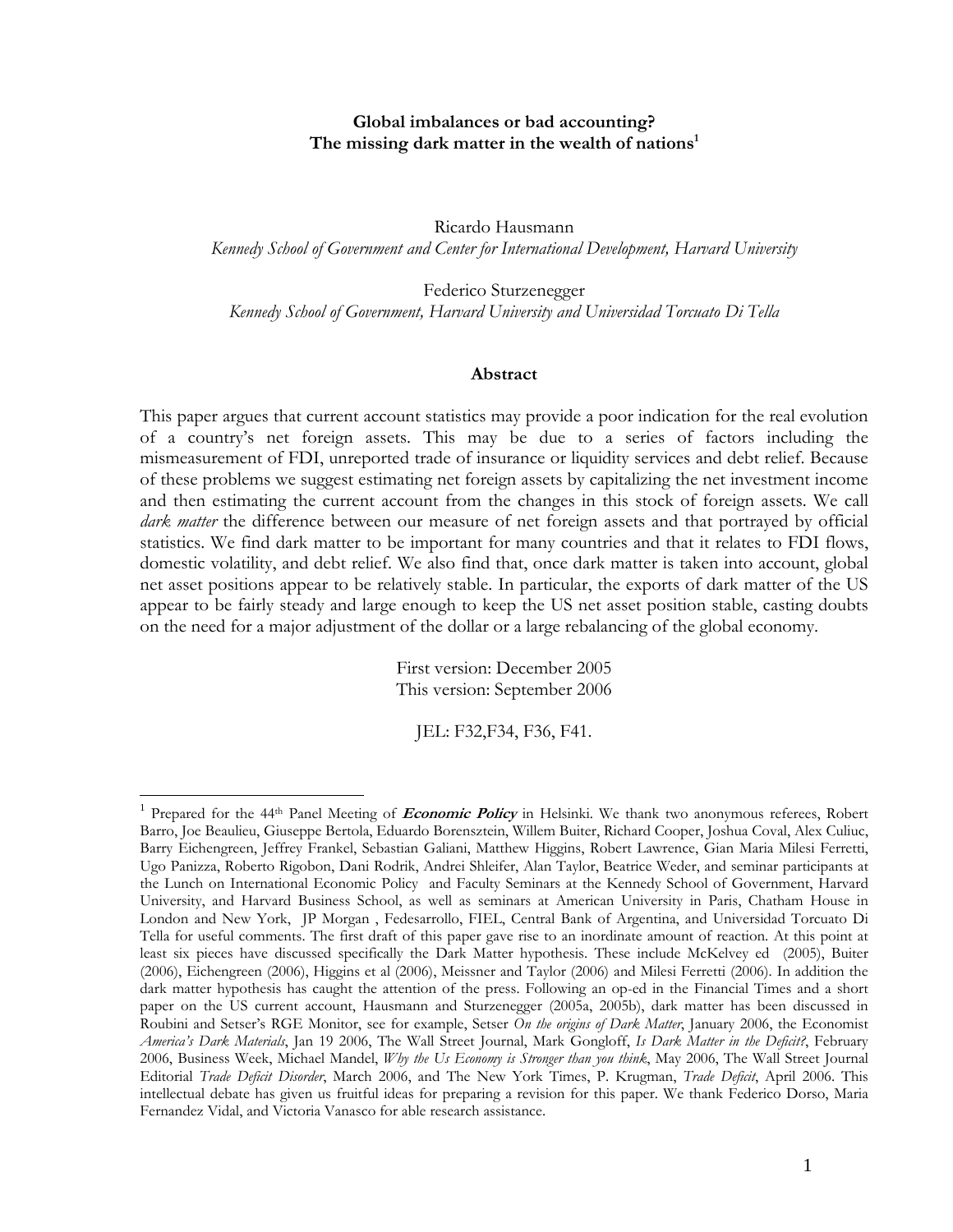#### I. Motivation

Over the last couple of years the burgeoning of the US current account deficit, reaching 792 billion dollars in 2005 alone, has led to significant concerns about the future of the US and the possibility of a major global crisis. With a brief respite in 1991, it comes after 24 years of unbroken deficits which have totaled over 5.2 trillion dollars. Once the massive financing required to keep on paying for such a widening gap dries up, perhaps because foreigners become satiated of owning such a large and rapidly growing amount of American debt, there will be an ugly adjustment in the world economy. The dollar will collapse, triggering a stampede away from American debt, interest rates will shoot up and a sharp global recession will ensue. Martin Wolf (2004) calls this situation an "unsustainable *black hole*" and points that "The U.S. is now on the comfortable path to ruin". Maurice Obstfeld and Kenneth Rogoff (2005) remark that "any sober policymaker or financial market analyst ought to regard the US current account deficit as a sword of Damocles hanging over the global economy". Even more dramatically, Nouriel Roubini and Brad Setser (2005) claim that "The current account deficit will continue to grow on the back of higher and higher payments on U.S. foreign debt even if the trade deficit stabilizes. That is why sustained trade deficits will set off the kind of explosive debt dynamics that lead to financial crises".

The recent and growing global imbalances, including, prominently, that of the US, has attracted substantial interest from both policy and academic circles. In a series of papers Obstfeld and Rogoff (2000, 2005a and 2005b) use two and three country endowment to estimate by how much the dollar needs to fall to eliminate the US current account deficit. The conclude on a needed depreciation of the dollar of 12 to 14% in their 2000 piece, of between 20 and 40% in their 2005a piece, and of about 33% in their 2005b Brookings Paper. Blanchard, Giavazzi and Sa (2005) use a portfolio model to obtain a required depreciation of 65%. Somewhat less dramatically, Gourinchas and Rey (2006) find a required depreciation of between 18% and 13% depending on the assumed elasticity of net exports, for convergence to a steady state where net foreign assets become stable.

The increasing unbalanced position of the US (and the world) entails several puzzles. First, there is the puzzle of why such a large and increasing indebtedness has not led to any visible crisis, and why the world is willing to lend continuously to the US and to do so at surprisingly low interest rates. Or put otherwise, why is the US itself willing to run such large current account imbalances? While some of the recent discussion, particularly in the press, have chosen to depict the US economy as out of control, with particular attention placed on the low personal savings rate of the typical US consumer, this explanation finds itself at odds with our belief that agents are rational and maximize utility in a way that is consistent with their intertemporal budget constraints. Of course we have no lack of models in which current account crises do occur, but many of the assumptions used in those models, such as currency mismatches combined with sudden stops, while relatively well suited to emerging economies, are implausible when applied to the US. Another popular explanation for the persistence of the imbalances is that it is official sources, more specifically the purchase of treasury bills by East Asian economies, particularly China, that are keeping demand for US securities *artificially* large. But while the fact may be true it also provides an unsatisfactory answer: why would these governments buy into inevitable capital losses?

A second puzzle arises from the fact that if the US is a large net debtor, then someone else must be a large net creditor. According to official statistics this large creditor is not Europe (in fact Europe is a debtor as well), but Japan and the rest of the world. This implies that, over the last decade, the less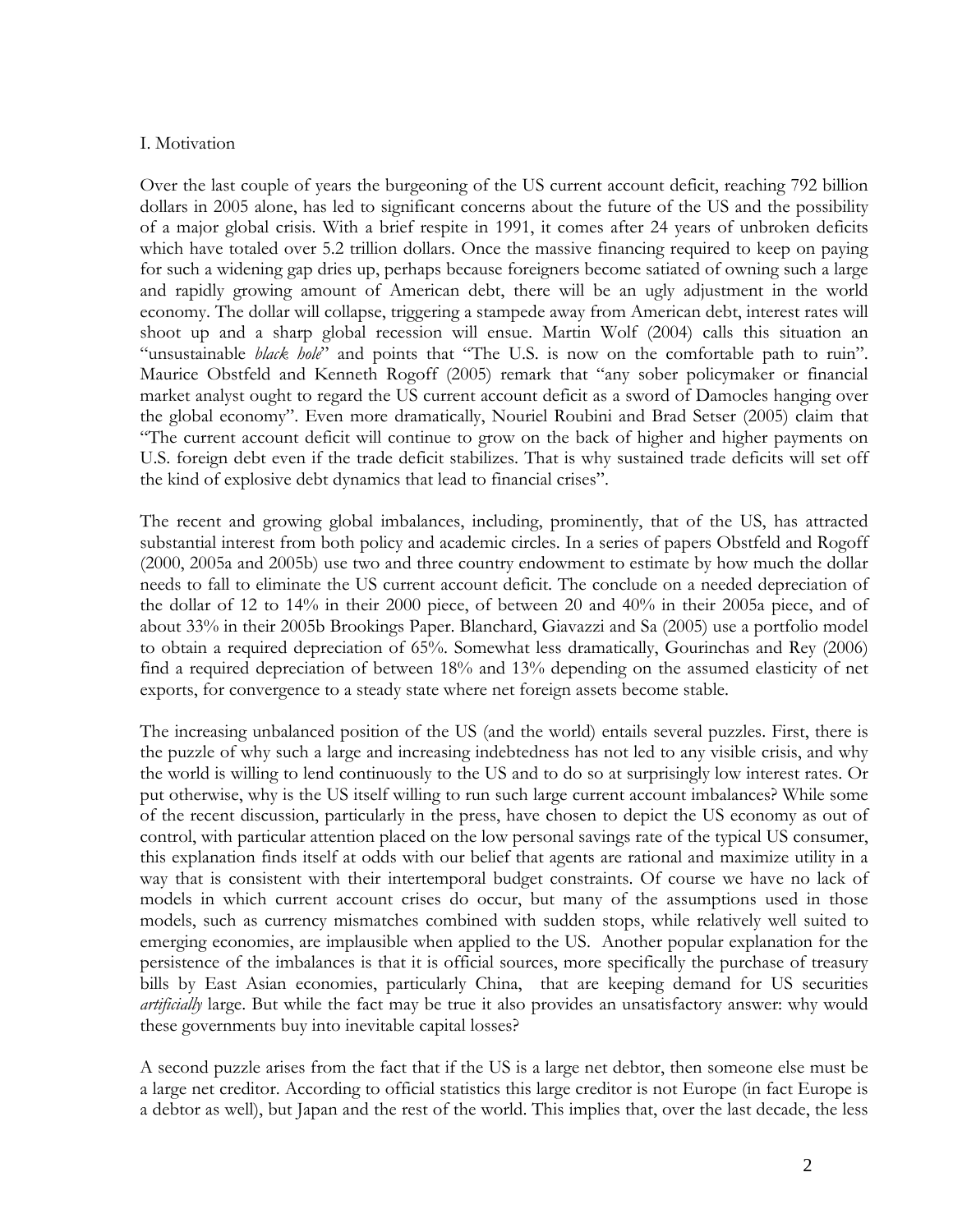developed countries in the world have been financing the consumption excesses of the richest countries. This adds a huge puzzle of why capital is flowing away from the less developed world, not just why it does not flow in.<sup>[2](#page-4-0)</sup>

The conceptual and practical problems of this description are so large that we explore in this paper if there is something seriously wrong about this worldview. To motivate our analysis let us start by reviewing some facts. The Bureau of Economic Analysis (BEA) indicates that back in 1982 the US had about 329 billion dollars of net foreign assets (that is the difference between the foreign assets owned abroad and the local assets owned by foreigners). These assets rendered a net return of about 35 billion dollars. Between 1982 and 2005, the US accumulated a current account deficit of 5.27 trillion dollars. We should expect then that the net foreign assets of the US would fall by that amount, to say, *minus* 4.94 trillion. If it paid 5 percent on that debt, the net return on its financial position should have moved from a surplus of 35 billion in 1982 to *minus* 247 billion dollars a year in 2005. After all, debtors need to service their debt. But the number for 2005 is still a *positive* 17.6 billion! This means that the US has spent 5.27 trillion dollars more than it has earned (which is what the cumulative current account deficit implies) almost for free. Figure 1, which shows the net investment income of the US and the cumulative current account, makes the point that this inconsistency between the flow and stock data has been growing steadily over the last twenty years.

To respond to the incongruence of the flow and the asset data two answers have been suggested. One notes that the US has benefited from what the BEA estimates to be about 2.25 trillion dollars of net capital gains so that instead of owing 4.94 trillion, it owes "only" 2.69 trillion. These capital gains can be sizable. For example, during the 2000 – 2005 period, the net foreign asset position of the US deteriorated by 1.3 trillion in spite of current account deficits that totaled 3.26 trillion, the difference being made up by capital gains of about 2 trillion dollars. However, in spite of muting the size of deficits for recent years, the capital gains story cuts the puzzle, at best, in half, leaving a whole other half to be explained<sup>3</sup>.

The second answer to the incongruence between flow and stock data stresses the fact that the US earns a higher return on its holdings of foreign assets than it pays to foreigners on its liabilities a point made early on by Lawrence (1990) and more recently by Obstfeld and Rogoff (2005b) among many others. Figure 2 shows that this differential has been fairly persistent over the years. A careful description can be found in Gourinchas and Rey  $(2006)^4$  $(2006)^4$  who document this differential return by estimating how the gross returns have evolved since 1952. They find that the US return privilege is mostly concentrated in short term liquid assets. Using their estimates corresponding to the more recent period since the end of Bretton Woods, they conclude that the tipping point for the US economy, i.e. the moment it will start paying on its net asset position, will be reached when liabilities are 1.43 times assets, thus placing the US still a long way from being a "real debtor".

Both explanations require further analysis. First if it is true that there have been significant capital gains on US foreign assets we need to understand where those large capital gains come from,

<u>.</u>

<span id="page-4-0"></span> $2$  This issue has recently been discussed in a series of papers by Jeanne and Gourinchas (2005, 2006) as well as in Ju and

<span id="page-4-2"></span><span id="page-4-1"></span>Wei (2006).<br><sup>3</sup> Notice that to the extent that the current account is intended to measure the deterioration in the asset position of a country, we could use the stock of net foreign assets to infer an alternative "inclusive of capital gains" current account. Interpreted this way, official statistics would already indicate that the US has run a deficit of only 1.3 trillion, not of 3.26 trillion in recent years, a point that has been surprisingly ignored. 4 See also Higgins et al (2005).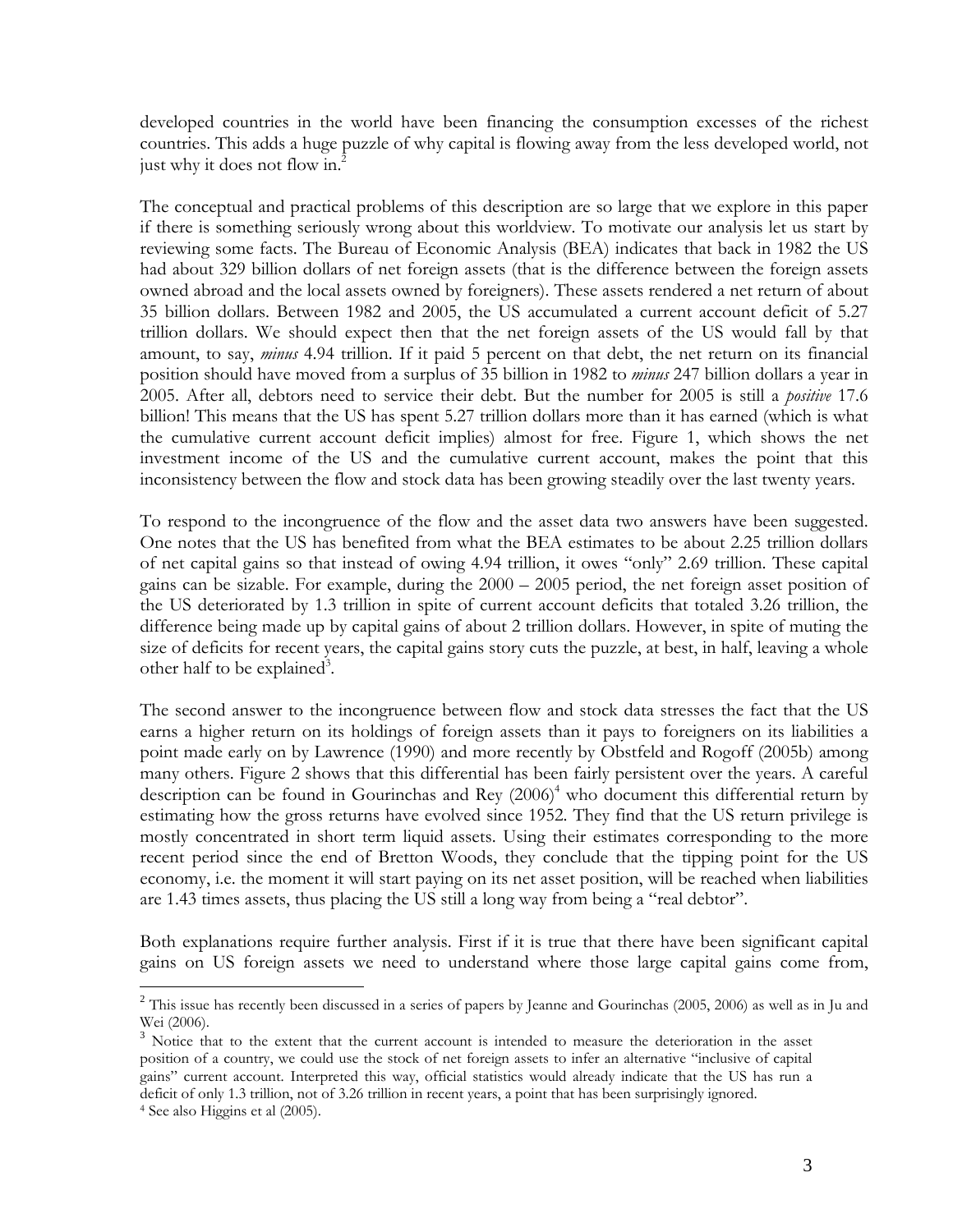particularly when it is unlikely that they come from exchange rate movements, to the extent that the dollar has gone up and down since the 1980s without any clear trend<sup>5</sup>. What are the channels by which capital gains take place? On the other hand the fact that US assets abroad deliver higher rates begs the question of whether US investors abroad are smarter than foreign investors in the US. But, aren't global portfolio investors not free to buy any assets they want? Why would foreigners consistently pick worse assets than American investors? Can't they just ask American financial institutions to manage the money for them? Alternatively, is this an equilibrium phenomenon? But if so, what does it respond to? And, is it persistent in a way that we should consider it will continue into the future?

Cline (2005) provides an excellent analysis of these questions that is a starting point for what we do in this paper. While Cline shares with the consensus a concern for the evolution of US net foreign asset position moving forward, he provides several arguments that suggest why these concerns may be overstated. He introduces the concept of capitalized net capital income (the present value of net income), which we will use extensively below, to show that "the United States has remained a persistent "economic" net creditor throughout the last three decades", and applies standard sustainability analysis to study the future evolution of the US current account, only to find that sustainability is fairly robust. He acknowledges this is the result of the difference between the return on US assets abroad and the return of foreigner's assets in the US, and while he relates this to the risk characteristics of the assets he still concludes this differential to be "basically a puzzle".

Our paper argues that the inconsistency between flow and stock data can be explained by two complementary phenomena. One, that net foreign assets may not be properly measured, most noticeably foreign direct investment (FDI), which is computed on the basis of a very strict set of accounting rules that sometimes may not capture the true earning potential of the underlying assets<sup>6</sup>. The second idea, builds on the existence of a return differential. We argue, uncontroversially, that this differential is an equilibrium phenomenon due to the fact that foreigners choose to hold the assets of some countries (the US or Switzerland, for example) in spite of their lower return because they perceive these assets to be endowed with other virtues (e.g. safety) which make them attractive in spite of their lower yield. More controversially we suggest that this differential can be assimilated to an asset (that values the underlying attributes that explain why this differential exists), so that the capitalized value of this differential should be added to the measured stock of net foreign assets.

We group both the unmeasured assets, as well as the capitalized value of the return differential responding to unobserved attributes into a concept called *dark matter*. In the next section we suggest how to compute the stock of dark matter. Once dark matter is estimated we can obtain a measure for the net stock of foreign assets. The change of these over time will be our estimate of the current account. We will see that our current account aligns itself very well with the official data for most countries, though some cases present differences with reported statistics. In Section III we discuss the economic reasons that explain the existence of dark matter and test their relevance for a cross section of countries. We find that dark matter relates in a fairly systematic way to FDI flows, risk characteristics of local output and debt relief. In Section IV we address the issue of global imbalances. How do global imbalances look once dark matter has been taken into account? We find that our new description points to a world were net asset positions seem to be fairly constant. In

<span id="page-5-1"></span><span id="page-5-0"></span>

<sup>5</sup> On this see Cline (2005) and Gros (2006a). 6 Gros (2006) agrees with us that this item is subject to gross mismeasurement, but argues that the bias goes in the opposite direction to what we suggest below.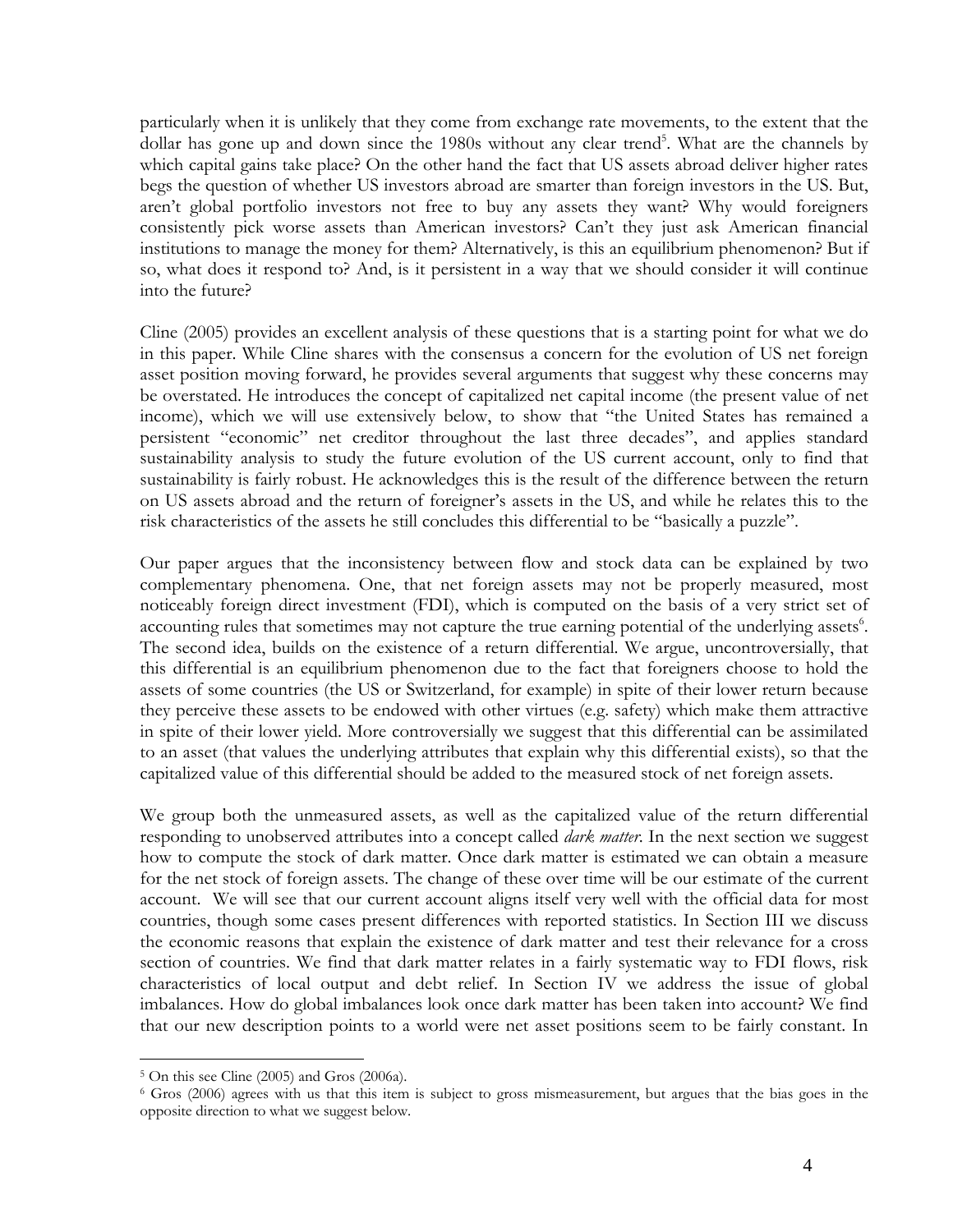particular, we show that once dark matter is taken into account the US economy has not been running current account deficits during the last two decades. Section V concludes with some closing thoughts and suggestions for future research.

#### *Section II. Measuring Dark matter*

 $\overline{a}$ 

The interest in a concept such as the current account is that it is related to the change in the net asset position of a country. This explains why people worry about large negative external positions. In fact, this is the rationale that we followed to look at the US numbers in the introduction of this paper, only to find out that it led to a large inconsistency. The problem comes from the fact that given the standard accounting rules capital gains and return differentials can be substantial and persistent making the relationship between the current account and the change in net foreign assets quite weak.

Thus we propose an alternative way of measuring the current account, in a way that rescues the relationship between our definition of the current account and the change in net foreign assets by defining the first as the change in the latter. In particular we will measure the stock of net foreign assets (NFA) as the capitalized value of the net investment income (*NII*), discounted at a constant rate of interest  $(r)^7$  $(r)^7$ :

$$
NFA_t^{DM} = \frac{NII_t}{r} \,. \tag{1}
$$

The superscript *DM* corresponds to *dark matter*, a term that we have chosen to reflect the discrepancy between our measure of net foreign assets and the measure that can be obtained from official figures or from accumulating the current account imbalances. The name is taken from a term used in physics to account for the fact that the world is more stable than you would think if it were held together only by the gravity emanating from visible matter. In the same way that physicists infer matter in the world from its gravitational pull (but not from adding up the visible matter) we infer the assets from their returns and not from adding the current account imbalances. As a result countries with net investment income larger than what is presumed on the basis of their asset base will have dark matter assets, while countries for which the net investment income is too low will have dark matter liabilities.

In turn, we define the current account as the change in net foreign assets so defined:

$$
CA_{t} = NFA_{t}^{DM} - NFA_{t-1}^{DM} = \frac{NII_{t} - NII_{t-1}}{r}.
$$
\n(2)

<span id="page-6-0"></span><sup>7</sup> The use of a constant interest rate has two immediate advantages. First, in the global economy each financial claim appears twice: as an asset in one country and a liability in another. We should value that claim equally in both countries. Hence, it is important that we use the same interest rate in both countries. Second, we choose a constant rate so that changes in our measure of assets depend only on changes in the income flow of the assets and not on variations in the price-earnings ratios. This allows a cleaner visualization of the evolution of flows. In fact, the level of the interest rate we choose is irrelevant for our story and similar results would obtain if we used an interest rate computed from market rates.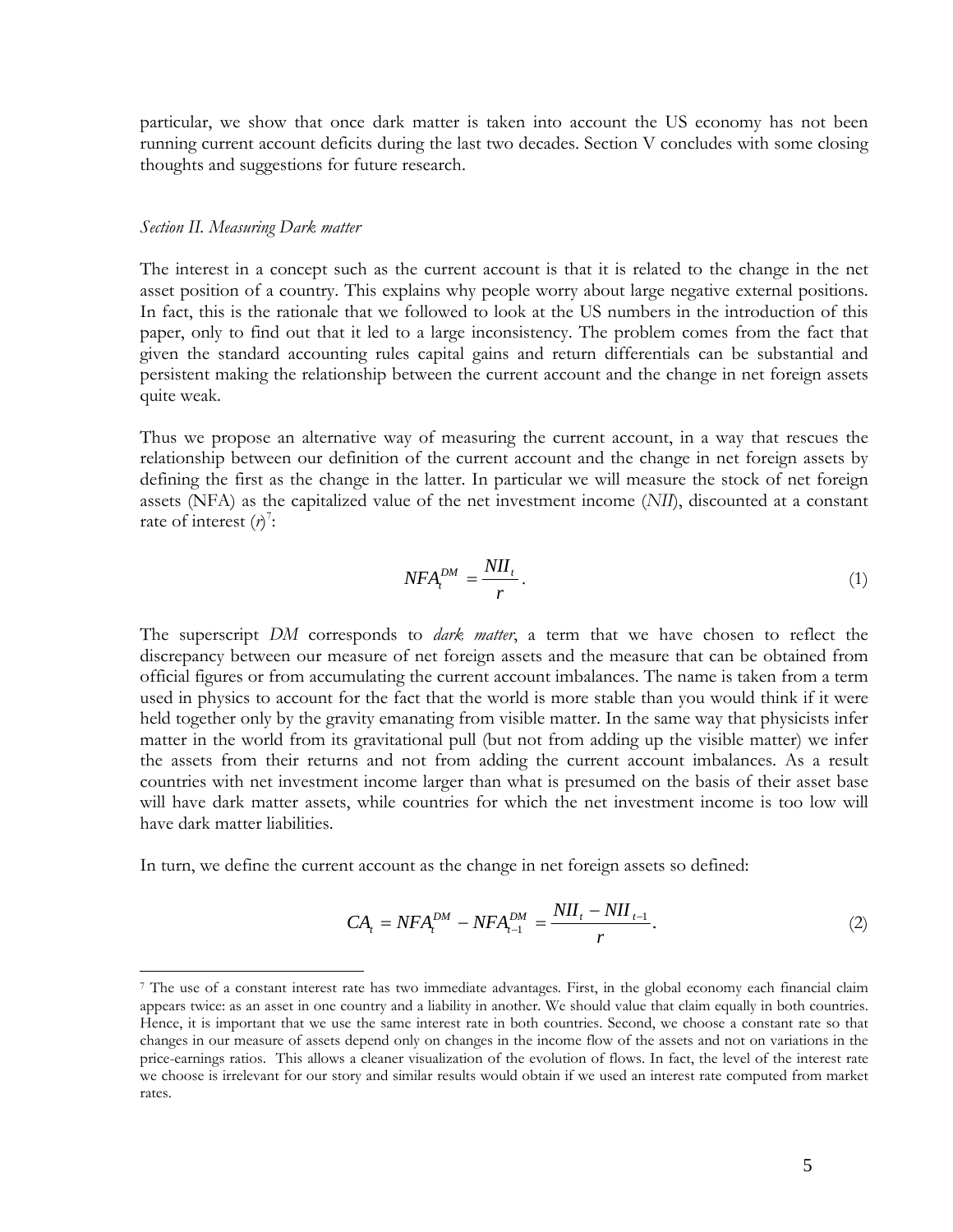This way of computing the current account has been suggested by Cline (2005) and previously by Ulan and Dewald (1989). It was discussed by US government officials, but the Bureau of Economic Analysis eventually discarded it on the difficulties associated with choosing a discount rate (see Landefeld and Lawson, 1991).

Choosing to value the assets on the basis of their returns is just like valuing a company by calculating its earnings and multiplying by some price-earnings ratio, or valuing a property based on its rental value. As we know from the corporate finance literature for an individual company, the earnings of any given year may give an unreliable measure of its true earning potential, but if we average over an economy and look at trends over a couple of years this simple methodology delivers reasonable results. Of course, this opens many methodological questions, for example what exactly this price earning ratio should be and why the discount rate should be the same, even for assets with very large differences in risk characteristics.

More precisely we can understand the sources of the stock of dark matter (*DM*) by noticing that

$$
DM = NFA_t^{DM} - NFA_t = \frac{NII_t}{r} - NFA_t = \frac{\widetilde{r}(NFA_t + \mu_t)}{r} - NFA_t = \frac{\widetilde{r}}{r} \mu_t + \frac{(\widetilde{r} - r)}{r} NFA_t, \quad (3)
$$

where *NFA<sub>t</sub>* stands for the official measure of net foreign assets. In this expression we allow for assets to be mismeasured, with  $\mu$  indicating the error in measurement. In addition we assume assets to yield a rate of return  $\tilde{r}$  different from the constant rate used for discounting. The two terms in the last expression of equation (3) show that dark matter may have two origins: the capitalized return to unaccounted assets and to return "privileges". These privileges may arise because assets abroad earn a higher rate of return or because liabilities pay a lower rate. $8$ 

We will differ our discussion of measurement errors in the asset stock until the next section, but from the second terms of equation (3) it should be clear by now that our difference with Gourinchas and Rey (2006) is that we capitalize the return differential, add it to the stock of net foreign assets and then adjust the current account accordingly. It is the fact that we consider as an asset the capitalized value of the return differential what makes our description of the current account dynamics so different from the standard description.

Why would we want to do so and what is the rationale for using a fixed rate of interest? There are three main reasons why assets in equilibrium may yield different returns: surprises, risk premia and embedded services. Surprises refer to the fact that assets may turn out to have a lower rate of return

<span id="page-7-0"></span><sup>8</sup> The second term in equation (3) is important in that it may change, sometimes dramatically, rendering the stock of dark matter quite volatile. McKelvey et al (2005) refer to the very large volatility of dark matter, something that he found did not bear well with what they believed were stable underlying economic reasons for the existence of dark matter. Equation (3) clarifies the point by showing that dark matter will be affected by the capitalized value of changes in the actual return differentials. Thus small changes can lead to very large swings in our dark matter estimate. As much as in corporate finance, earnings in a particular year, may provide a poor guide to the income of a particular corporation over the medium term. In our case the income flow is the average of many different individual returns, but it is still true that these returns may be affected by macro shocks, thus still exhibiting some volatility. Under this light, our estimates for any particular year should be taken with care, with averages over longer periods being more informative. Trends over twenty five years, as what we use in this paper, are relatively stable.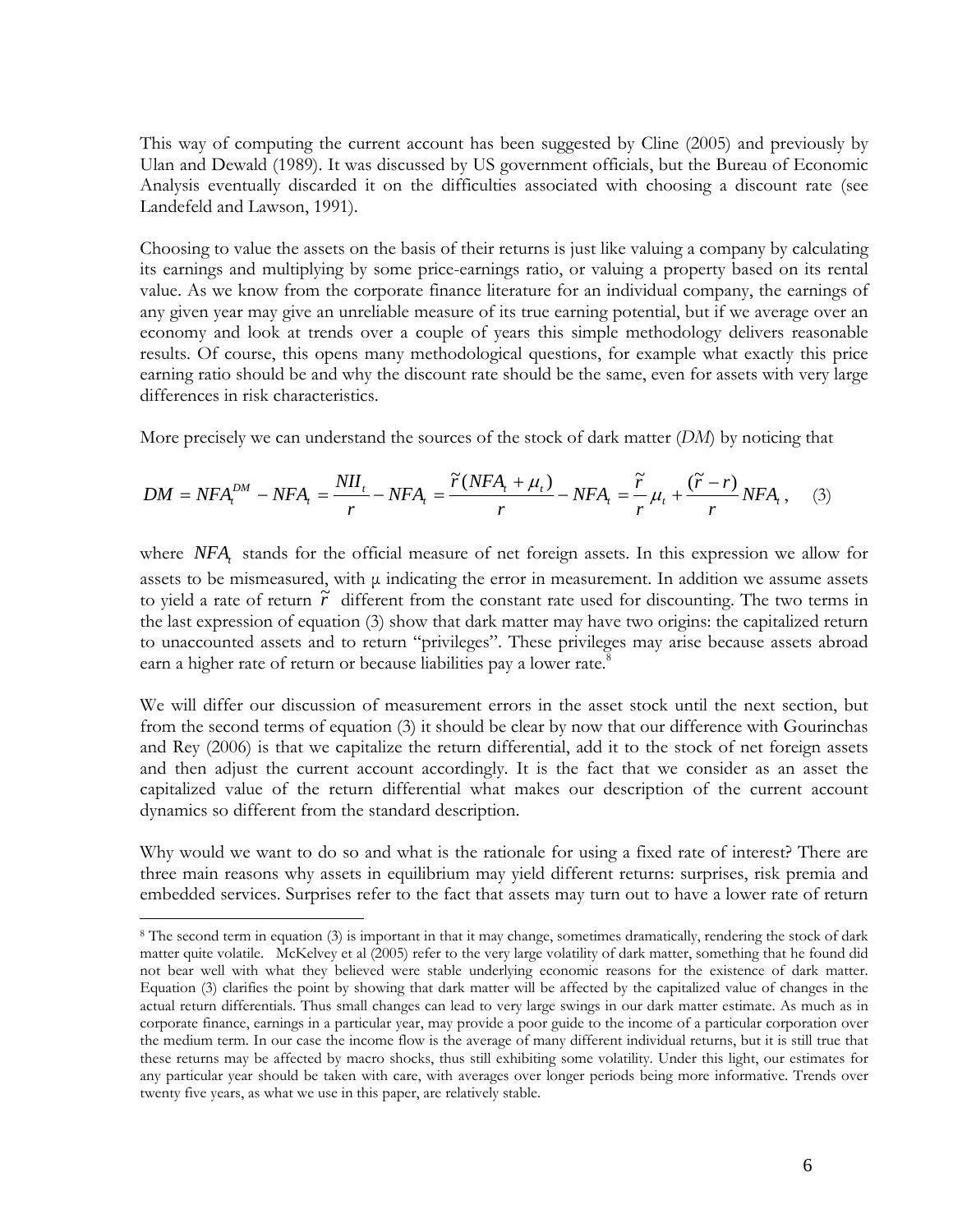if faced with expropriation, restructuring or unexpected negative business conditions, risks that require an ex ante higher discount rate to compensate for these expected losses. In our computation, surprises are already taken into account because we work with ex-post data. Averaging out over a large number of assets and over long period of time it seems implausible (though not impossible) that realized returns may differ significantly from expected returns. Buiter (2006) has argued that over short periods this may lead to distortions due to a peso problem. Without providing a formal test we believe this is unlikely to be a problem in our case considering that our data spans a period of close to twenty five years which have seen several episodes of financial crises<sup>[9](#page-8-0)</sup>.

The second reason for a differential rate of return is a risk premia, which implies that ex-post the two assets may have a persistent difference in returns. For example, equities have traditionally earned a premia over bonds that compensate for their higher risk. This differential over the very long period from 1890 through 1979 has been, on average, of  $6\%$  per year.<sup>10</sup> If we discount the earnings of stocks by the same rate as for bonds, their value would largely exceed market valuation. We can interpret the difference between this higher valuation and the market value as the price paid by the market for the insurance sold by whoever chooses to hold equities. In this view, the risk premia is assimilated to the sale of a service, which in this specific case assimilates to insurance services.

We believe that for the purpose of studying global imbalances it makes sense to call these differences in returns an asset, because they correspond to services that are sold and, on average, paid for. In fact, while this may sound controversial it is exactly what is done in standard GDP estimation. In other words, many components of GDP are imputed by assimilating return differentials to the sale of specific services, exactly the same way we do in this paper. For example, a sector where net interest differentials are imputed as income is the banking sector.<sup>11</sup> In the case of the US, the System of National Accounts (SNA) recommended

*"measuring implicit financial services to depositors, using the difference between a risk-free reference rate and the average interest rate paid to depositors, and it recommends measuring the implicit services to borrowers using the difference between the average interest rate paid by borrowers and the reference rate" (Fixler et al, 2003, p. 33)* 

Fixler *et al* (2003, p 34) explains the logic

*"depositors could dispense with the services of a bank entirely and keep their money in securities paying the reference rate of interest. Depositors who forego the opportunity to earn the reference rate in order to obtain the services of a bank choose to pay the implicit price for depositor services equal to the margin between the reference rate and the deposit rate"* 

So, while in US national accounts, the return differential is used to value financial services, we extend the same methodology to return differential in assets to value insurance services. Thus, when foreigners decide to invest in the US or Switzerland at a lower rate, it is because they value the insurance services provided by this investment. In this case we would say the US and Switzerland are

<span id="page-8-0"></span><sup>9</sup> However one piece of evidence provides some support to the idea that some countries may have enjoyed extremely high ex post returns over the last five years that are probably unsustainable. Klingen, Weder and Zettelmeyer (2005) show that the return on emerging markets during the 90s, have been on average unusually high from a historical perspective, a feature that they attribute to very large negative returns in the 1980s.<br><sup>10</sup> See Mankiw and Zeldes (1991).<br><sup>11</sup> We thank Joe Beaulieu for pointing this out to us.

<span id="page-8-1"></span>

<span id="page-8-2"></span>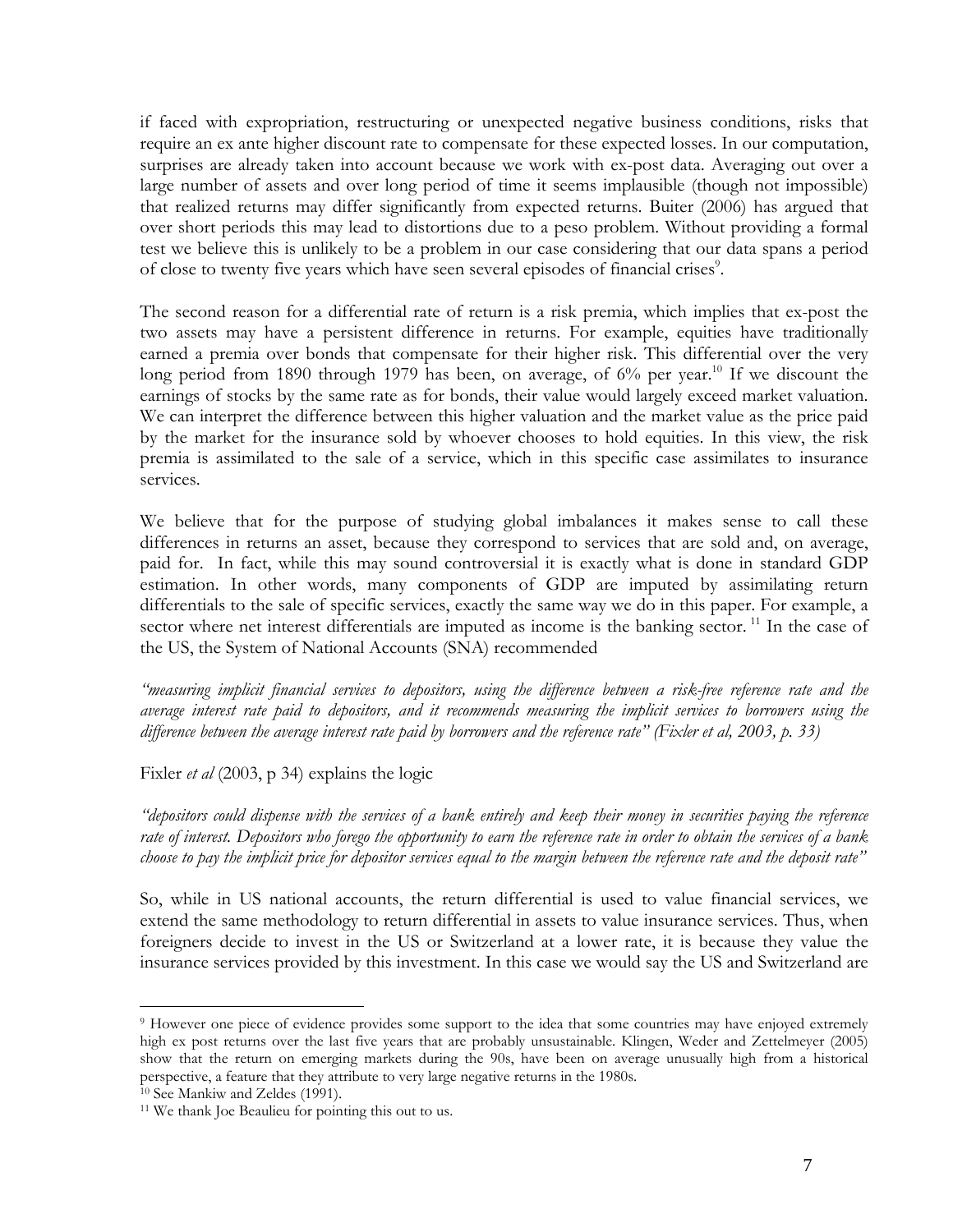selling insurance abroad, in the same way banks sell financial services by paying a lower rate on their deposits.

Why is this interpretation useful? First, because there has been a growing awareness that intangible capital is an important source of income. In a much celebrated paper Corrado, Hulten and Sichel (2006) argue that US national income accounts miss about 800 billion a year in intangible capital, and thus underreport the total capital stock of the economy in close to 3 trillion dollar. Parente and Prescott (2002) had already argued in the same line, providing some back of the envelope estimates of intangible investment that were even larger than that of Corrado and co-authors. The point is that, to the extent that this capital is there, it will generate income on a steady basis, implying that the income provides a better way of assessing the true potential of such capital stock in a way that official statistics will not be able to. Second, because the return differential arising from risk premia, liquidity or safety perceptions correspond to embedded services that provide a return, which should be taken into consideration when understanding global positions.

By capitalizing the income we are redefining the stock of assets in a way that more explicitly shows the value of the underlying services, thus providing a better measure of the vulnerabilities build in each economy. In other words, capitalizing this steady return differential includes in the asset estimates the advantage or disadvantage of local assets reflected in the differences in the rates of return, providing a more coherent picture of actual global imbalances. For this reason, we believe the points made to us (Buiter, 2006, Milesi Ferretti, 2006, Eichengreen, 2006) that our approach may lead to an overestimation of US's foreign assets to the extent that it discounts the flows obtained from riskier investments abroad at the same risk free rate that the US charges on its liabilities, is misguided. To the extent that we work with ex-post returns that reflect expected returns and which show a return premium that is consistently paid (as is any insurance premium) the value of this differential should be included in the analysis of the net asset position. For example Figure 2 shows that in the case of the US this differential has been pretty steady over the last 30 years.<sup>12</sup> Kugler and Weder (2004, 2005) make a similar point for Switzerland.

Our measure does appear to hinge on a blind trust in the net income data, at least in comparison with official stock data. But how good is either of these data? The truth is that we do not know. However we don't feel we should be called to make a judgment on this. Our analysis simply points out to a discrepancy between the two data sources which needs to be addressed and understood. Gros (2006a), for example, agrees with us that the stock data is wrong by pointing out that, for example, in the US, surveys systematically miss on assets that foreigners hold in the US, a fact that, if true, increases the inconsistency between the two series.

Gros (2006b) tries to explain the puzzle by arguing that the income flow data is wrong as well, because foreign firms in the US seem to understate retained earnings. Some evidence is provided by the fact that once investments are categorized as direct investment reported retained earnings fall dramatically. Gros disregards transfer pricing as an explanation (so does Mataloni, 2000), but still assuming foreign firms can actually dodge the US taxman, the question remains as to how these distributed earnings are used. If foreigners purchase other assets in the US then they would be registered as an increase in other foreign assets in the US, very much as retained earnings by US firms abroad are computed as an increase in FDI abroad. Gros argues that retained earning in the

<span id="page-9-0"></span><sup>&</sup>lt;sup>12</sup> This graph is computed with FDI at current cost in order to span a larger number of years.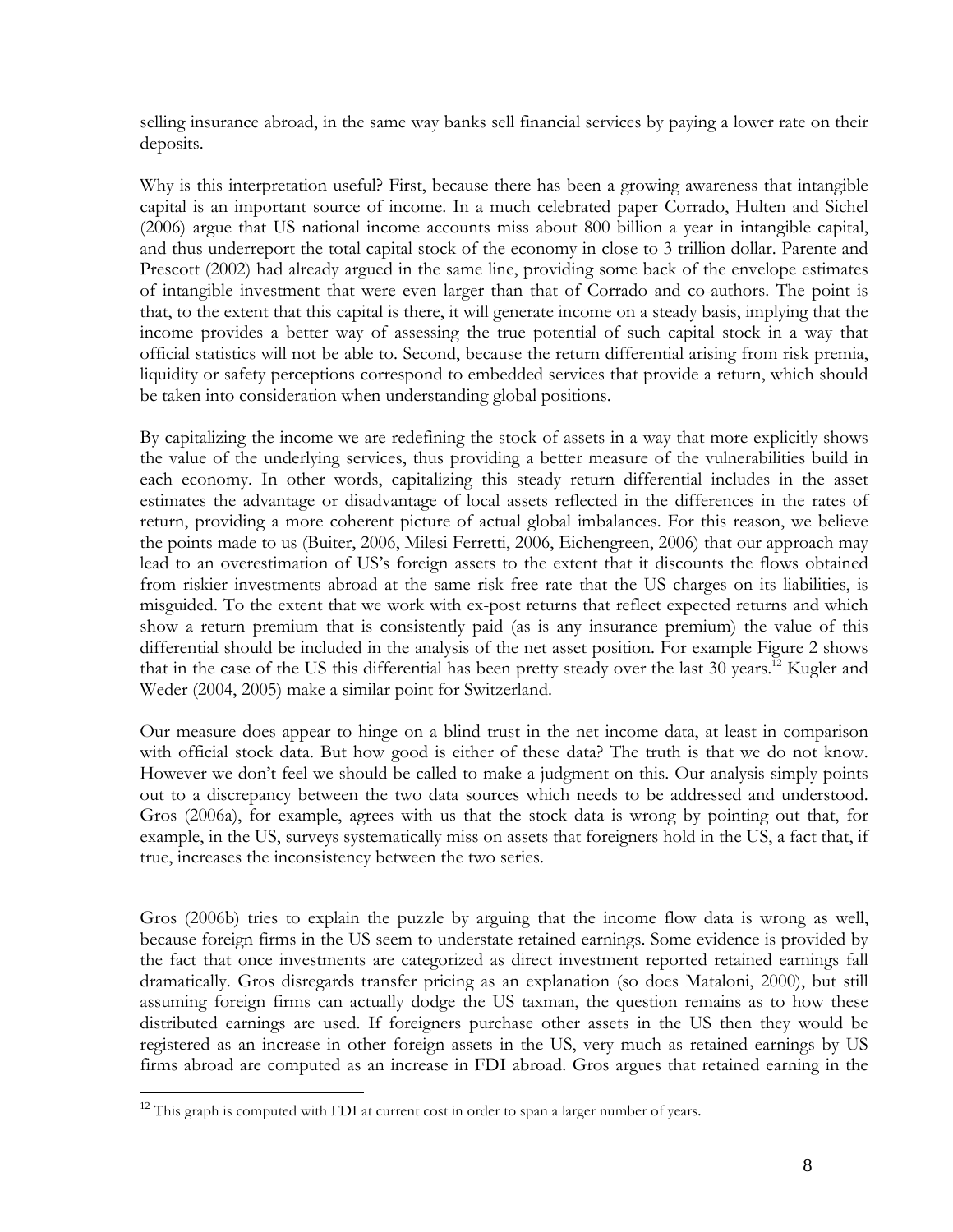US should be similar to those of US firms abroad, so that they could be pulled out altogether from BOP statistics. We think there is no ground for this assumption, but if one is willing to make it, it would imply a 100 billion overestimation of the net income which in our methodology (when a 5% discount rate is used) would be equivalent to a 2 trillion drop in net foreign assets. Because Gros (2006a) suggests that net foreign assets stocks are 1 trillion less than actually measured, in the Gros accounting system there is still a large inconsistency between official stock data and the income flow data for the US except that it is just 1 trillion smaller than our estimate, making it still sizable[.](#page-10-0)<sup>13</sup>

Another issue that has been raised several times (see for example Setser 2006, Eichengeen 2006 and Lawrence and Lara, 2006) is the issue that the divergence between the flow data and the stock data, may stem from tax avoiding strategies. Lawrence and Lara (2006), in the context of studying the Puerto Rico economy, argue that this advantage is highest for firms with large intangible assets, which explains why there is a disproportionate amount of R&D intensive industries such as pharmaceuticals, instruments and electronics located in the island. These firms allegedly "allocate high-cost activities, such as R&D spending, to the parent company and highly profitable production activities (that benefit from the R&D) to the foreign (or Puerto Rican) subsidiary."

But does the tax shifting hypothesis stand up the test of the data? The BEA reports an income in 2005 of 227 billion dollars from foreign direct investments abroad. Most of this comes from Europe, Canada and Japan (that add up to 139 of the total), where it is unlikely that tax considerations are that relevant. Among "well known" low tax jurisdictions, Ireland stands out with 12 billion, Bermuda with 8 billion and UK Caribbean with 7.7 billion. What role can these play in explaining the story? In fact, for the tax issue to explain the mismatch between asset and flow data on a sustained basis requires that profit shifting be increasing fast. If it is true that the US runs a current account deficit of 600 billion in a particular year, this implies that there should be roughly 30 billion more in net payments the following year (using our arbitrary 5%). So for this not to show up in the net income from investments it requires that tax shifting *increase* relative to previous years by the same amount. If this reasoning is correct the numbers don't stand up to scrutiny. In 2000 the BEA reports income from Bermuda for 6.4 billion, from Ireland of 5.7 and 1.6 billion from the UK Caribbean, so the change is quantitatively small relative to what is necessary for tax shifting to be an important part of the story. Mataloni (2000) also checks if reported profitability is sensible to firms with large intrafirm imports, but finds no relationship.

Before discussing the sources of dark matter let us discuss the estimates obtained of applying the simple rules in equations (1)-(3) using an arbitrary 5% rate, which implies a price-earnings ratio of  $20<sup>14</sup>$  Figure 3a shows a scatter plot that illustrates how the two measures, the current account as measured from changes in the net stock of foreign assets computed from capitalizing the net investment income and the official current account track each other for the 94 countries with

1

<span id="page-10-0"></span><sup>&</sup>lt;sup>13</sup> A point that has been made (Buiter, 2006) and which we think is not valid is that mistakes may creep because income data is computed on an accrual basis. Thus if a country is in default, for example, the interest accrued but not paid will still be imputed to the income flow. While this may lead to some distortions, these apply to a very small set of countries, and only until the default is resolved. Once defaults have been cleared, while the numbers are not revised backwards, our final estimation for the stock of assets, and therefore our cumulative current account numbers would still be correct. There is one case in which this criticism is still valid, in that our data goes through 2004 when the Argentina default had still not been corrected. However, foreigners held a relatively small fraction of this debt, so that we expect this not to affect significantly the numbers.

<span id="page-10-1"></span><sup>&</sup>lt;sup>14</sup> In this exercise and what follows we use net foreign investment income receipts, i.e. netting out net employee compensation which is not a form of capital income.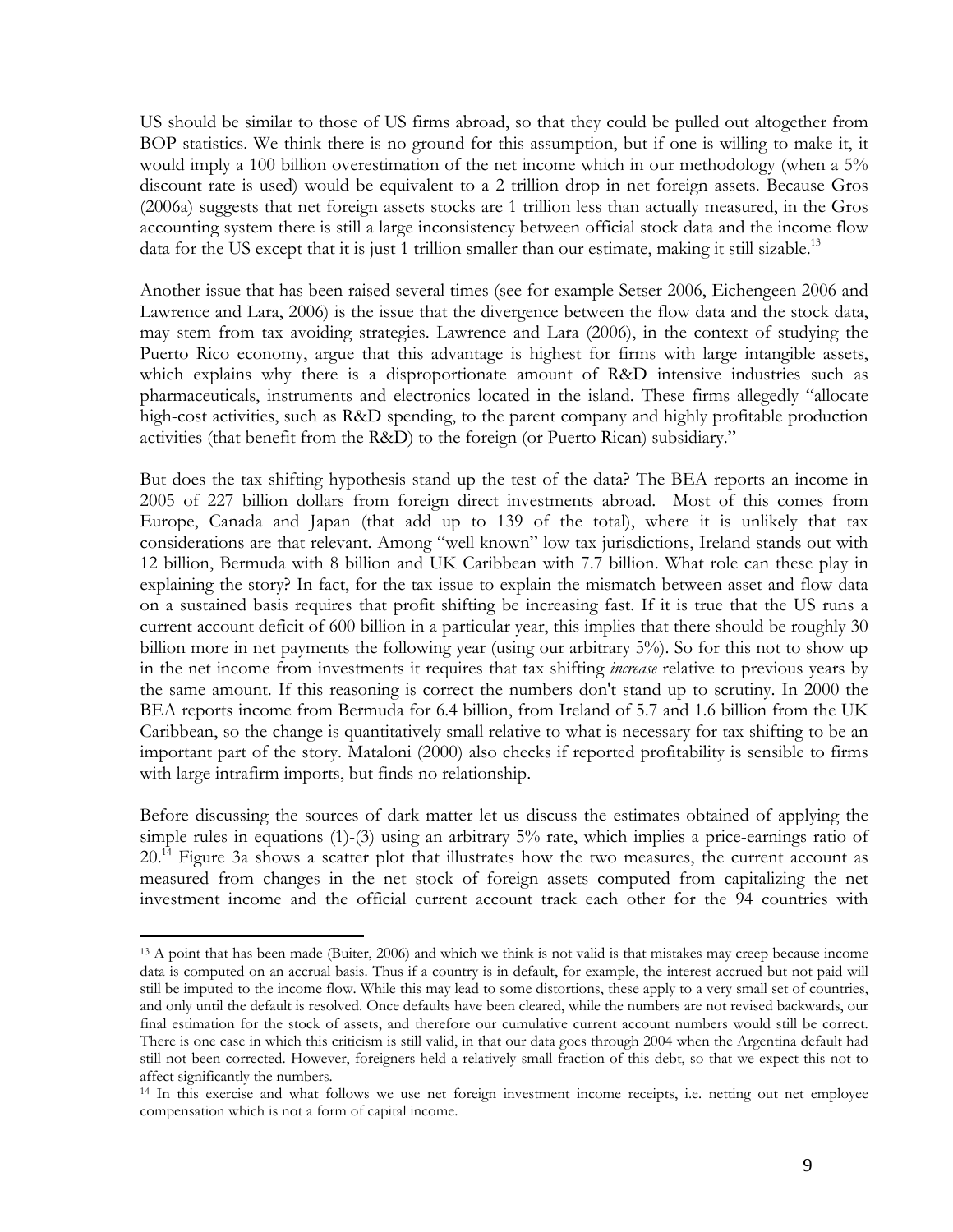complete data from 1980 through 2003. Countries along the forty five degree line are countries where our estimates of the current account match official statistics. Countries to the right of the forty five degree line have dark matter assets (have exported dark matter), as their imputed net asset stocks appears larger than indicated by the official current account. Countries to the left of the 45 degree line have dark matter liabilities (imported dark matter assets). While most countries lie close to the forty five degree line (as an example the two estimates for Australia are 357 and 352 billion), the data shows some important outliers: the US, UK and Switzerland as exporters of dark matter, and Ireland, Italy and Germany appear as importers. Figure 3b zooms into the central cluster to show that the relationship between the two measures is in general fairly positive. Table 1 provides some plain vanilla regressions to suggest that the correlation is strong. In fact, once the US and the UK are withdrawn from the sample the coefficient relating both measures is exactly 1.00 and highly significant, though this result, as shown in the last column, is mostly driven by Japan. As anticipated in our discussion in the introduction, the US shows virtually no change in its net foreign assets which in our accounting implies no cumulative current accounts during this period. This implies, in a nutshell, that it has been exporting dark matter so that its net investment income has remained relatively stable. While the US is a large outlier in this figure, its prominent role in international financial markets makes understanding the vulnerabilities faced by this economy particularly important.

Meissner and Taylor (2006) provide an alternative computation of dark matter for G-7 countries by estimating by how much returns on their net foreign assets differ from a world average. Their results, obtained for the same data period as for our figure 3, provide somewhat similar results. They find that US, UK and Japan are statistically significant exporters of dark matter (i.e. have yield returns above world average). In Figure 3, US and UK appear as exports of dark matter but not Japan. They find that Canada and Italy are importers of dark matter, something that is consistent with Figure 3, but that France and Germany are exporters of dark matter (though not in a statistically significant fashion). We find both countries to be importers of dark matter. For the US, Meissner and Taylor find a return differential of about .5% of GDP, which for 2005 data for the US would imply a stock of dark matter of about 1.25 trillion. However, as of recent, they show the differential for the US to be closer to 1%, yielding a dark matter estimate of about 2.5 trillion.

#### *Section III. Sources of dark matter*

We believe that there are at least three main factors that account for the accumulation or decumulation of dark matter and they all involve a persistent return differential between assets and liabilities. The difference in returns may originate in three main sources: a return differential for FDI investments, the sale of insurance, and the provision of liquidity services.

The first channel involves the notion that FDI investments abroad are a vehicle for the dissemination of ideas, blueprints, knowledge and that they are the vehicle for unaccounted exports of services produced by headquarters and used by affiliates around the world. FDI investors purchase assets in order to invest, but also bring with them a blueprint, a product and a business know-how that is usually poorly accounted for. Because of the difficulties in tracking the trade of these services across national borders, it is likely that numbers underestimate either the net worth of the companies or the exports of the source countries. In fact, countries that are long FDI are probably exporters of services through this channel. The second channel may arise because the underlying stability or instability of a given economy allows some economies to sell some of their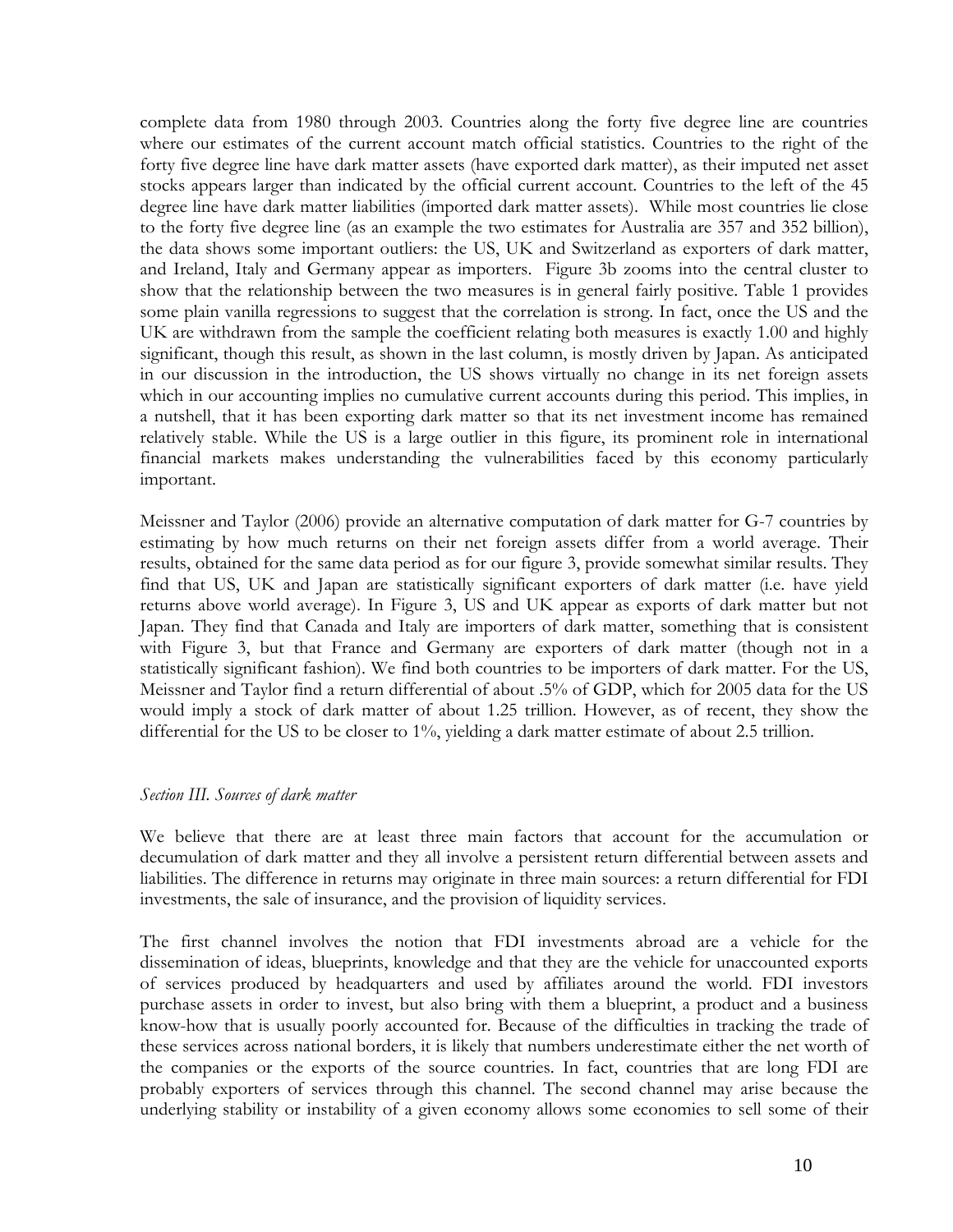stability to the rest of world, and others to diversify away some of their own instability. Either case is akin to the trading of insurance services and will show in a return differential between local and foreign assets. The third channel is related to the provision of liquidity services, basically through the use of a foreign currency or paying a premium for purchasing instruments in liquid financial markets.

Can these channels be quantified? Which one is more relevant? In what follows we discuss each in turn, providing some partial evidence, while at the end of the section we provide a more systematic test based on evidence obtained from data for a cross-section and panel of a large sample of countries.[15](#page-12-0) 

## *Foreign Direct Investment*

There are three basic methodologies for estimating FDI assets. The most traditional is the use of book value estimates, which, while commonly used, provides a fairly poor measure of the value of investments abroad. The US Department of Commerce (1990) cautions itself that "The international investment position should be interpreted with caution because it is only a rough indicator, not a precise measure. On the one hand, US assets abroad probably are understated because direct investment is carried at book values…" (p. 21).

Book value can be improved upon by using the current cost method estimation, which adjusts book value by estimated changes in the value of the underlying investments, usually exchange rate and inflation adjustments. A third alternative is to adjust the values using stock market data, thus approximating market valuations for the underlying assets. As described in Lane and Milesi Ferretti (2006) in recent years a wider range of countries have implemented market valuation methodologies, but book value remains the method of choice for a large number of countries.<sup>16</sup> To obtain the market value, current methodologies start from the book value declared by companies and try to approximate their market value by multiplying book values by the market to book ratios in host countries. This makes sense to the extent that *host* markets capture the profitability, tax, expropriation risks, and similar types of constraints faced by firms in those markets. However, it is also equally reasonable to think that the productive capacity of a transnational may also be somewhat captured by the source country stock market. An example may help illustrate the point. We believe that the S&P 500 may better capture the profitability of Intel-Costa Rica, than the San Jose stock market. In fact, we believe the San Jose stock market probably has no relation to the profitability of Intel's factory in Costa Rica. The company is not listed there, whereas its profits are considered by investors in the US when valuing Intel. If instead of using the host country stock market we use the S&P 500 market to book ratio to adjust FDI book values, US FDI would experience an increase in "measured" value by the equivalent of 2.74 trillion, actually sufficient to make the US a net creditor.<sup>17</sup> This results from the fact that the market to book ratio of the S&P 500 was 2.99 which applied to the BEA estimate of book value FDI of 2 trillion (which may be

<u>.</u>

<span id="page-12-1"></span><span id="page-12-0"></span>

<sup>&</sup>lt;sup>15</sup> See also Cooper (2005) who mentions most of these channels.<br><sup>16</sup> For the specific case of the US it has been long since the BEA introduced a market value alternative to the original measure, and updated the book value alternative by its improved current cost method. For a careful (and official) description of the two methodologies see Kozlow (2002). The original book value is no longer published though still being reported in the BEA's website.

<span id="page-12-2"></span><sup>&</sup>lt;sup>17</sup> This computation is done with 2004 data the latest available at the time of writing.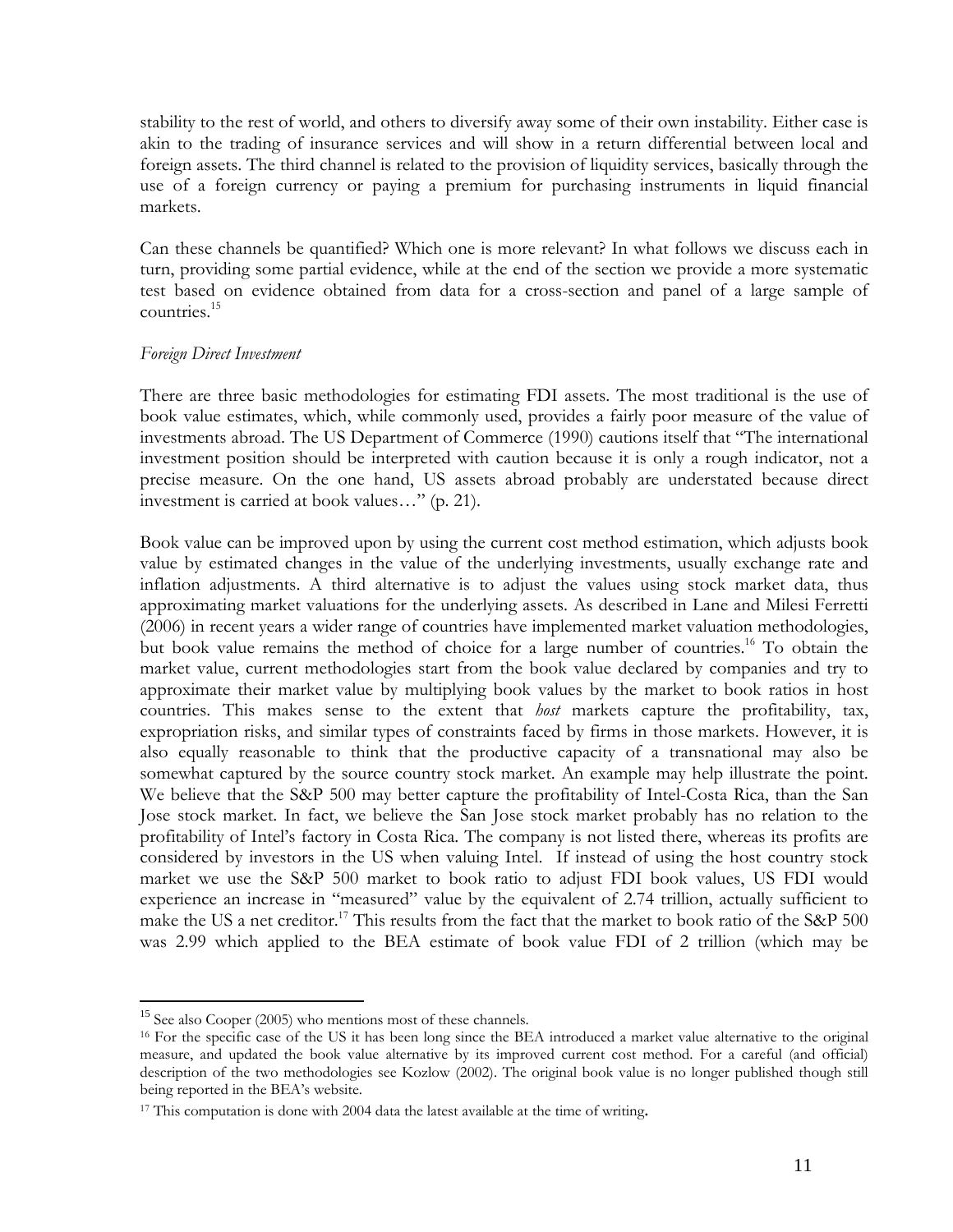contrasted to the estimates of FDI of 2.4 trillion at current cost and 3.3 trillion at market value) gives an estimate of six trillion, 2.7 trillion above the market valuation suggested by BEA.<sup>18 [19](#page-13-1)</sup>

Figure 4, explores this issue in more detail for the US by tracking three measures of US net foreign assets: BEA's official estimation, the net foreign assets according to our dark matter capitalization methodology, and an alternative version of BEA´s net foreign assets obtained by adjusting only the valuation of US FDI abroad by using the market to book ratio of the S&P500. The numbers show that both BEA's net foreign assets and the series including the adjustment for FDI behaved very similarly through the early 1990s but diverge afterwards. Towards the end of the period, the adjusted series delivered a number similar to our methodology showing a virtual balance in the US net foreign asset position. $^{20}$ 

How can the presence of dark matter in FDI be tested? One alternative is to look at yield differentials. On this, the evidence provides mixed results. Again focusing on the US, Higgins et al (2005) provide supporting evidence in favor of large differential returns in FDI. They split US net foreign assets in three categories: FDI, interest rate sensitive assets and equities, and find that US benefits from a return differential, but only on the FDI class, and that this difference remains basically unexplained (see Kitchen, 2006). In contrast, Gourinchas and Rey (2006) compute a more comprehensive gross returns figure (i.e. including capital gains) and when comparing foreign assets in the US with US assets abroad find that there are large differences in the returns of debt, equity, bank loans and trade credit in favor of the US, but virtually no difference in FDI.

Fortunately we can bring the evidence of other countries to bear on this issue. If FDI is a way to exploit a business idea abroad, countries that are long FDI, are countries that in general will be net exporters of ideas, the value of which will be embedded in the income flow of their subsidiaries. To the extent that the true value of these ideas is not fully captured by official statistics, they would show "larger than normal" income flows. The reason this underestimation may occur is very simple. Much of the productive capacity of subsidiaries abroad depends on the productivity and services provided by headquarters. However, many of these services are not computed as exports from headquarters to their subsidiaries (accounting rules better capture the transfer of goods, but the transfer of services has to be grossly unaccounted). Had these flows been reported they would have led to more exports and a stronger net asset positions for the source country reconciling the stock data with the income data. Our approach is a way of getting around those missing exports and approximating their value as inferred from the income stream they generate. Similarly, countries that are recipients of FDI will show net investment payments large relative to measured assets. We return to this issue below in the context of a cross country testing for the sources of dark matter.

#### *Insurance*

Another possible reason why dark matter may exist is because countries, when trading assets, implicitly buy and sell insurance services. According to this interpretation countries that are more

 $\overline{a}$ 

<span id="page-13-1"></span><span id="page-13-0"></span><sup>&</sup>lt;sup>18</sup> We thank Willem Buiter for suggesting this computation to us.<br><sup>19</sup> Higgins et al (2006) provide an alternative to this estimate by adjusting US asset stocks by a price earning ratio. In doing so they increase the value of US assets by 400 billion and decrease the value of liabilities by 600 billion, rendering a

<span id="page-13-2"></span>change in asset positions of 1 trillion dollars.<br><sup>20</sup> If a similar analysis is done on the foreign assets in the US, this would diminish the value of foreigner's holding in the US, increasing the net position of the US.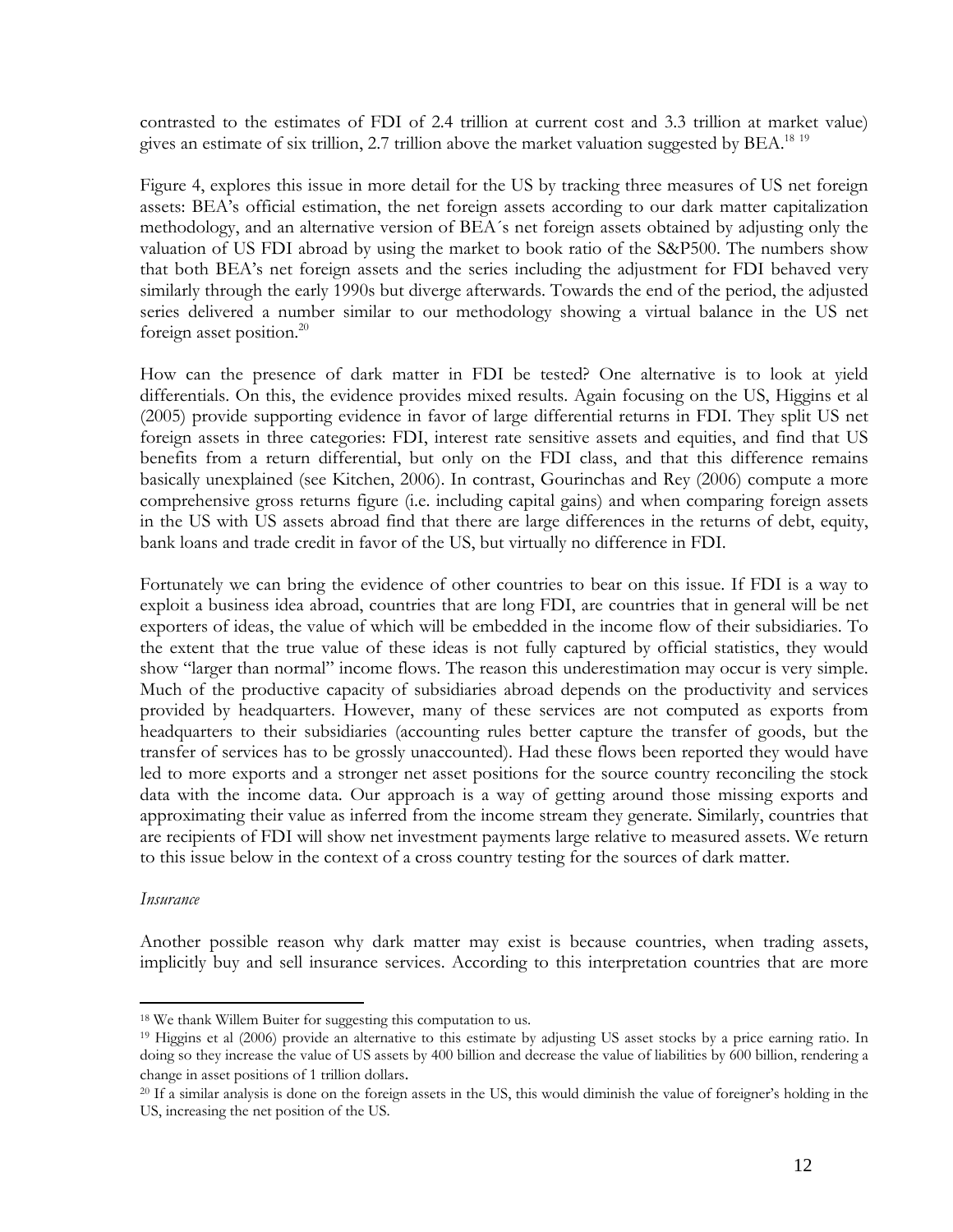stable will profit from a return differential and countries that are more unstable, will need to pay for such insurance by borrowing at higher rate or investing abroad at a lower rate. To the extent that the underlying risk properties of the economies remain relatively stable, then so will the return differential, which, in turn, will be a source of income. For example, Kugler and Weder (2004 and 2005) study these return differentials for Switzerland, a natural provider of insurance services, particularly after WWI. They find that the return differential originated in Switzerland's neutrality during that war, and has remained very strong and persistent since.

These return differentials seem to be quite predictable. Klingen, Weder and Zettlemeyer (2005) find that emerging market debt has ex-post delivered a rate of return of about 1% above equivalent US securities, and that this return has been relatively stable over long historical periods. This result is consistent with the findings in Gourinchas and Rey (2006) for the specific case of the US: a 1.56% return differential that is especially significant for short term liquid assets for the period 1952-2004. They find this return effect to increase to 1.89% during the period 1973-2004.

Barro (2005) explains this through a model where the equity premium puzzle is influenced by the possibility of unusual but large negative shocks, with the equilibrium return on bonds falling substantially when these large unusual events become more likely. His model could be used to explain why the value of insurance provided by the US has increased starting in mid 1990s in response to the series of international financial crises that followed the Mexican crisis of 1995. The common buzz word "flight to quality" somehow captures this effect and explains the significantly lower interest rates paid by the US during this period. In fact, in the Barro framework it could be argued that this benefit may have further increased after 9/11 as the US is, even when the most likely victim of a potential terrorist threat, still the economy that can better deal with the global implications of such threat.

## **BOX Charging an Insurance Premia in an Arrow-Debreu World**

In order to visualize how some countries may charge a risk premia consider a one period two country multiple-states world endowed with a complete set of Arrow-Debreu contingent securities. Each *S* state of nature (*s*) has probability  $\pi(s)$ , and each *S*-contingent good carries a price  $p(S)$ Equilibrium requires supply and demand in the  $S$  contingent states to balance, i.e.

$$
C(s) + C^*(s) = Y(s) + Y^*(s) \quad , \tag{B.1}
$$

where the star refers, as usual, to the foreign country, *C(s)* refers to consumption in state *s* and *Y(s)* is endowment in such a state. With CRRA utility of the standard form  $C^{1-\rho}/(1-\rho)$  the standard Euler equation for the maximization of expected utility implies the price relation for state contingent claims:

$$
\left(\frac{C(s)}{C(s)}\right)^{-\rho} = \frac{p(s)\pi(s)}{p(s')\pi(s)},
$$
\n(B.2)

and likewise for the other country. Substituting the equilibrium conditions (B.1), in (B.2), implies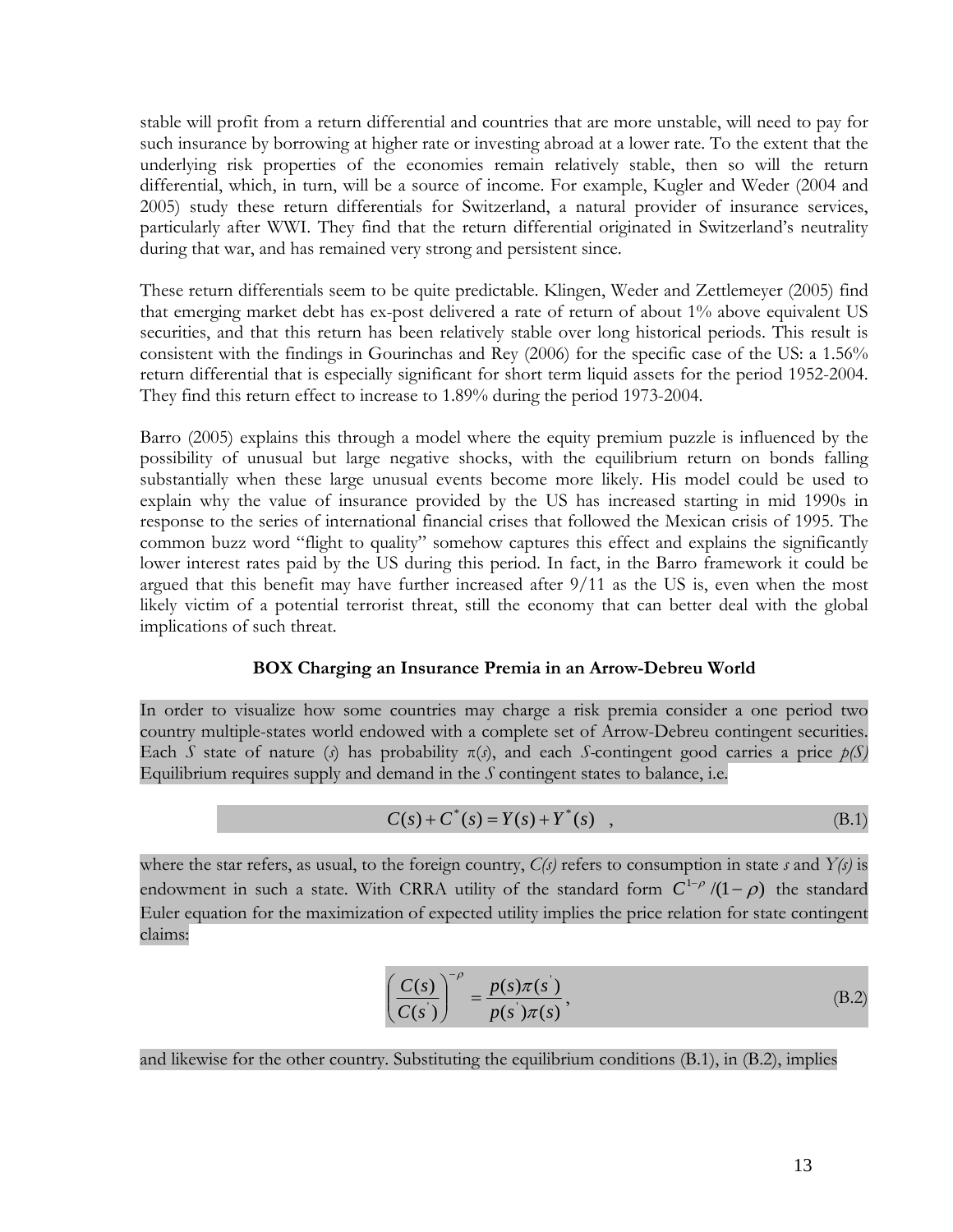| $\frac{p(s)}{p(s)} = \left(\frac{Y^{W}(s)}{Y^{W}(s)}\right)^{\rho} \frac{\pi(s)}{\pi(s)}.$ |  | (B.3) |
|--------------------------------------------------------------------------------------------|--|-------|
|                                                                                            |  |       |

Notice that prices will be actuarially fair if and only if total world output is the same in all states of nature. However, when output in one state of the world is larger than in another the state that is in relative abundance will sell at a discount.

Figures B.1 and B.2 show in a two state world how the relative endowments of countries across these states may translate into a risk premia paid by the country with the more volatile endowment. In figure B.1 consider a home country that has a stable income profile (its endowment in the two states is the same, i.e. on the 45 degree line) while the rest of the world has a skewed income stream. After trading in Arrow-Debreu securities the world economy will operate at the diagonal. But to the extent that there is aggregate uncertainty equation (B.3) indicates that the price of output in the high income state is lower than that of the low income state. So for transferring income to the rest of the world in the low state the home economy obtains a compensation that is positive in expected value. This is a way to visualize the insurance premium that creates dark matter. Figure B.2 illustrates the extreme case of infinite risk aversion where the indifference curves become flat immediately away from the 45% degree line. In this case the home country appropriates virtually all the gains from providing just a tiny bit of smoothing services, the horizontal shift provides the measure of the value of the insurance services.

So the discussion of whether this differential will be stable or not, needs to focus on the fundamentals underlying the reasons why a given economy is expected to be more stable and predictable than others. To the extent that a country has permanently more stable output the insurance services income should be expected to remain, or even to grow with the ability of other countries to participate in world financial markets. The capitalized value of the flows that compensate for this insurance would appear as dark matter.<sup>21</sup>

#### *Liquidity*

 $\overline{a}$ 

Our third source of dark matter is the unaccounted value of the liquidity services provided by some countries. The simplest example is when people around the world need liquid assets and choose to hold a particular currency, dollars, pounds or euros in cash, which earns them a zero interest rate. By having foreigners accumulate this currency, and paying no interest on this, the source country can accumulate current account deficits without deteriorating its net investment income account. This so-called seignorage, or the unmeasured provision of liquidity services is a source of dark matter. But liquidity services do not originate uniquely from seignorage, deep financial markets may also carry a liquidity premia that allows the issuer to pay lower returns.

But how important is this source? The evidence does not seem to support the liquidity story. Buiter (2006) estimates exports of dark matter in seignorage of between 210 and 525 billion, a small share of the total. Longstaff (2001) finds the average liquidity premia for US treasuries to run between 10

<span id="page-15-0"></span><sup>&</sup>lt;sup>21</sup> Shiller (1993), for example, computes the value of claims to output for different countries and finds that the volatility of these claims is lowest for the UK and the US. (see Obstfeld and Rogoff, 1996).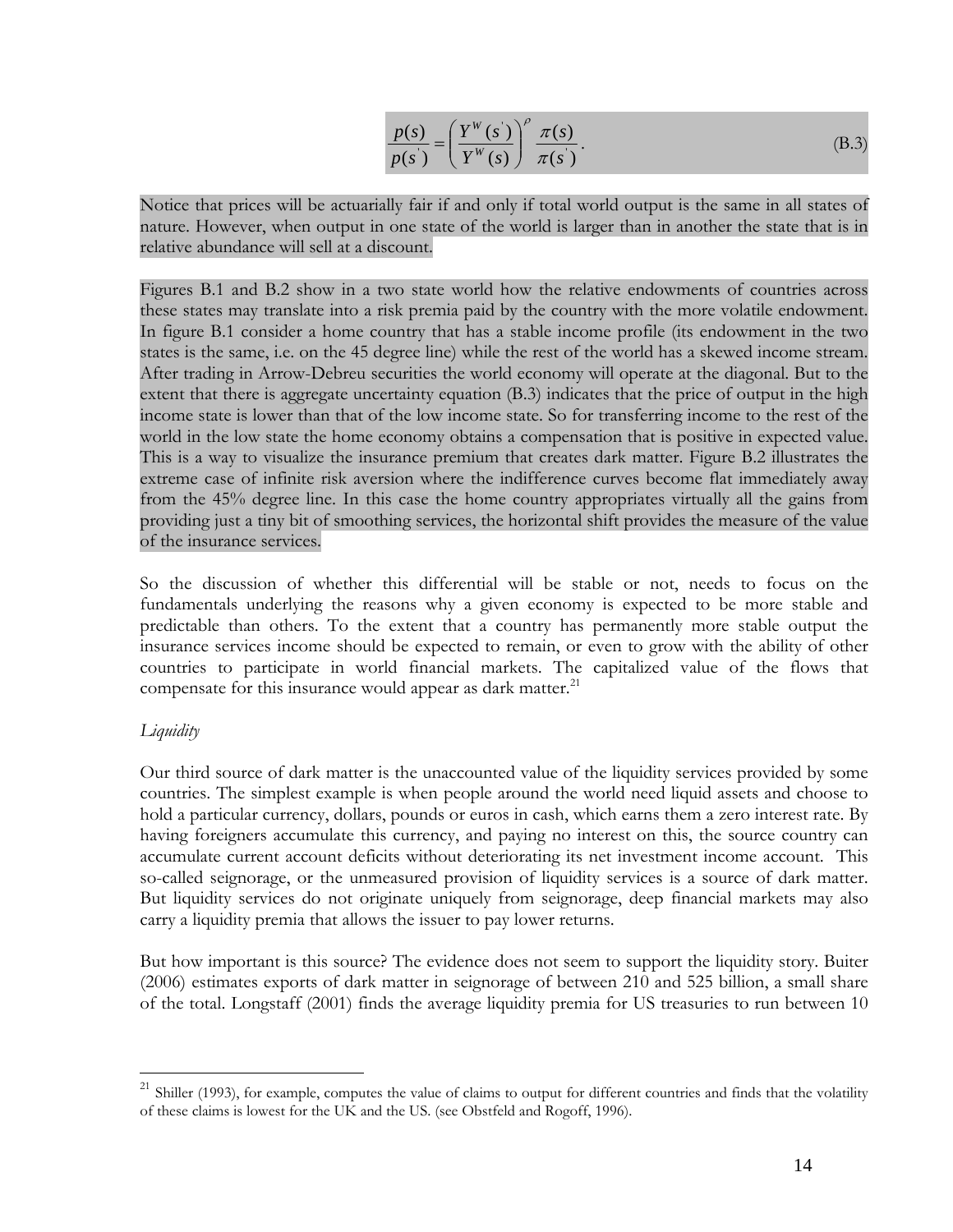and 16 basis points. Applied to the stock of US treasuries it delivers only very small exports of dark matter.<sup>22</sup>

## *Other sources of dark matter*

 $\overline{a}$ 

While the above are the most important sources of dark matter they are by no means the only ones. In order to gain some intuition as to other sources of dark matter, Figure 5 shows the cumulative exports of dark matter for all countries for the period between 1980 and 2003, both in nominal values and as a percentage of GDP and contrasts it with the equivalent cumulative official current account. A number in the upper left quadrant, for example, identifies economies that have compensated their current account imbalances with exports of dark matter. The US appears here. On the contrary countries in the lower right quadrant are countries that have imported dark matter in the face of large current account surpluses. Of course the nominal values are strongly influenced by country size, but when taken as percentage of GDP the data allows to identify economies that, while smaller, may show substantial trade in dark matter.

For example, when expressed as a percentage of GDP it is Nicaragua and not the US that appears prominently in the upper left quadrant. What is the source of dark matter exports for Nicaragua? To the extent that we are identifying reasons for a current account imbalance not to show as a deterioration in net investment income, the most likely candidate in this case is aid or debt relief. In the lower right quadrant are energy or FDI champions whose current account surpluses have to some extent been compensated by exports of dark matter.

The clear negative relation present in these graphs is shown in Table 2 to be statistically significant and large in size. Table 2 indicates that, as a percentage of GDP, a larger cumulative deficit of 1% has led on average to exports of dark matter of about .8% of GDP. This anticipates one of the main implications of our work: to the extent that countries that have surpluses in their current account import dark matter and countries with deficits typically export dark matter, global disequilibria must be *smaller* than reported in official numbers. This will be the reason why we will find below more stability in net foreign positions than that usually derived from official numbers.

While our approach has been found controversial, it fits relatively well with a larger recent literature on global imbalances that have stressed other channels by which dark matter can be created. Michael Dooley, David Folkerts-Landau and Peter Garber (2004) argue that the imbalance comes from peripheral countries adopting export led strategies with undervalued pegged exchange rates and capital controls. In this approach, dubbed Bretton Woods II, some countries are willing to purchase US assets at lower (*expected*) returns as part of an implicit contract with the US by which they are guaranteed access to its good market, in our words they would be "purchasing" the access to the US market, another form of trading dark matter. Ricardo Caballero, Emmanuel Farhi and Pierre-Olivier Gourinchas (2005) attribute the current imbalances to a form of financial backwardness in some fast-growing countries such as China which prevents them from writing claims on productive assets. This forces their residents to use their savings to buy foreign assets and allows foreign companies, to own the Chinese productive assets, providing an alternative explanation for the return differential. Ju and Wei (2006) provide a similar story. In this interpretation the US sells financial services and charges for it.

<span id="page-16-0"></span><sup>&</sup>lt;sup>22</sup> The stock of marketeable treasury bills in december 2005 was of 4.14 trillion which multiplied by Longstaff's upper bound gives 6.7 billion yearly.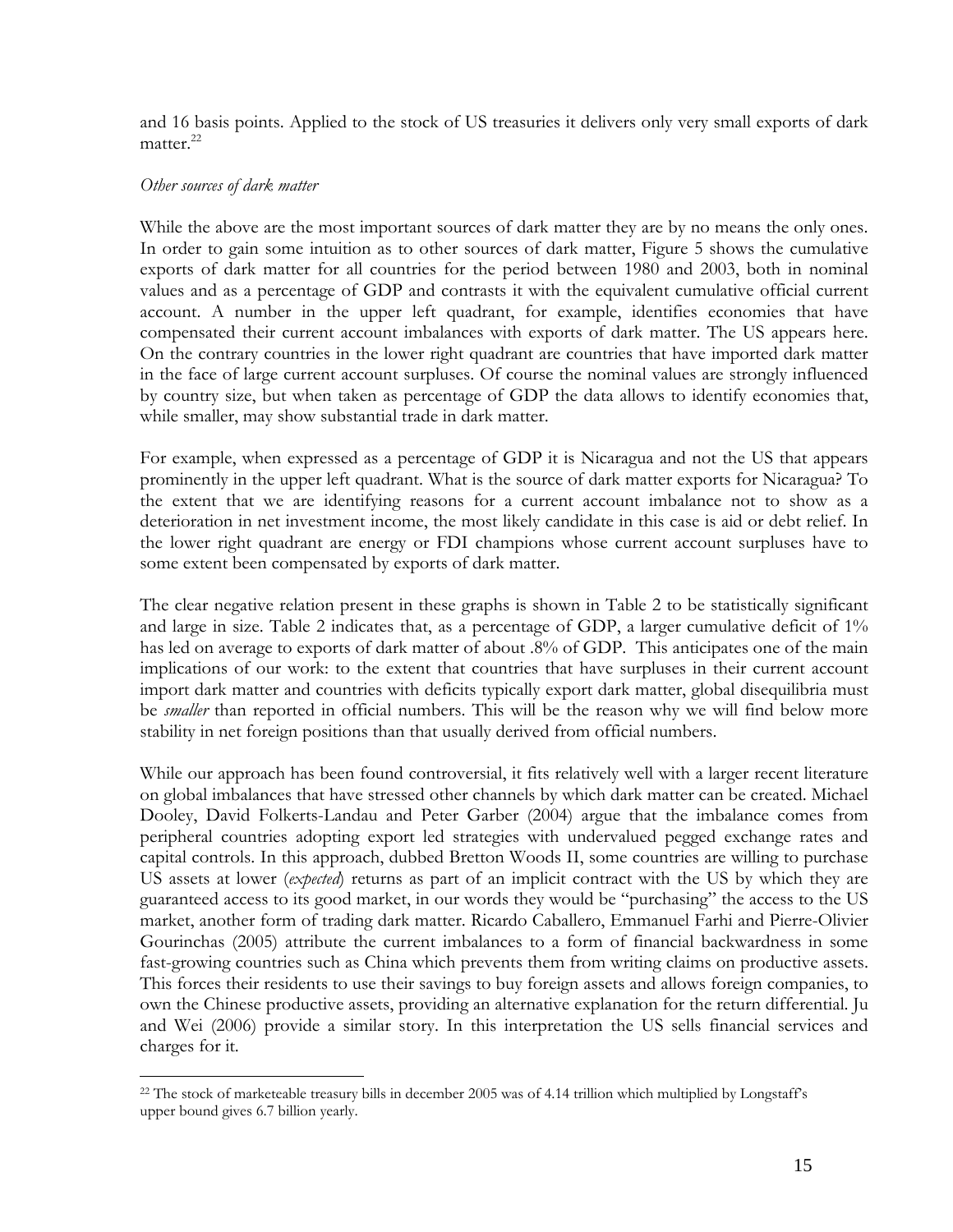#### *Testing for the sources of dark matter*

1

Having gone through the discussion on the sources of dark matter we now address the issue of testing which of these sources appears to be important in the data. We tackle the testing in two parts. Because our dark matter measure may have substantial volatility from year to year, our main test relies on looking at the exports of dark matter for a cross section of countries over a relatively long period. Our second test relies on an unbalanced panel including all countries with data for the last twenty five years. Because of the volatility of year to year measures we view the results from the panel as providing only complementary evidence to the initial set of results.

Table 3 shows the results for the cross section. The dependent variable is the accumulated stock of dark matter exports between  $1980/2003$  in terms of  $2003$  GDP<sup>23</sup>. In the estimation we relate this measure of cumulative exports of dark matter to a series of variables that relate to the stories developed above. To test the mismeasurment hypothesis we include the stock of FDI assets and liabilities (we use the FDI stocks in 2003 also as a percentage of the GDP that year), an OPEC dummy, and spending in R&D in each country also measured as a percentage of GDP. We argued that mismeasurement could be related to FDI flows, and may include the unnacounted exports of know-how. We expect these to show strongly in countries that are recipients of FDI, as they would buy into the know-how of other countries. While we expect the FDI assets to lead to exports of dark matter this result may be muted for a large sample of countries where FDI may also respond to unstable conditions in the home economy. The spending in R&D variable attempts to capture the role played by the ability of local firms to innovate as a source of dark matter exports. Finally, the OPEC dummy attempts to capture both the mismeasurement of firm value in response to changes in terms of trade, or the import of know how by this industry.<sup>24</sup> To test the importance of insurance services we include a measure of the cyclical volatility of GDP obtained as the standard deviation of deviations from an HP trend. Finally, to test for other sources of dark matter we include a variable for HIPC countries which have been favored by debt relief, as well as a measure of corporate taxes to test for the possibility of tax shifting. A rule of law variable is included to test the Caballero-Wei hypothesis. The exact definitions and sources for all variables are detailed in Table A.1. We have 79 countries for which we could compile a complete set of data for the period 1980/2003 and a broader group of 109 countries for which we have incomplete or scattered data running up to 2003. We choose to run the regression for the group of countries with complete data and as a robustness check for a smaller sample of 99 that excludes the ten poorest countries from the 109 for which there is some data. These countries had very few observations, probably do not trade significantly in dark matter but introduced significant noise into the sample.

The results provide partial support for some of the channels discussed above. Because they correspond to the main hypothesis we want to test, we start in column i including only the fdi variables and volatility measures for the 79 countries with complete data. Column ii includes the remaining economic variables while column iii also includes the opec and hipc dummies. Columns iv-vi runs the same specifications for the larger set of 99 countries. Finally, column vii restricts the estimation to the group of industrial countries (list of countries is provided in table A.2).

<span id="page-17-0"></span><sup>&</sup>lt;sup>23</sup> An alternative specification where we take averages over the sample of the variables as a percentage of GDP delivers very similar results.<br><sup>24</sup> However the OPEC variable may also capture an insurance component, as large portfolios need to be

<span id="page-17-1"></span>allocated and usually are done so in safe locations.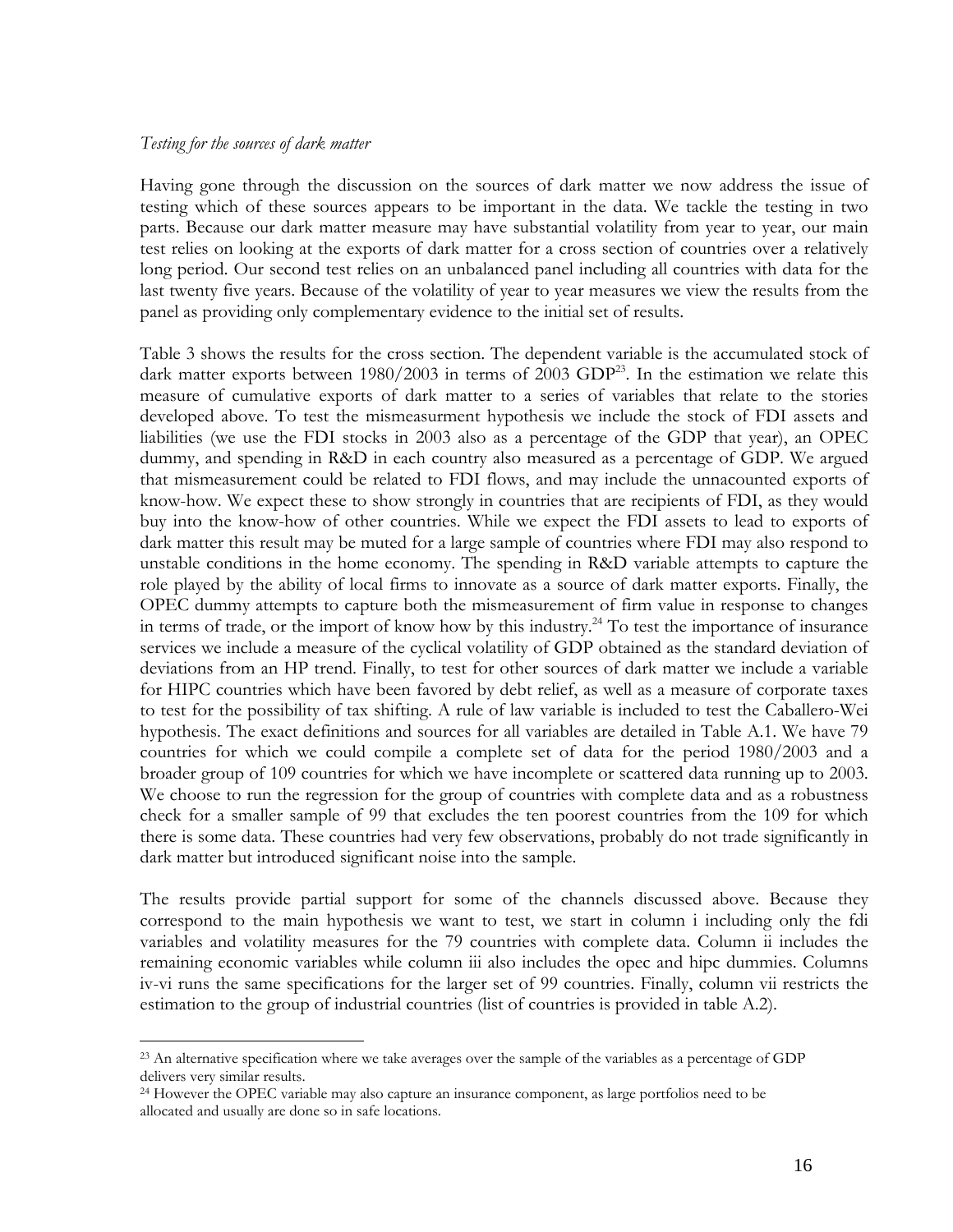The results seem to be consistent across specifications and across sample groups. They show that countries that are short foreign direct investment tend to import dark matter. The effect seems to be large with a 1% increase in the FDI liabilities as a percentage of GDP inducing an increase of between .65 and 1.2% in dark matter exports over the 23 years, also measured in terms of GDP. The FDI assets variable is quite unstable and not significant, except when considering the subsample of industrial countries. This is expected, as among the industrial countries, the motivation for increasing FDI assets are probably associated to exports of dark matter, whereas in the case of lower income countries, FDI may also be associated to the purchase of insurance services.

The volatility measure enters with the expected negative sign. An increase in 1% in the volatility of the cycle implies typically a loss in dark matter exports of about 10% of GDP over the whole period. Finally HIPC countries have typically enjoyed debt relief the equivalent of exports of between 78% and 120% of GDP in dark matter and oil countries have paid anything between two thirds to one GDP over these  $23 \text{ years}^{25}$ . These results remain virtually unchanged for the two samples though for industrial countries the effects of the volatility variable disappears, indicating this is not an important channel for this group.

In summary the results seem to support the mismeasurement hypothesis, which appears to be particularly strong among industrial countries, while the insurance channel also appears strong, but only when including non industrial economies. On the other hand the variables on scientific innovation, rule of law and tax shifting variables do not appear significant in any of the specifications.

Table 4 shows the results from a panel both with pooled regressions and fixed effects. In these regressions we exclude the variables that do not change significantly within the sample for each country and restrict ourselves to the sample of countries for which we have the complete data set using the whole sample period 1980-2004 and we present the results for the full sample and for the more restricted samples obtained by excluding OPEC and HIPC countries, as well as that obtained when focusing on industrial. The pooled regression relies mostly on between information, so that it replicates the results of the cross section. The fixed effect results, however, focuses on within country volatility. These regressions (except for the industrial subset for which no variable is significant) seem to confirm the results of the cross section that foreign direct investment flows and insurance appear to be related to trade in dark matter.

With these new interpretations in hand we can return to figures 3a, 3b and make an informal evaluation of the reasons for exports and imports of dark matter. The US appears as a large outlier probably the result of its FDI investments and its unique ability to sell insurance and liquidity services. A Bretton Woods II interpretation makes it particularly prone to be a large exporter. Similarly Switzerland and UK also share some of the attractive feature of the US economy and appear as exporters of dark matter. Japan appears, surprisingly, as importer. This is rather puzzling, in particular because Meissner and Taylor (2006) find Japan to also enjoy a return privilege. Energy producers and FDI recipients: Ireland, Singapur, Venezuela, and Kuwait, all predictably appear as importers of dark matter. More surprising is to find France, Italy and Germany also as importers. While Meissner and Taylor find Italy to have a negative privilege, consistent with these results, they

1

<span id="page-18-0"></span><sup>&</sup>lt;sup>25</sup> The result for oil producing country is robust to data changes, so it does not respond uniquely to the recent increase in oil prices.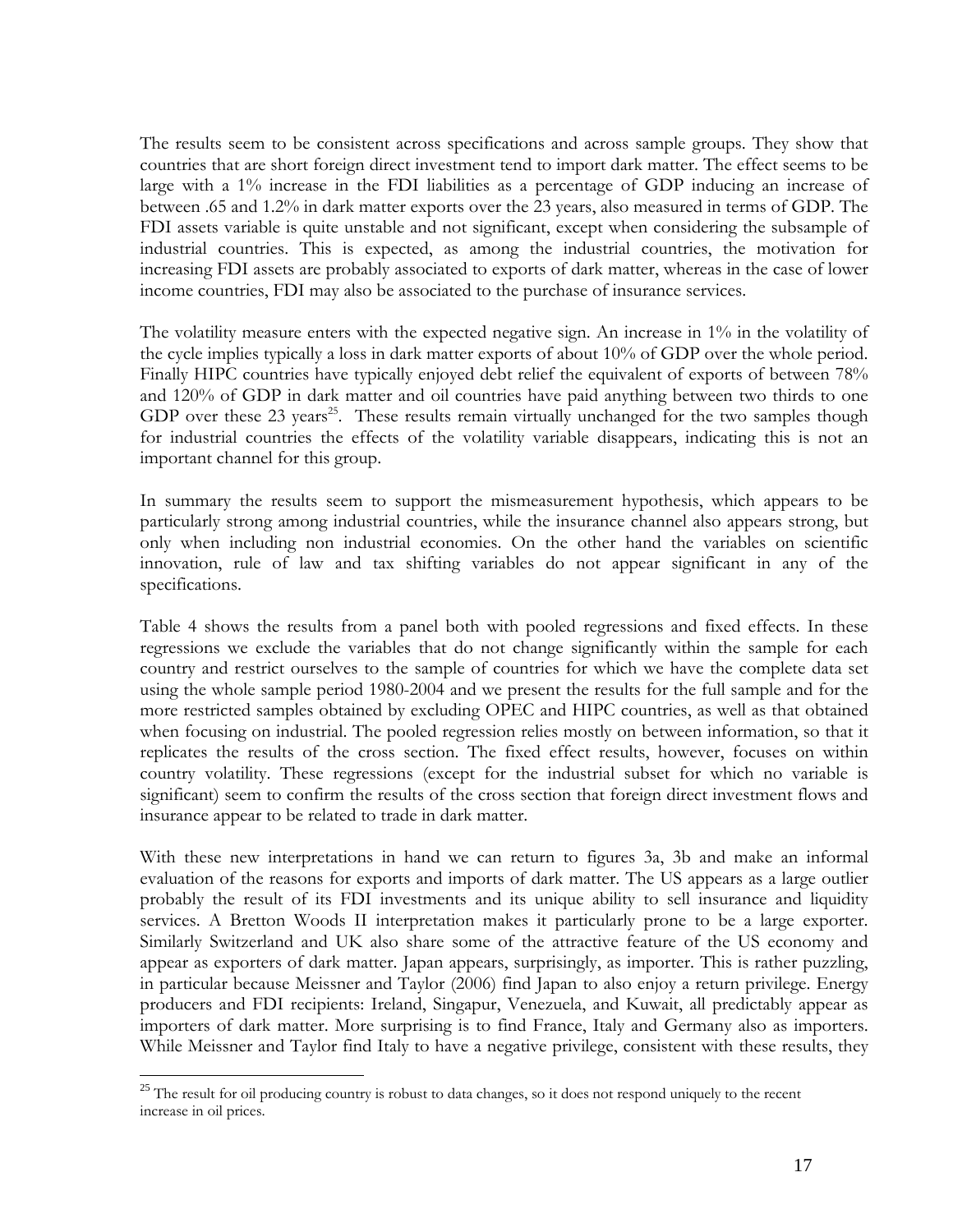do not find any significant results for Germany and France. Finally Mexico appears as a large exporter of dark matter, something that may be explained through a similar debt relief channel as was argued for Nicaragua, though in this case resulting from its banking crises which wiped out the return of foreign assets acquired prior to the devaluation.

## *Section IV. A new look at global imbalances*

With a better understanding of what dark matter is, we apply our methodology to the understanding of global imbalances. In order to have a working benchmark Figure 6a presents the official evolution of the net asset position of major global players as a share of world GDP. It shows a world that is increasingly unbalanced with Japan and the rest of the world financing Europe and primarily the US, which appears accumulating a growing external debt. In these graphs the rest of the world is calculated as a residual to make things add up to zero. $^{26}$ 

The work of Lane and Milesi Ferretti (2001, 2005, 2006) leading to the *External Wealth of Nations Database,* is an attempt to provide better estimates of net foreign positions. In their initial *JIE* paper they correct official numbers by adjusting for a series of problems (capital account transfers, debt reductions, exchange rate changes, portfolio equity adjustments, etc). However, to obtain comparability across countries, in that paper FDI was taken at book value. By the time of the 2006 version of their Wealth of Nations database, a large fraction of countries had started publishing reliable market value estimates of their net stock of FDI, so the latter version relies more heavily on this data. But, while they significantly improve on current statistics the main trends are based on official numbers so they do not provide a description that is very different from that of official statistics. Furthermore, because their adjustments of debt assets and liabilities are mostly exchange rate based, even when they find that the US net foreign asset position has been stable in spite of increasing current account deficits in recent years, they conclude that "an important reason why the share of US liabilities in the portfolios of foreign investors has been maintained at a relatively stable level has been the operation of the valuation channel of exchange rate adjustment… it is not a viable long run strategy to rely on such valuation gains to ameliorate a structural reliance on net capital inflows." (Lane and Milesi Ferretti, 2005). Figure 6b shows the same picture as above but with data taken from Lane and Milesi Ferretti (2006). As can be seen the description provided by Lane and Milesi Ferretti is similar to that depicted in official statistics. In both data bases the imbalances appear to be relatively small, but the net asset positions seem to trend for most of them.

Figure 6c presents an alternative view, using the net asset positions that we construct by capitalizing the net investment income for each country. As can readily be inferred, the world looks quite different once dark matter is taken into account. First and foremost, the US does not appear as a net debtor but as a net creditor and, as mentioned above, its net foreign asset position has remained stable over the last 20 years. Japan, consistent with official data, is a growing creditor, while the European Union and the rest of world are net debtors. Perhaps the most striking feature of Figure 6c is that, while net asset positions seem to be larger than when measured with official numbers, it shows a world that is surprisingly balanced with relatively little trend for most groups.

<span id="page-19-0"></span> $\overline{a}$ 26 Lane and Milesi Ferretti (2006) argue that discrepancies are running close to 6% of world GDP. Here we are assigning all the discrepancy to the ROW.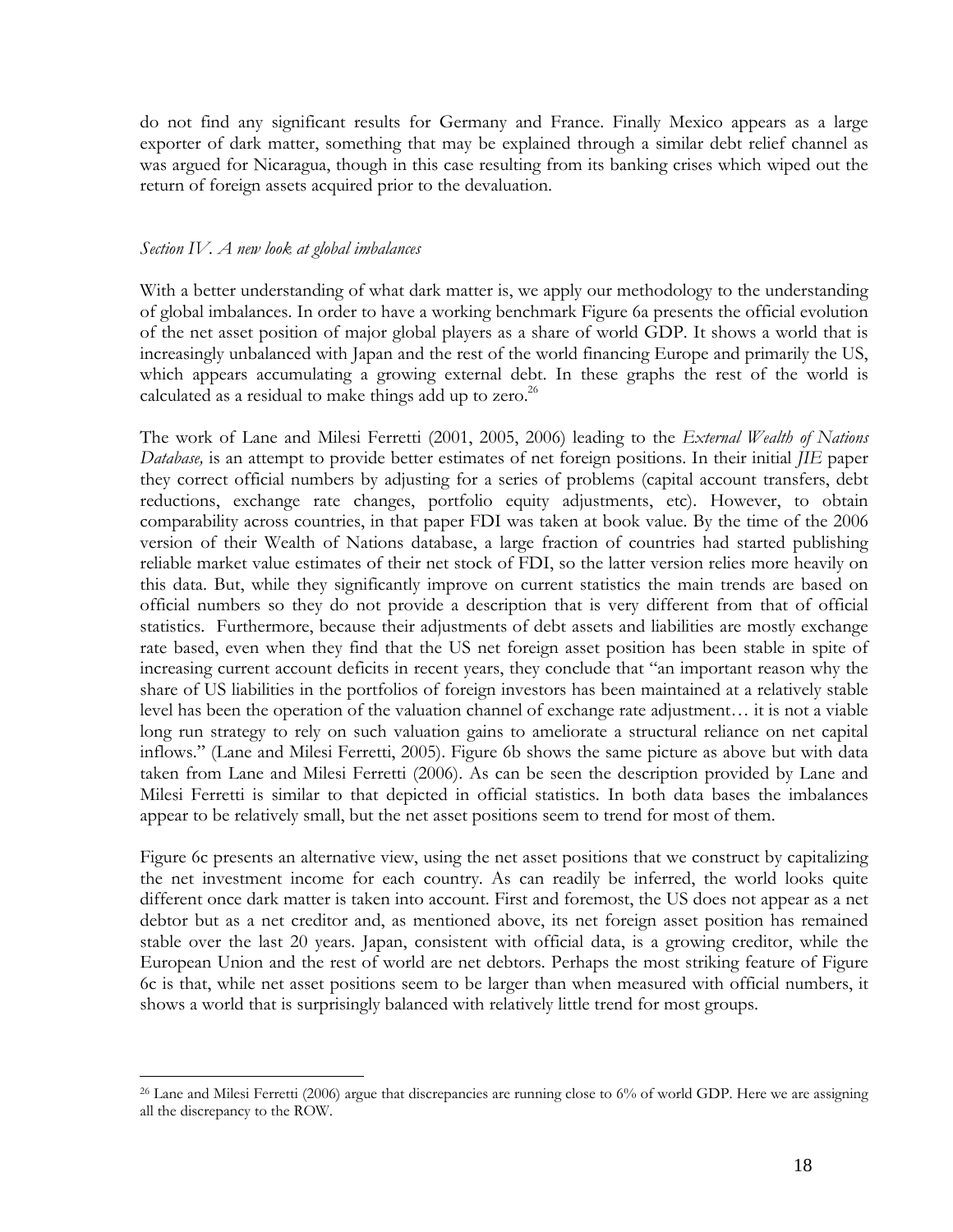Figure 7 focuses on a couple of additional important points that have captured the attention in the discussion on global imbalances. One peculiar feature of all the previous figures is that, at least at the level of generality imposed by looking at the data for these large country groupings, the data seems mute to the recurrent crises in emerging economies that have characterized the global financial markets over the last thirty years. This seems to be the case for both official and dark matter inclusive data. The first two panels in Figure 7 show that this is not because the data does not capture the sharp reversals suffered by individual economies. Figure 7a and 7b shows the evolution of net asset stocks for Thailand and Russia, two countries that experienced sharp reversal in capital flows, in 1997 Thailand and in 1998 Russia. As can be seen both datasets capture the reversal and track each other closely in the case of Thailand. The data for Russia also shows the reversal in 1998, though the data including dark matter shows a renewed deterioration in recent years, in spite of increasing measured current account surpluses. The reason for this is the increased payments obtained from foreigner's interests in the oil&gas industry that are potentially not fully captured in the official accounts. At any rate, if individual crises are captured by the data, the fact that there is no aggregate result indicates that the sharp reversal in capital flows have on average entailed a redistribution of funds *among* emerging economies, a conclusion that stands in sharp contrast with the idea the capital necessarily flights to international financial centers during crisis times.

Panel 7c shows the evolution of the net foreign asset position of China. It shows first, that China is still a net debtor. It also shows that China has reduced its debt considerably in recent years and that reduction has been very quick, though the improvement is not as large as is suggested by the official statistics because China remains an important importer of dark matter. Figure 7d shows Europe´s net foreign assets, again as percent of GDP. Prior to the launching of the euro both European Union and the Euro countries moved together. But they have dramatically diverged in recent years, with the UK increasing very significantly its exports of dark matter. The recent role of the UK as exporter of dark matter is an interesting finding for future research.

At any rate, the center of the discussion on the sustainability of recent global imbalances has focused squarely on the US current account deficit. As we have seen, over the recent years exports of dark matter are compensating the large current account deficits in the US. So this leads naturally to the question of whether dark matter is something that can be trusted as a way of keeping the net asset position of the US, and the world, stable in the future. In other words, is dark matter sufficiently stable to hold the world together and avoid global financial markets from running into a crisis? This will depend, ultimately, on how steady is the earning power of the assets that make up dark matter.

Typically the answer to this question, particularly when thinking about the 2001-2005 period, was that the US enjoyed capital gains associated with exchange rate fluctuations. But these were viewed as unreliable, as exchange rates can move the other way at no time's notice (Lane and Milesi Ferretti, 2006). Were the US dollar to appreciate, the US would be left not only with a large current account deficit but also with a large capital loss in its net stock of foreign assets, compounding the reversal. However, the exchange rate channel has been discussed by Gros (2006a) and Kitchen (2006), who conclude it is not an important part of the story. In addition the story runs into problems when applied to the 2004/2006 period, where the dollar did not further depreciate relative to the euro, while dark matter kept growing.

There are basically three ways of assessing whether dark matter exports of the US will continue to be present in the future. One is to analyze the underlying reasons for the existence of dark matter and to argue whether they will continue to hold. In fact, we believe our analysis contributes to the debate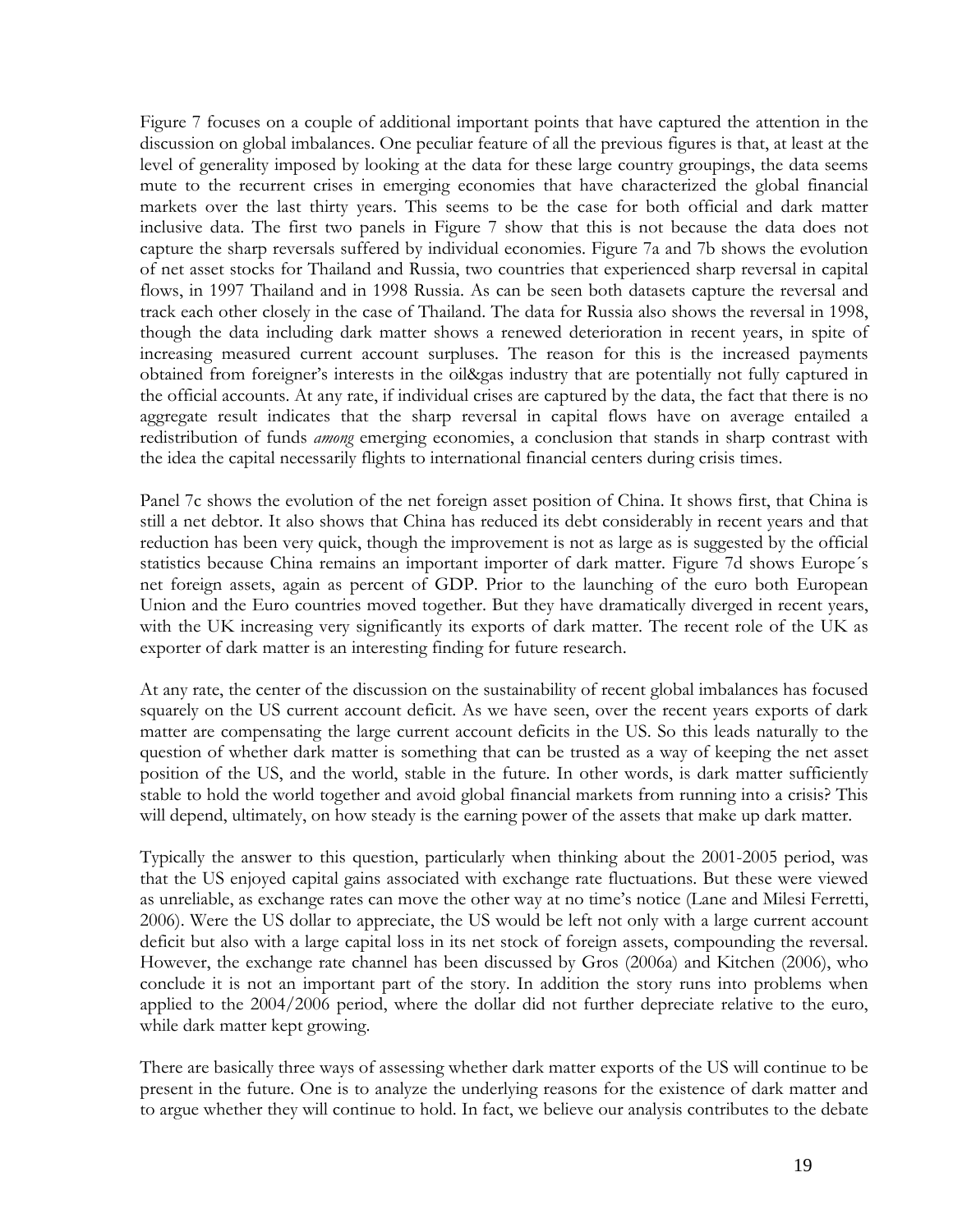by identifying the reasons why the interest differential exists, moving the debate from focusing, say, on savings to understanding the underlying sources for the large US net investment income. Discussion then should focus on the health of innovation and creativity of the US corporate sector, on the underlying stability of the US economy, or on the role of the dollar as a leading global store of value. In short, to the extent that these fundamentals remain stable so will the interest differential. As global markets explode in size, the differential will act on a larger base, thus leading to increases in dark matter exports.

An alternative is to look at historical evidence. Did other countries enjoy similar differentials in the past? Where these stable? Meissner and Taylor (2006) tackle this question. They analyze the UK at the end of the XIXth century, as well as the US in the post war period. They argue that the evidence points to the fact that yield differentials declined over time, which they use as a cautionary note on the possibility of the US sustaining large differentials in the future. But they also find that thanks to an increase in leverage these differentials are for the US, and were for the UK, fairly stable as a share of GDP. In the case of the UK the process continued up until an abrupt collapse at the outbreak of WWI leaving open the question as to what would have happened if such event had not occurred.

Finally, a third alternative is to look at the time series properties of dark matter stock over recent years. This is done in Figure 8. The stock stands now at over 40 percent of GDP. Since 1982 it has fallen only in 5 years and the largest drop, which took place in 1985, was barely of 1.6% of GDP. In short it would take an unprecedented deterioration of the value of dark matter to even approximate the net asset position that today worries analysts.<sup>27</sup> The reasons for the stability of dark matter are several-fold. To the extent that FDI assets abroad continue to rise and to generate excess returns then we should expect to measure continued export of dark matter. If the ability of the US to provide insurance and liquidity services to the rest of the world is based on size and a more stable economy, to the extent that these features persist into the future and that the world economy continues to integrate in trade and financial assets, the US will increase, not decrease its sales of dark matter. In fact, an alternative view could even say that the increasing official current account deficit of the US is the consequence of the rising export of dark matter, which has gone from 1.5 percent of GDP before 2000 to 5 percent of GDP since 2000. It is this source of wealth that funds the booming import bill of the US. To the extent that its underling causes are stable, less should be the worry with the measured imbalances.

#### *Section IV. Conclusions and future research*

In a nut shell our story is very simple. The income generated by a country's financial position is a good measure of the true value of its foreign assets. Once assets are valued accordingly the data seems to indicate that official statistics may provide a distorted picture of current account imbalances. In particular, net asset positions for Japan, Europe the US and the rest of the world seem fairly steady over time. In the specific case of the US, which has drawn substantial attention due to its growing current account imbalances, we find that it has been piling a large amount of net foreign assets that are unaccounted for. These allow the US to have a net income on its foreign asset position making it a net creditor, not a net debtor. This net foreign asset position appears to have been fairly stable over the last 20 years. The difference with the official story probably comes from a

<span id="page-21-0"></span> $\overline{a}$ <sup>27</sup> Econometrically one can show that the trend is positive standing at about 2.4% of GDP for the period 82-05, and strongly statistically significant (p of .00019).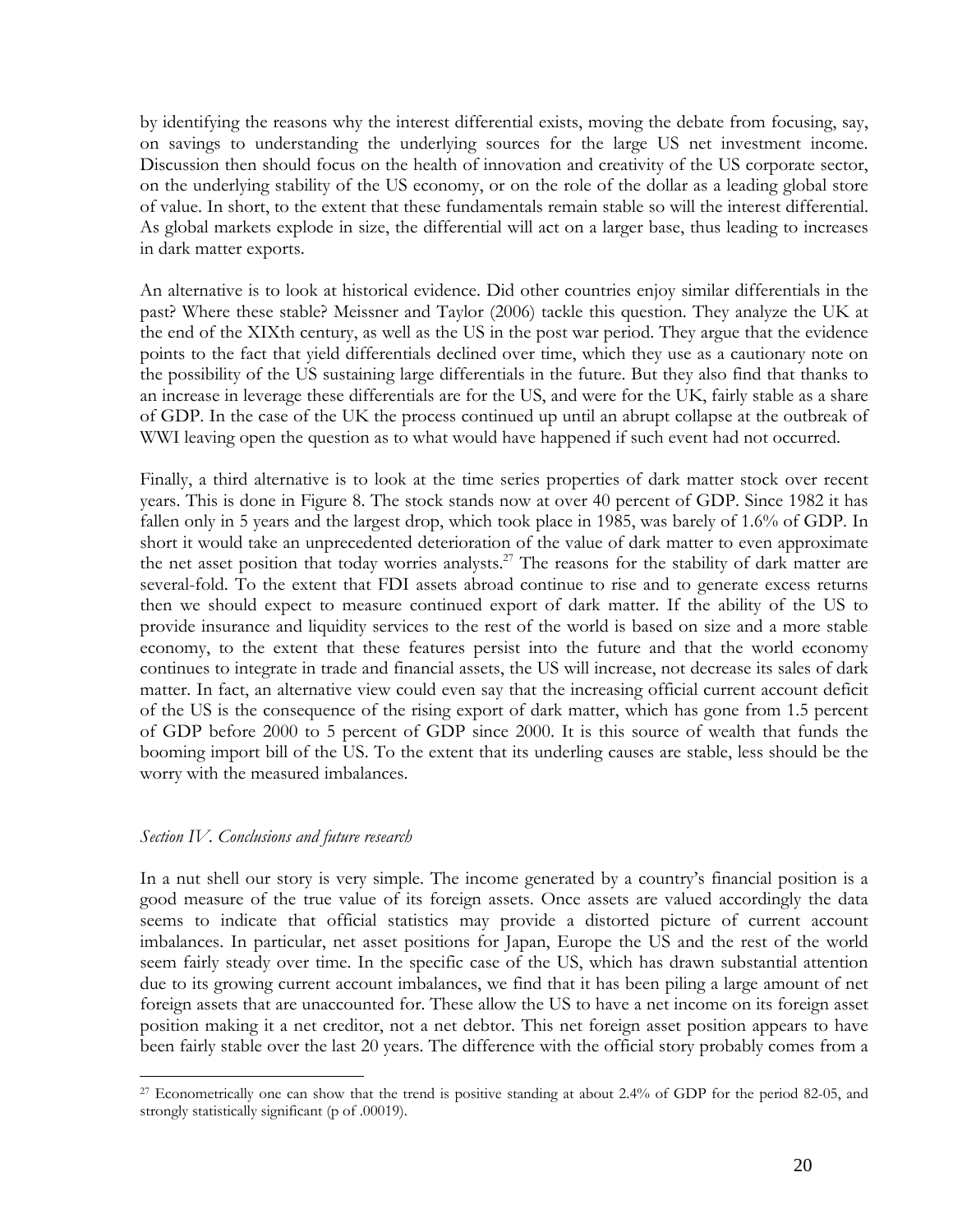combination of mismeasurement of assets, the unaccounted export of know-how carried out by US corporations through their investments abroad, as well as the sale of insurance and liquidity services. The last three factors relate explicitly to characteristics of the US that cannot be easily replicated elsewhere, and explains why the US looks like a consistently smarter investor, making more money on its assets than it pays on its liabilities. We called the value of these characteristics dark matter shedding a new light on the discussion of the US role in global imbalances. To the extent that dark matter has kept US net foreign assets relatively stable, the discussion on the instability of global imbalance should focus on the sources of dark matter: the stability of the US economy, its role as a cradle for ideas, or the ability that it commands on liquid assets and prudent macroeconomic policies. But these issues have not been the central issues of the debate that have focused mostly on domestic savings or on speculating about the willingness of official creditors to finance the measured imbalances.

However, dark matter also sheds a different light on the often discussed savings puzzle. According to the official statistics, the US appears as a profligate consumer with dismal savings. However, these numbers suggest that the US savings rate may be understated by the amount of dark matter it exports and the savings of the rest of the world overstated by the amount of dark matter it imports. To the extent that there are unreported capital gains, these could be included in the current account and in national accounts, increasing the savings rate and national income<sup>28</sup>. If so it could be argued that the US may have been saving significantly more than accounted by official statistics. Exports of dark matter are perceived by households as a source of income, while the stock of dark matter is a source of wealth. The value of this Dark Matter is reflected in the S&P500 and the American consumer is appropriating these benefits in their 401Ks and other asset holdings. Hence, savings could be under reported by the amount of dark matter exports (about 5% of GDP since 2000). The result is a consumption level that seems inconsistent with measured statistics but that is normal given actual wealth.

Our computation of dark matter leaves open several interesting areas of research. As a starter, we believe it signals on the importance to improve on the estimates of factor income accounting in the balance of payments and its underlying determinants. Alternatively, it would be interesting to look at dark matter by sector and region, to get a better sense of where it is being created and deployed. Likewise while we have somewhat looked into the evolution of dark matter for the US, and briefly for other countries, individual stories are likely to be different and equally interesting. In addition, it should be important to study the stochastic properties of dark matter over time and across countries.

1

<span id="page-22-0"></span><sup>28</sup> According to Perozek and Reinsdorf (2002), national income is defined as originating from current production of goods and services, so it excludes capital gains. This is because with capital gains excluded from income, national saving becomes conceptually equal to domestic investment plus net foreign investment. According to these authors when making consumption decisions, households appear to treat capital gains differently from ordinary income, so a measure of income that includes capital gains would not relate as well to consumption as the NIPA concept of income. Also because capital gains tend to be volatile, if included, measures of income or saving would exhibit large fluctuations that would limit their usefulness. Alternatives to the definition of income that is used in the NIPA's are, of course, possible. Haig (1921) and Simons (1938), for example, define income as consumption plus change in wealth, which has the effect of including capital gains. At the opposite pole is Fisher (1906), who identifies income with consumption and treats it as a flow of services rendered by capital. If capital gains were to be included then measures of savings would have been underreported in the case of the US.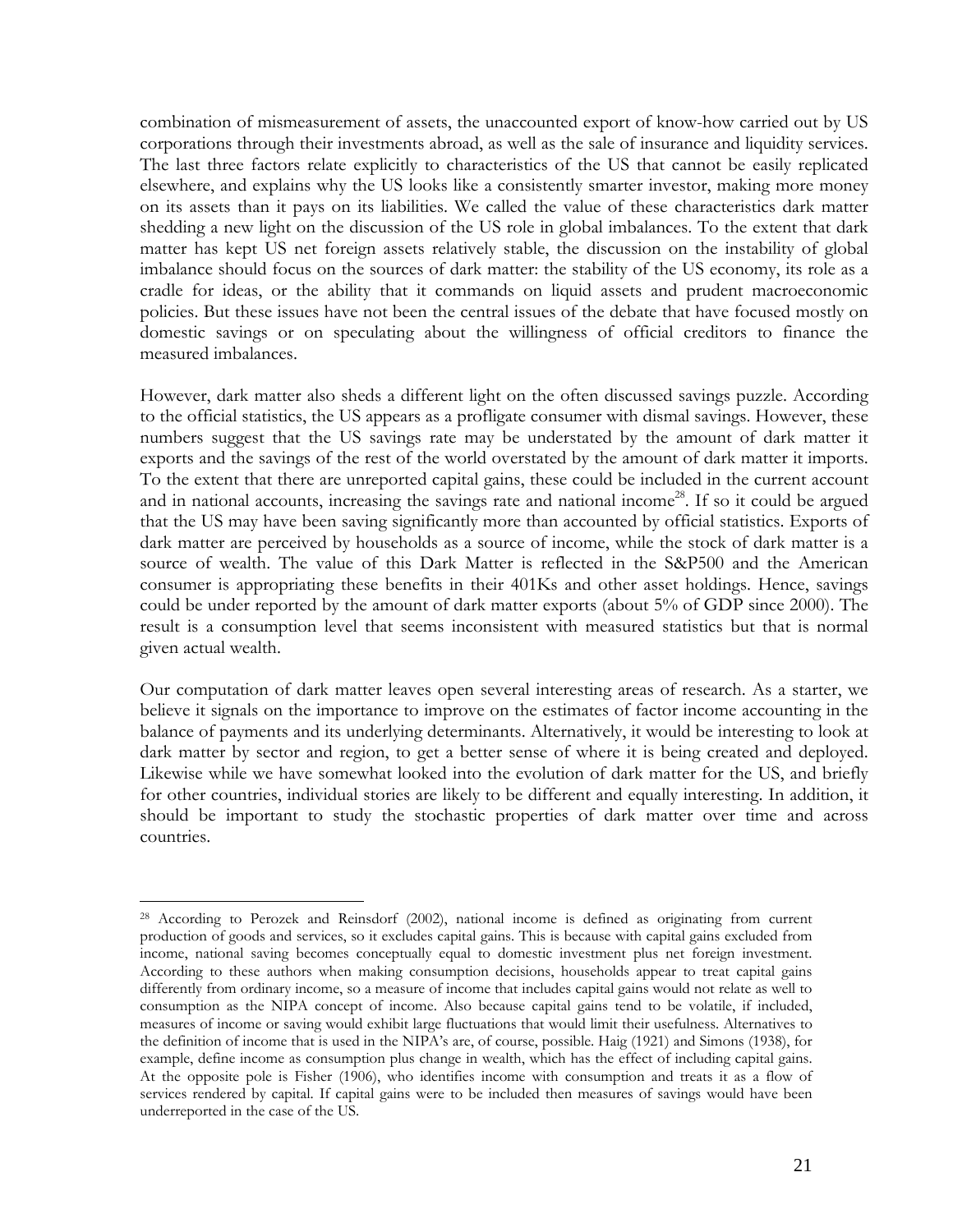To the extent that current account surpluses have to match deficits somewhere else, studying dark matter in some countries can provide clues for adjustments elsewhere. Oil prices, for example, may be an important driver of investment returns in some countries and thus lead to important transfers of dark matter.

Globalization and financial integration have made asset positions all the more relevant. As the gross stock of assets and liabilities increases valuation adjustments on these assets may overshadow the traditional measure of the current account as drivers of the net asset position. As we've seen, flows of dark matter are a very significant part of the story. As a result traditional measures of current account balances will paint an increasingly distorted picture of reality. In particular, they currently point towards imbalances that are not really there, making analysts predict crises that, for good reason, remain elusive.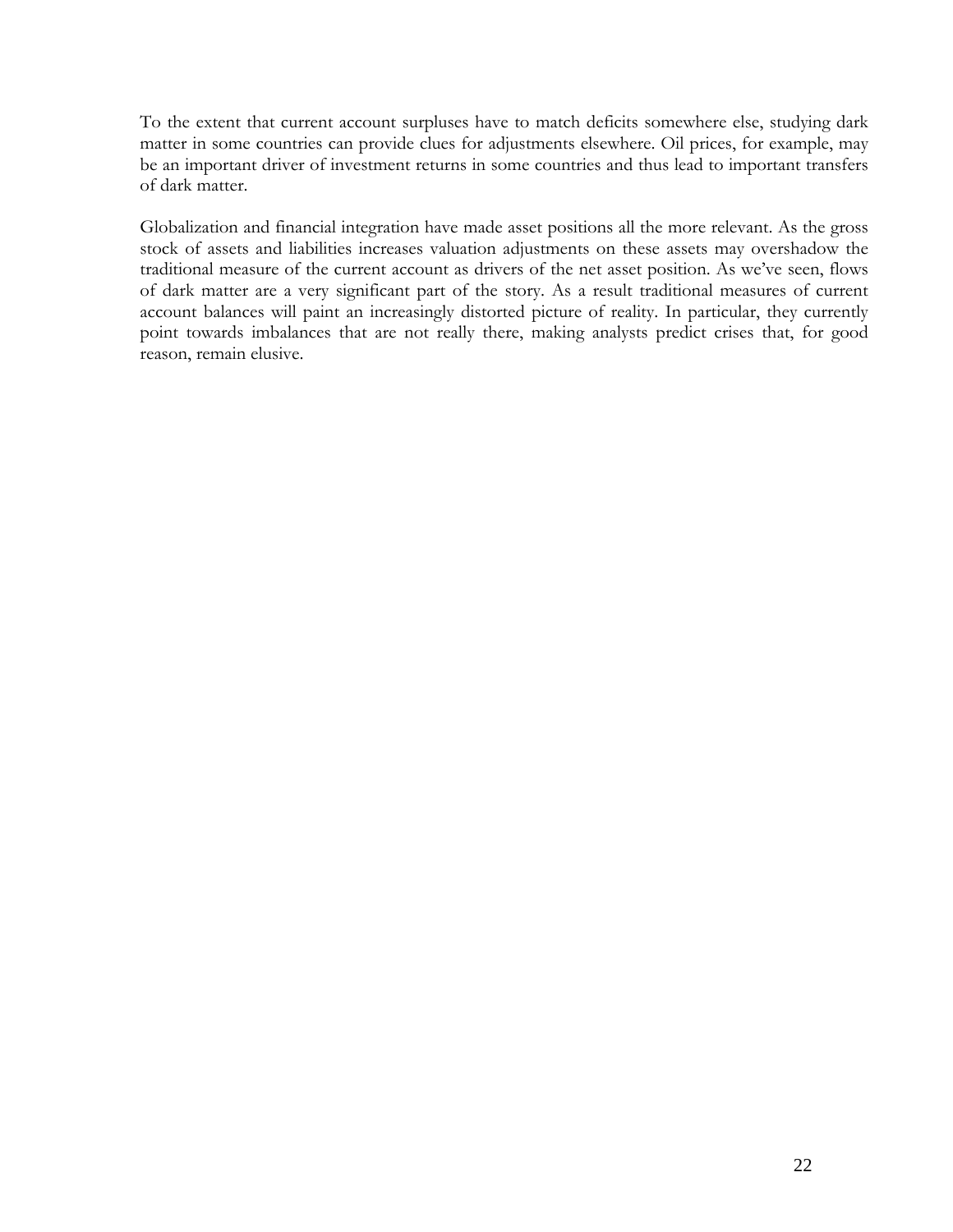#### *References*

Barro, Robert (2005), "Rare Disasters and Asset Markets in the Twentieth Century", Mimeo Harvard University.

Blanchard, O., F. Giavazzi and F. Sa (2005) "The US Current Account and the Dollar", NBER Working Paper No. 11137.

Buiter, Willem (2006) "Dark Matter or Cold Fusion?" Goldman Sachs, Global Economics Paper No. 136.

Caballero, R., E. Farhi and P. O. Gourinchas. (2005) "[An Equilibrium Model of "Global](http://socrates.berkeley.edu/~pog/Global_Imbalances0930.pdf)  [Imbalances" and Low Interest Rates](http://socrates.berkeley.edu/~pog/Global_Imbalances0930.pdf)", Mimeo MIT, September.

Caves R., J. Frankel and R. Jones (1996) *World Trade and Payments, An Introduction*, Harper Collins, Seventh Edition.

Cline, W. (2005) *The United States as a Debtor Nation*, Institute for International Economics, Washington DC.

Cooper, Richard (2005) "Living with Global Imbalances" *IIE Policy Brief*, October.

Corrado, Carol, Charles Hulten and Daniel, Sichel (2006) Intangible Capital and Economic Growth, Federal Reserve Board, Washington. No. 24

Dooley, Michael, David Folkerts-Landau and Peter Garber (2004) "The Revised Bretton Woods System," *International Journal of Finance and Economics*, 2004, v9(4,Oct), 307-313., provide alternative stories that are compatible with dark matter.

Eichengreen, Barry (2006) "Global Imbalances: The New Economy, the Dark Matter, the Savvy Investor, and the Standard Analysis" Mimeo March.

Fisher, Irving (1906) *The Nature of Capital and Income*. New York: Macmillan.

Fixler, Dennis, M. Reinsdorf and G. Smith (2003) "Measuring the Services of Commercial Banks in the NIPAs" *Survey of Current Business*, September.

Gourinchas P. O. and O. Jeanne (2006) ["Capital Flows to Developing Countries: The Allocation](http://socrates.berkeley.edu/~pog/academic/paperjuly30.pdf)  [Puzzle,](http://socrates.berkeley.edu/~pog/academic/paperjuly30.pdf)" Mimeo, University of Berkeley.

Gourinchas P. O. and O. Jeanne (2005) ["The Elusive Gains from International Financial Integration](http://socrates.berkeley.edu/~pog/academic/liberalization/prepub_gj.pdf) " forthcoming *Review of Economic Studies*.

Gourinchas P. O., and H. Rey (2006) ["From World Banker to World Venture Capitalist: US](http://socrates.berkeley.edu/~pog/academic/exorbitant)  [External Adjustment and the Exorbitant Privilege"](http://socrates.berkeley.edu/~pog/academic/exorbitant), Clarida, R. (ed.) *[G7 Current Account Imbalances:](http://www.nber.org/books/curracct/index.html)  [Sustainability and Adjustment](http://www.nber.org/books/curracct/index.html),* The University of Chicago Press, forthcoming.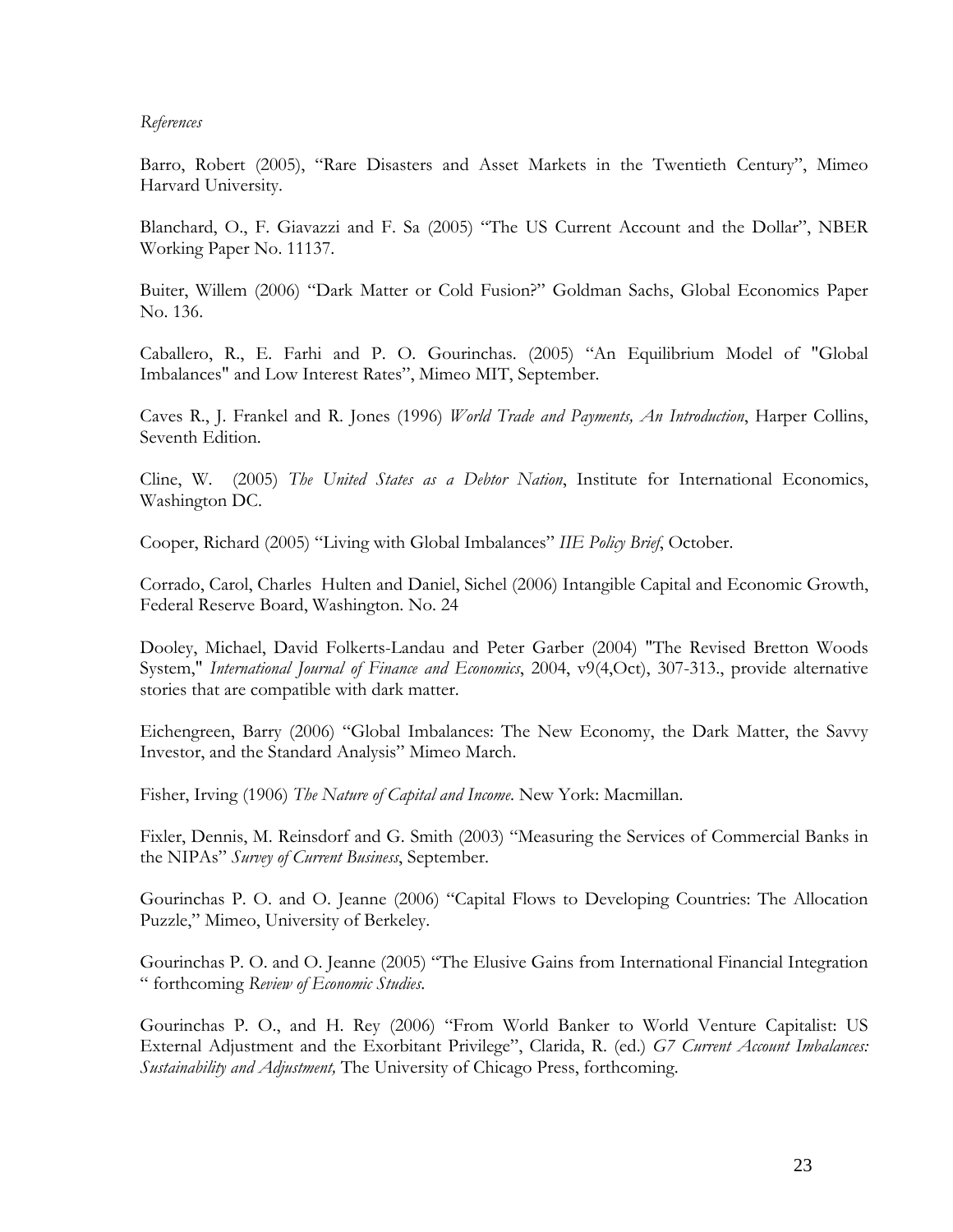Gros, Daniel (2006a) Foreign Investment in the US (I): Disappearing in a black hole? CEPS Working Document No. 242/April.

Gros, Daniel (2006b) Foreign Investment in the US (II):Being taken to the cleaners? CEPS Working Document No. 243/April.

Haig, Robert M. (1921) *The Federal Income Tax*. New York: Columbia University Press.

Hausmann, Ricardo and Federico Sturzenegger (2005a), .Dark Matter Makes the U.S. Deficit Disappear,. Financial Times (8 December), p. A15.

Hausmann, Ricardo and Federico Sturzenegger (2005b) U.S. and Global Imbalances: Can Dark Matter Prevent a Big Bang? Working Paper, Kennedy School of Government, November.

Higgins, Mathew, Thomas Klitgaard and Cedric Tille (2005) "The income implications of rising US international liabilities", *Current Issues in Economics and Finance*, Federal Reserve Bank of New York, Volume 11, No. 12, December 2005.

Higgins, M., T. Klitgaard and C. Tille (2006) "Here's What's the Matter with Dark Matter", Mimeo Federal Reserve Bank of New York.

Ju, Jiandong and Shang-Jin Wei (2006) "[A Solution to Two Paradoxes of International Capital](http://www.imf.org/external/pubs/cat/longres.cfm?sk=19261) [Flow", IMF W](http://www.imf.org/external/pubs/cat/longres.cfm?sk=19261)orking Paper No. 06/178

Kitchen, John (2006) "Sharecroppers or Shrewed Capitalists? Projections of the US current account, international income flows and net international debt". Mimeo, Office of Management and Budget.

Klingen, C., B. Weder and J. Zettelmeyer (2004) "How Private Creditors fared in Emerging Debt Markets, 1970-2000", [IMF Working Paper No. 04 /13](http://www.imf.org/external/pubs/cat/longres.cfm?sk=17107.0).

Kozlow, R. (2002) "Valuing the Direct Investment Position in US Economic Accounts" available at http://www.bea.gov/bea/papers/Kozlow-Val.pdf

Kugler, P. and B. Weder (2004) ["International Portfolio Holdings and Swiss Franc Returns](http://www.macro.vwl.uni-mainz.de/ls/ger/Dateien/int_portfolio_allocation_and_returns_March_16.pdf)", Mimeo University of Mainz.

Kugler, P. and B. Weder (2005) "Why are Returns on Swiss Franc Assets so Low? Rare Events May solve the Puzzle, *Applied Economics Quarterly*.

Landefeld S. and A. Lawson, (1991) "Valuation of the US Net International Investment Position", *Survey of Current Business*, May, pp. 40-49.

Lane P. and G. M. Milesi Ferretti (2001), "The Wealth of Nations" *Journal of International Economics*.

Lane P. and G. M. Milesi Ferretti (2005), "A Global Perspective on External Positions", NBER Working Paper 11589, September.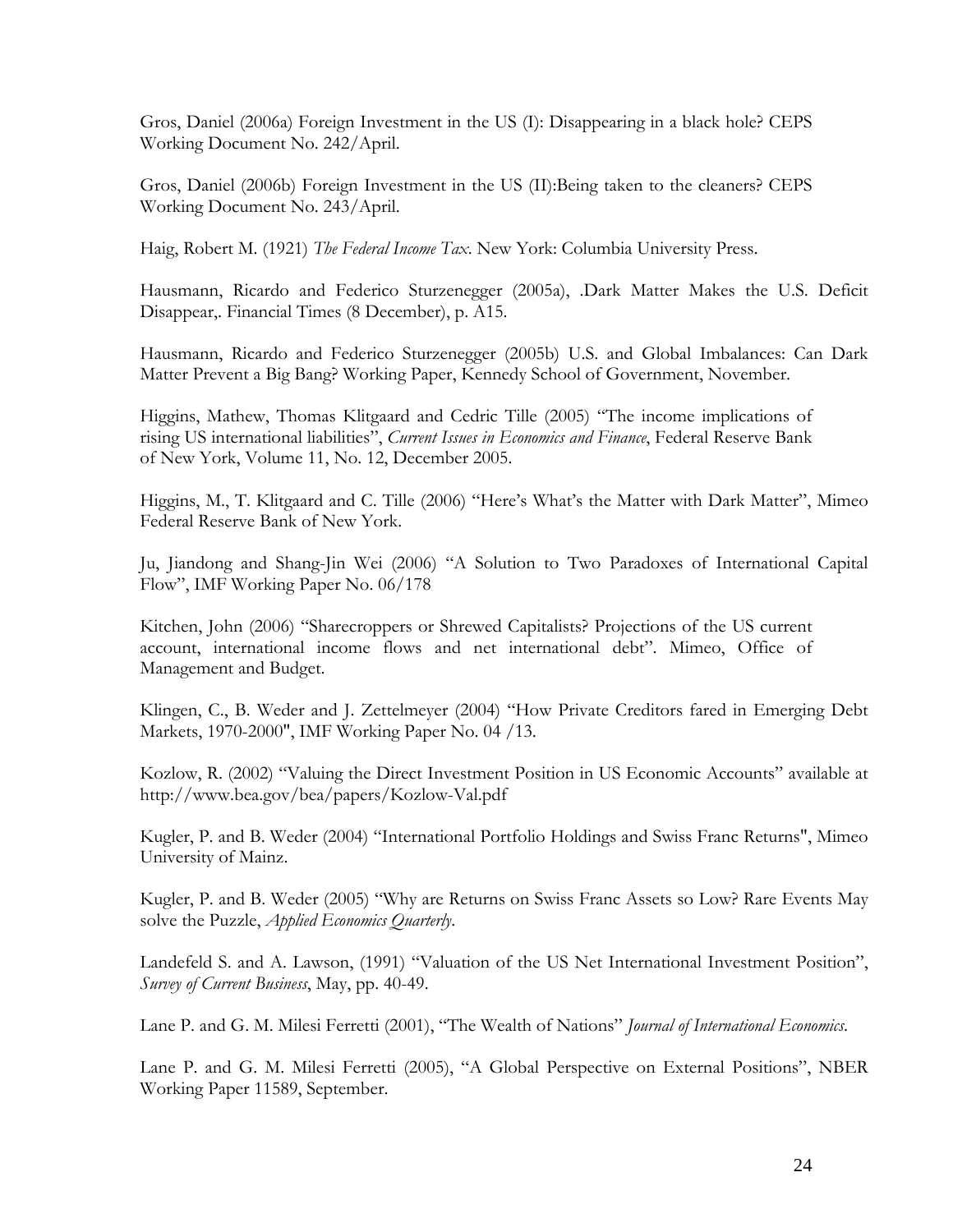Lane P. and G. M. Milesi Ferretti (2006) ["The External Wealth of Nations Mark II: Revised and](http://www.imf.org/external/pubs/cat/longres.cfm?sk=18942.0)  [Extended Estimates of Foreign Assets and Liabilities, 1970-2004"](http://www.imf.org/external/pubs/cat/longres.cfm?sk=18942.0) IMF Working Paper No. 06/69, Washington.

Lawrence, R. (1990) "US Current Account Adjustment: An Appraisal", *Brookings Papers on Economic Activity*, Vol 2. pp. 343-392.

Lawrence, R. and J. Lara (2006) "Trade Performance and Industrial Policy" Mimeo Kennedy School of Government

Longstaff Francis, The Flight-to-Liquidity Premium in U.S.Treasury Bond Prices Mimeo, UCLA.

Mankiw G. and S. Zeldes (1991) "The Consumption of Stockholders and Nonstockholders" *Journal of Financial Economics,* 29. pp 97-112.

Mataloni, R. (2000) " An Examination of the Low Rates of Return of Foreign-Owned US Companies" Survey of Current Business, March, pp. 55-73.

McKelvey, Ed. (2005) "Dark Matter in US international Transactions?" Goldman Sachs Economics Research, US Economic Analysis, Issue No. 05/50, December.

Meissner, C. and A. Taylor (2006) "Losing our Marbles in the New Century? The Great Rebalancing in Historical Perspective," Mimeo LSE.

Milesi Ferretti G. M. (2006) "How Much Progress Has Been Made in Addressing Global Imbalances?", in World Economic Outlook.

Parente, S. and E. Prescott (2002) *Barriers to Riches*, MIT Press.

Obstfeld, M. (2004) "External Adjustment", *Review of World Economics*, Vol. 140 (4).

Obstfeld, M. and K. Rogoff (2000) "Perspectives on OECD Economic Integration: Implications for US Current Account Adjustment" in Federal Reserve Bank of Kansas City, *Global Economic Integration: Opportunities and Challenges*, March, pp. 169-208.

Obstfeld, M. and K. Rogoff (2005a) The Unsustainable US current account revisited, NBER Working Paper 10864, NBER, Cambridge, MA.

Obstfeld, M. and K. Rogoff (2005b) "Global Current Account Imbalances and Exchange Rate Adjustments" *Brookings Papers on Economic Activity*, Vol. 1, pp. 67-123.

Perozek M. and M. Reinsdorf (2002) "Alternative Measures of Personal Saving", *Survey of Current Business*, April, pp. 13-24.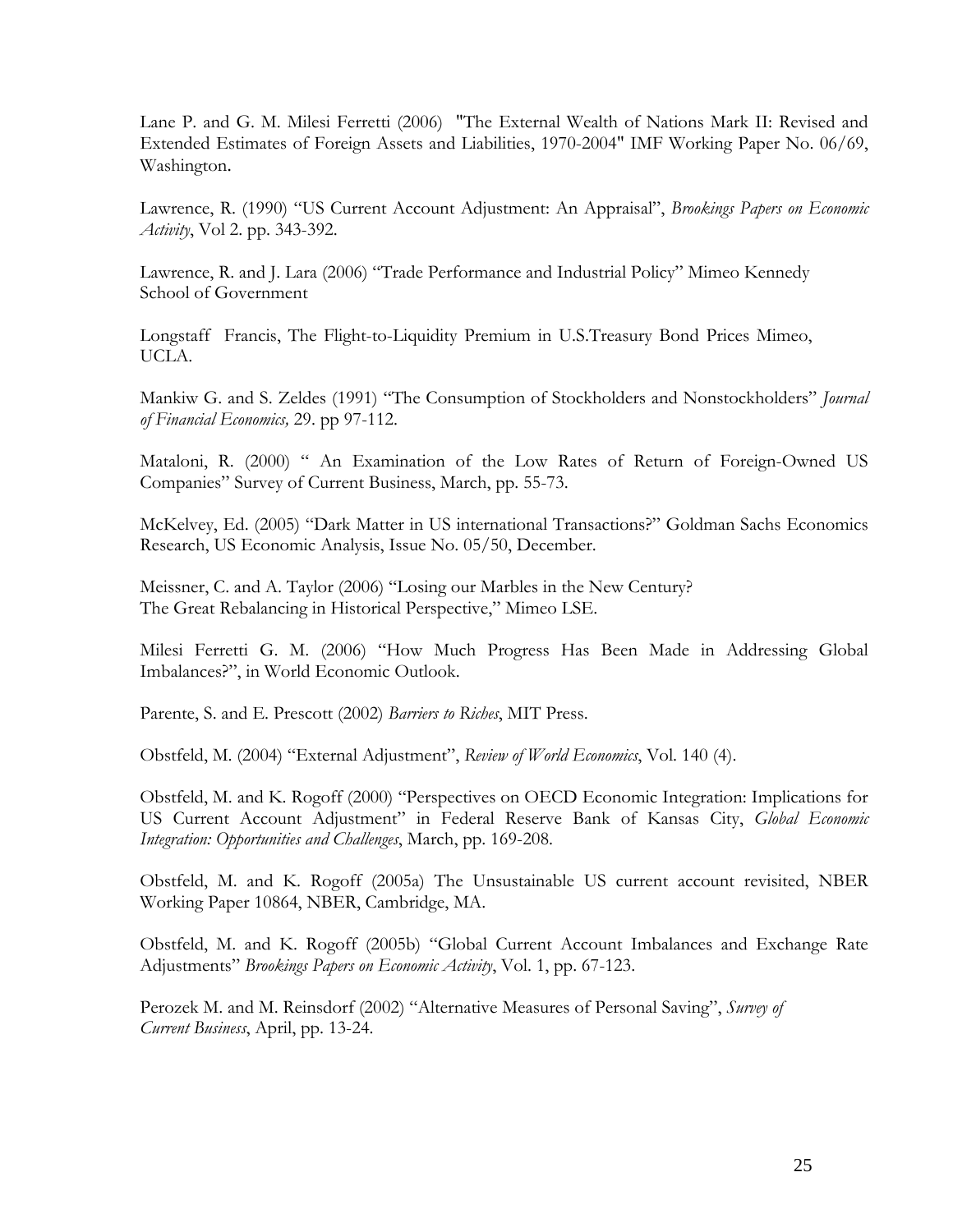Roubini Nouriel and Brad Setser (2004) "The US as a net debtor: The Sustainability of the US External Imbalances" ([http://pages.stern.nyu.edu/~nroubini/papers/Roubini-Setser-US-External-](http://pages.stern.nyu.edu/~nroubini/papers/Roubini-Setser-US-External-Imbalances.pdf)[Imbalances.pdf](http://pages.stern.nyu.edu/~nroubini/papers/Roubini-Setser-US-External-Imbalances.pdf))

Shiller, R. (1993) "*Macro Markets: Creating Institutions to manage Society's largest economic risks*". Oxford University Press.

Simons, Henry C. 1938. *Personal Income Taxation: The Definition of Income as a Problem of Fiscal Policy*. Chicago: University of Chicago Press.

Ulan M. and W. Dewald (1989) "The US Net International Investment Position: Misstated and Misunderstood" in J. Dorn and W. Niskanen (eds.) *Dollars, Deficits and Trade*, Norwell, MA: Kluwer Academic Publishers.

US Department of Commerce (1990) The Balance of Payments of the United States, Concepts, Data Sources and Estimating Procedures.

Wolf, Martin (2004) "America on the comfortable path to ruin, Financial Times, August 17.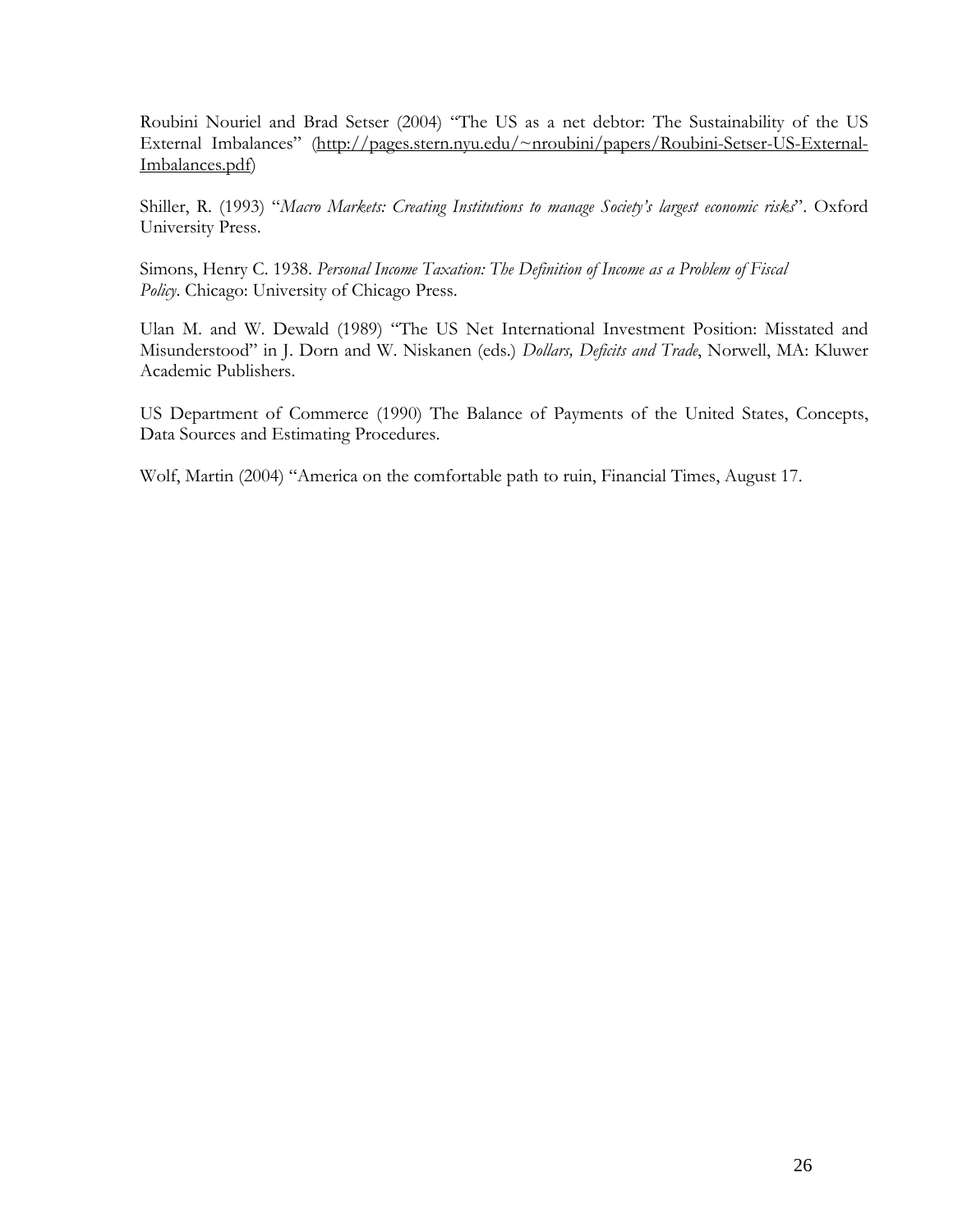

**Figure 1. The Cumulative US Current Account and Net Investment Income (in billions of US dollars)** 

*Source: BEA*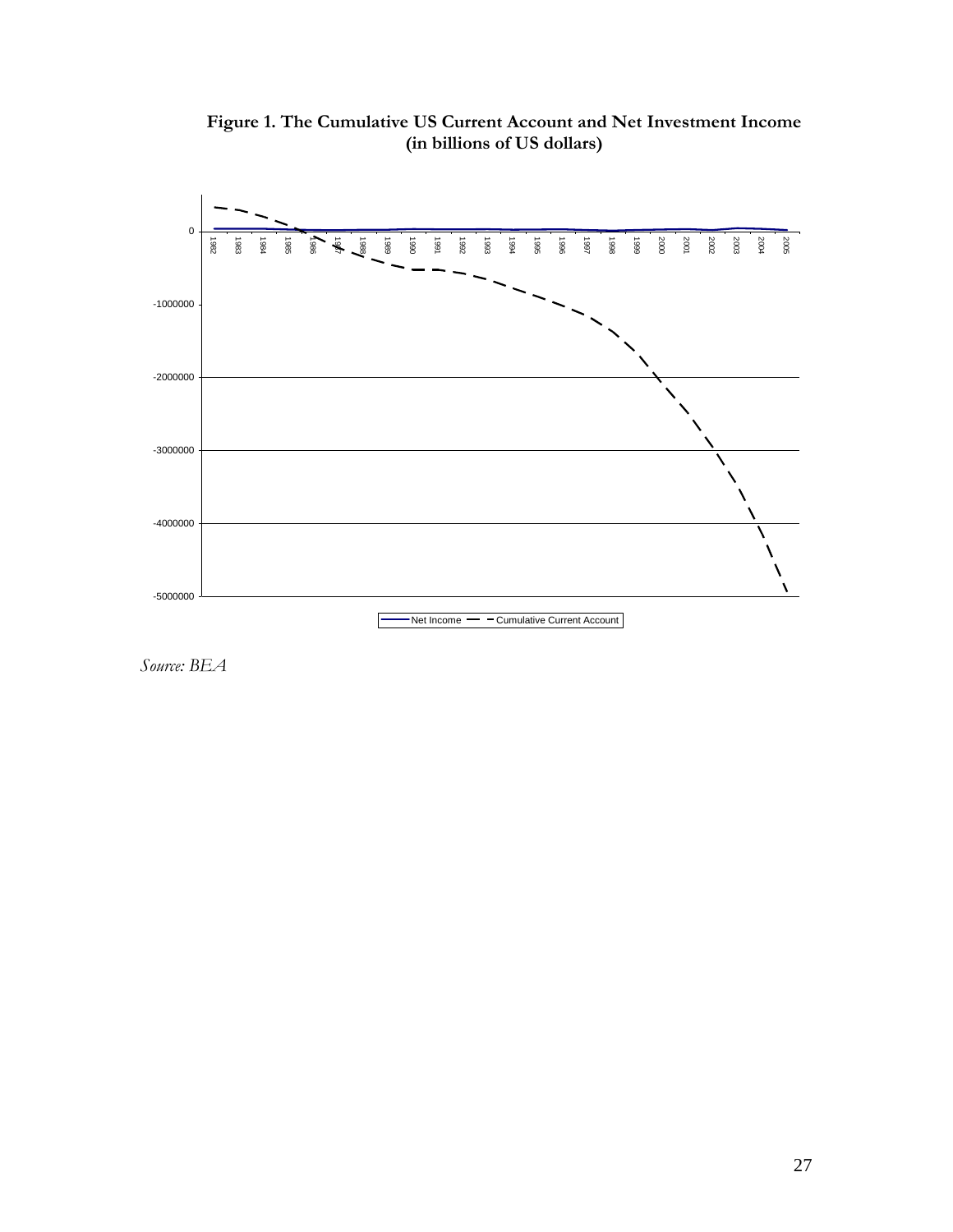

**Figure 2. The US interest spread 1976-2005** 

*Source: BEA*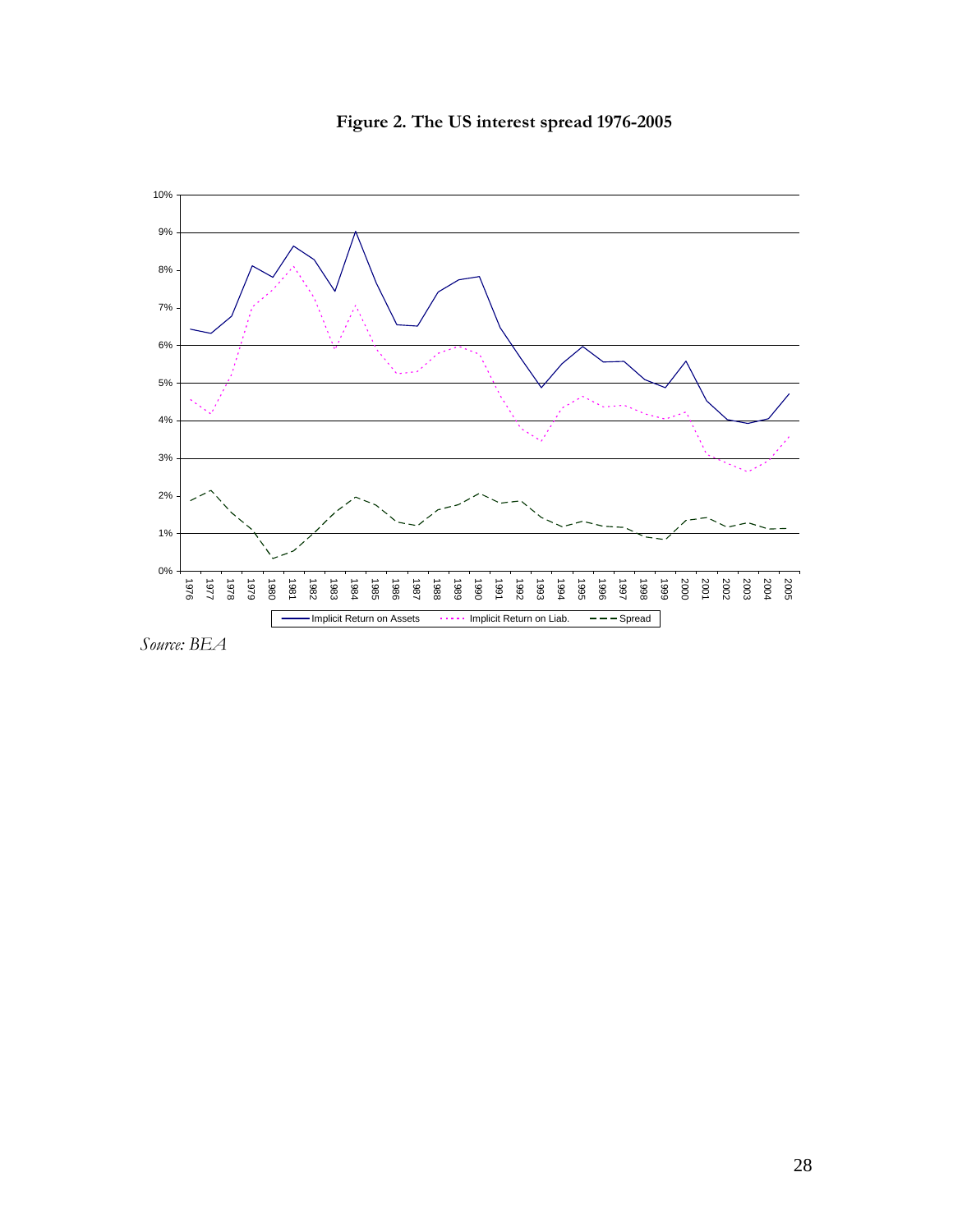

**Figure 3a. Official Current Account and Change in Net Foreign Assets (1980-2003)** 

**Figure 3b. Official Current Account and Change in Net Foreign Assets (1980-2003)** 



*Source: Author's computation on IFS data*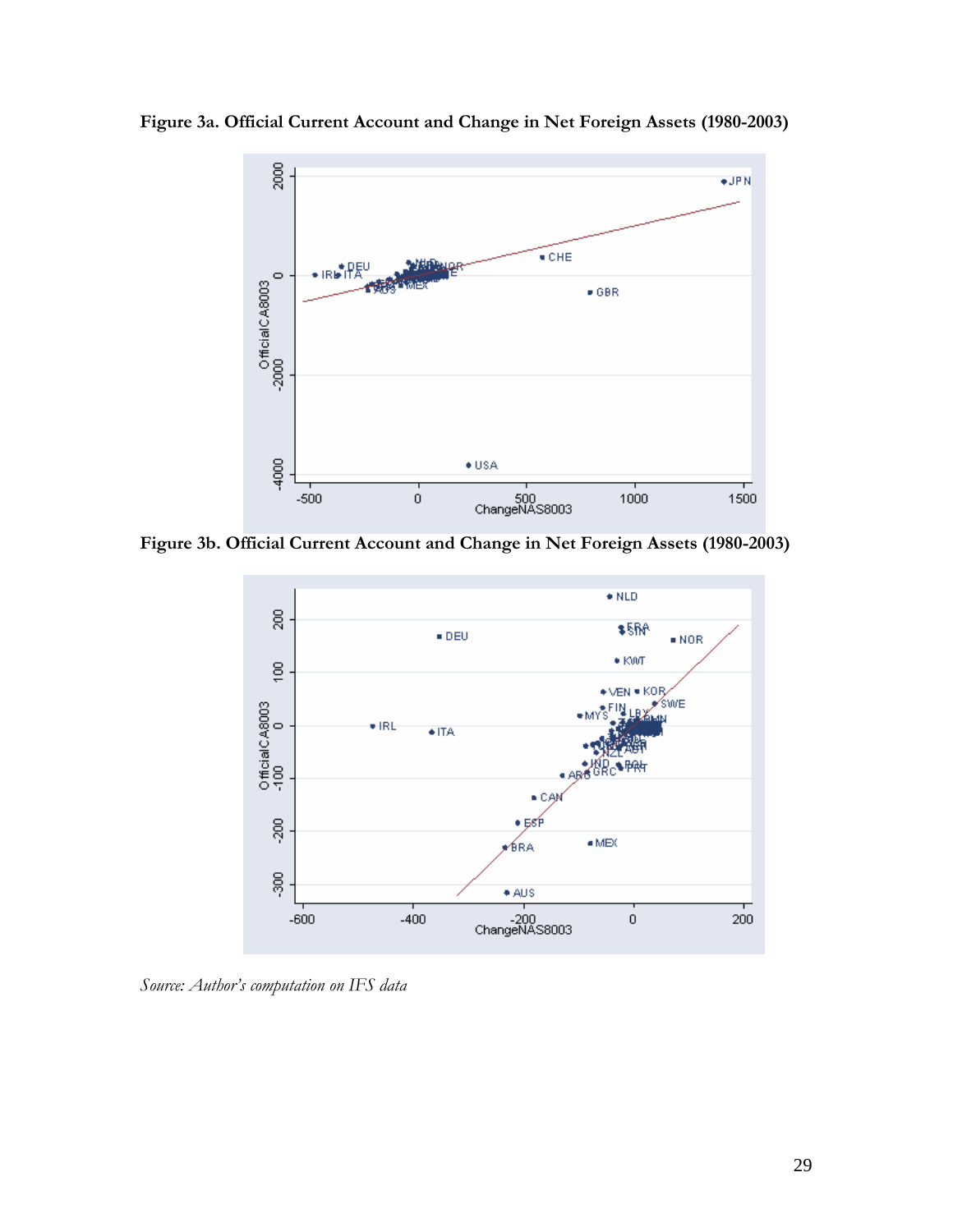

**Figure 4. Net Asset Position of the US: BEA, Dark Matter and adjusting FDI by US stock market. In nominal US dollars ('000s)** 

*Source: BEA and author's computation using Global Financial Markets Dataset*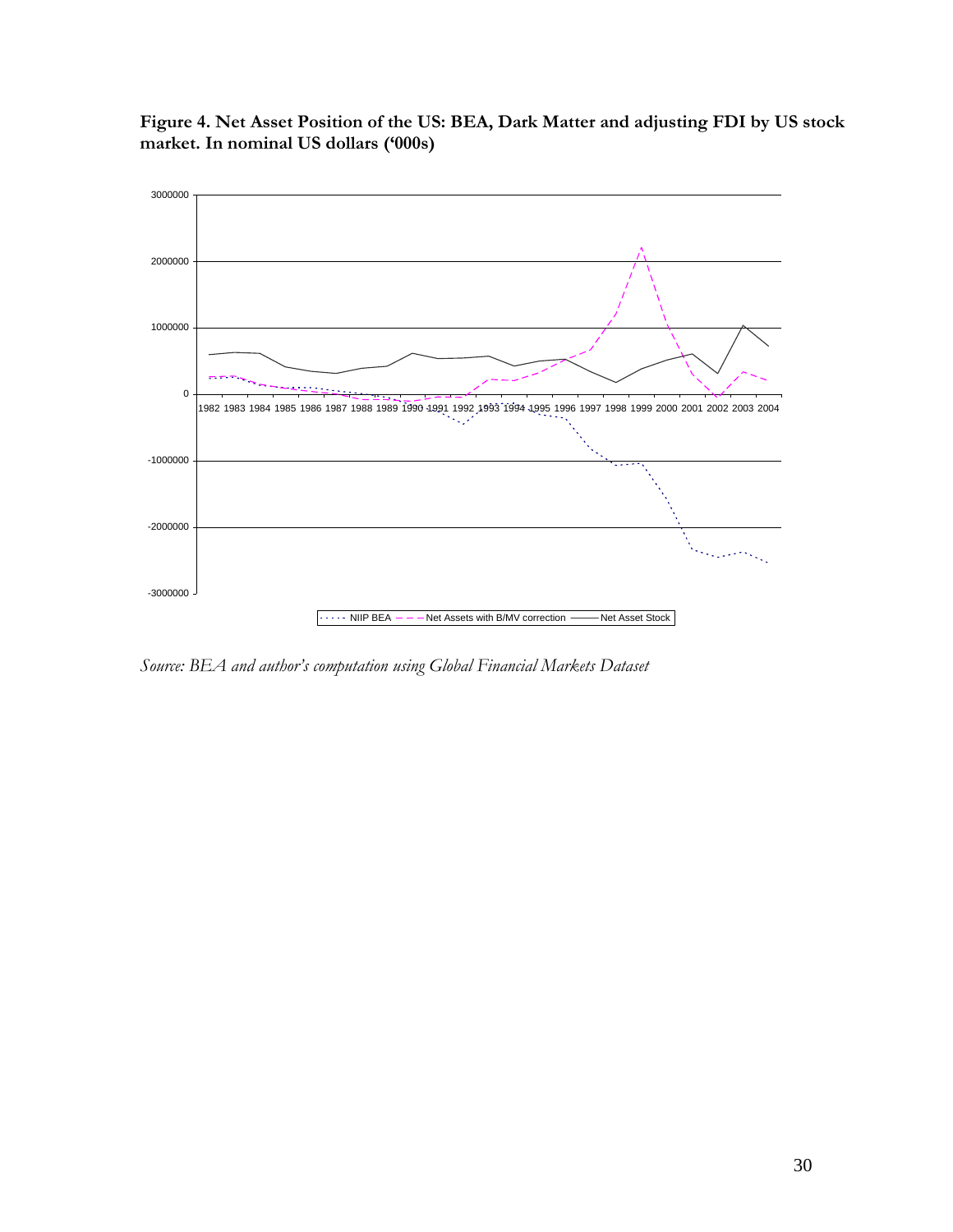**Figure 5a. Exports of Dark Matter vs. Official current account (1980-2003) in US dollars** 





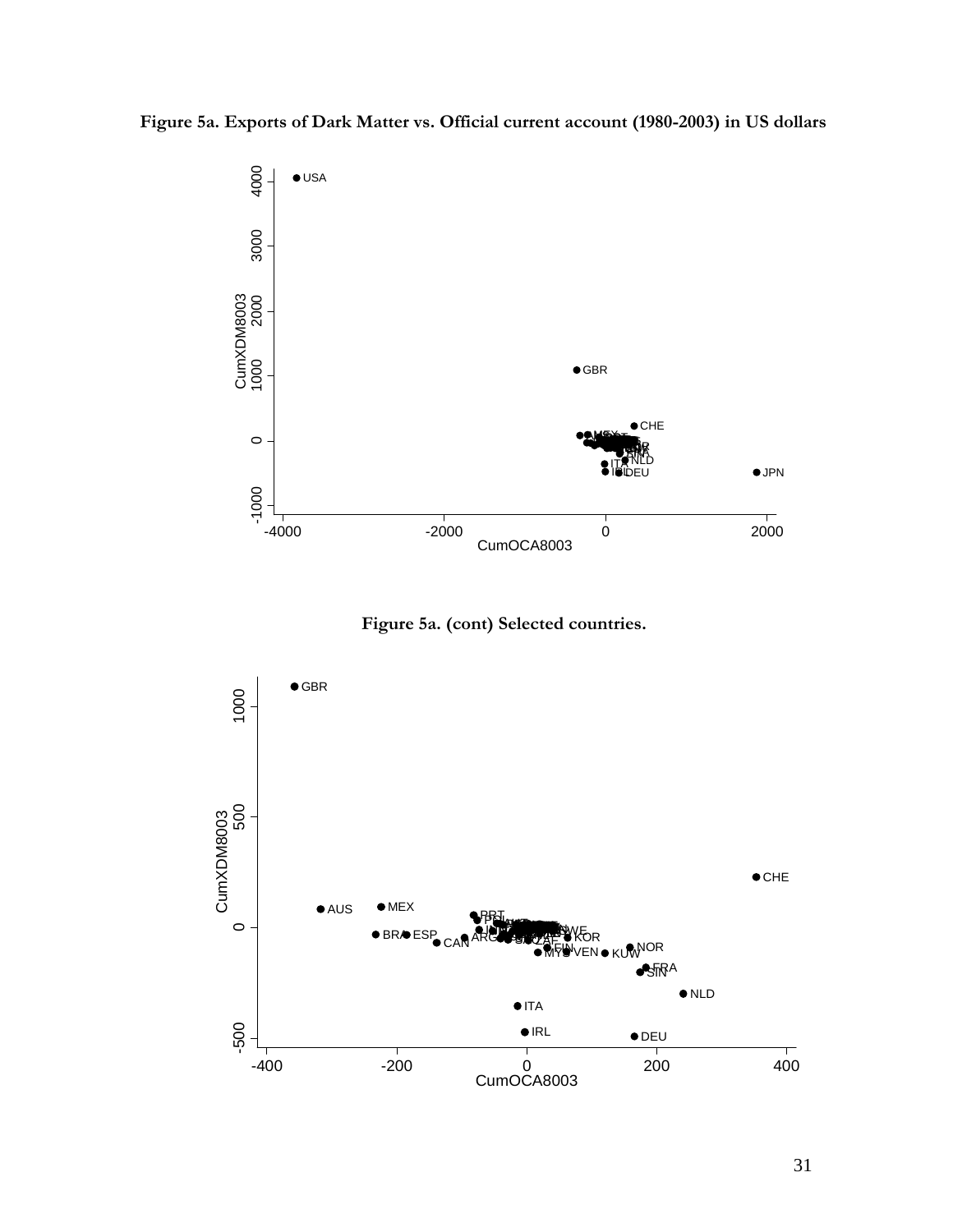

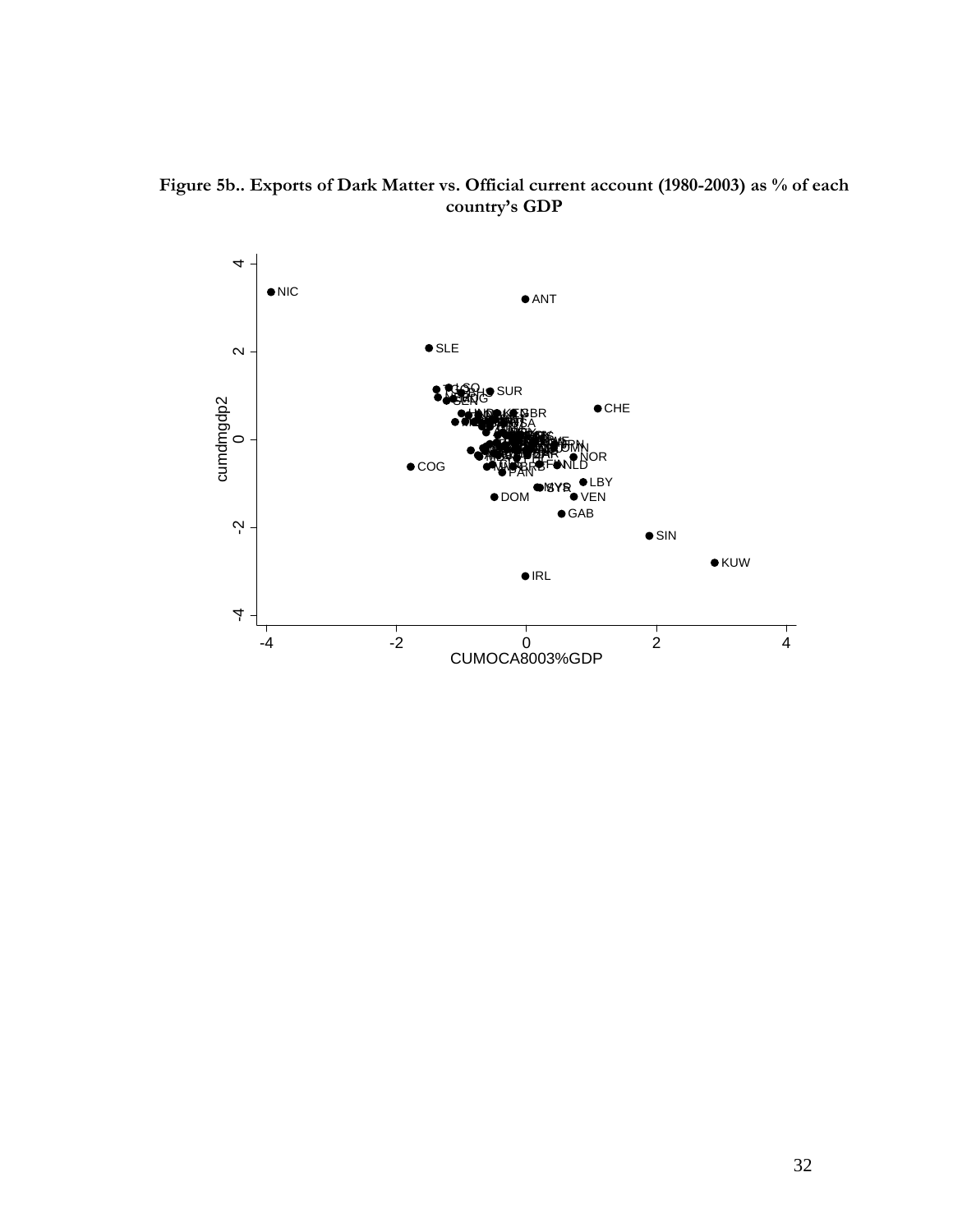

**Figure 6a. Net Foreign Assets in the World according to Official Figures (as % of world GDP)**

*Source: IFS*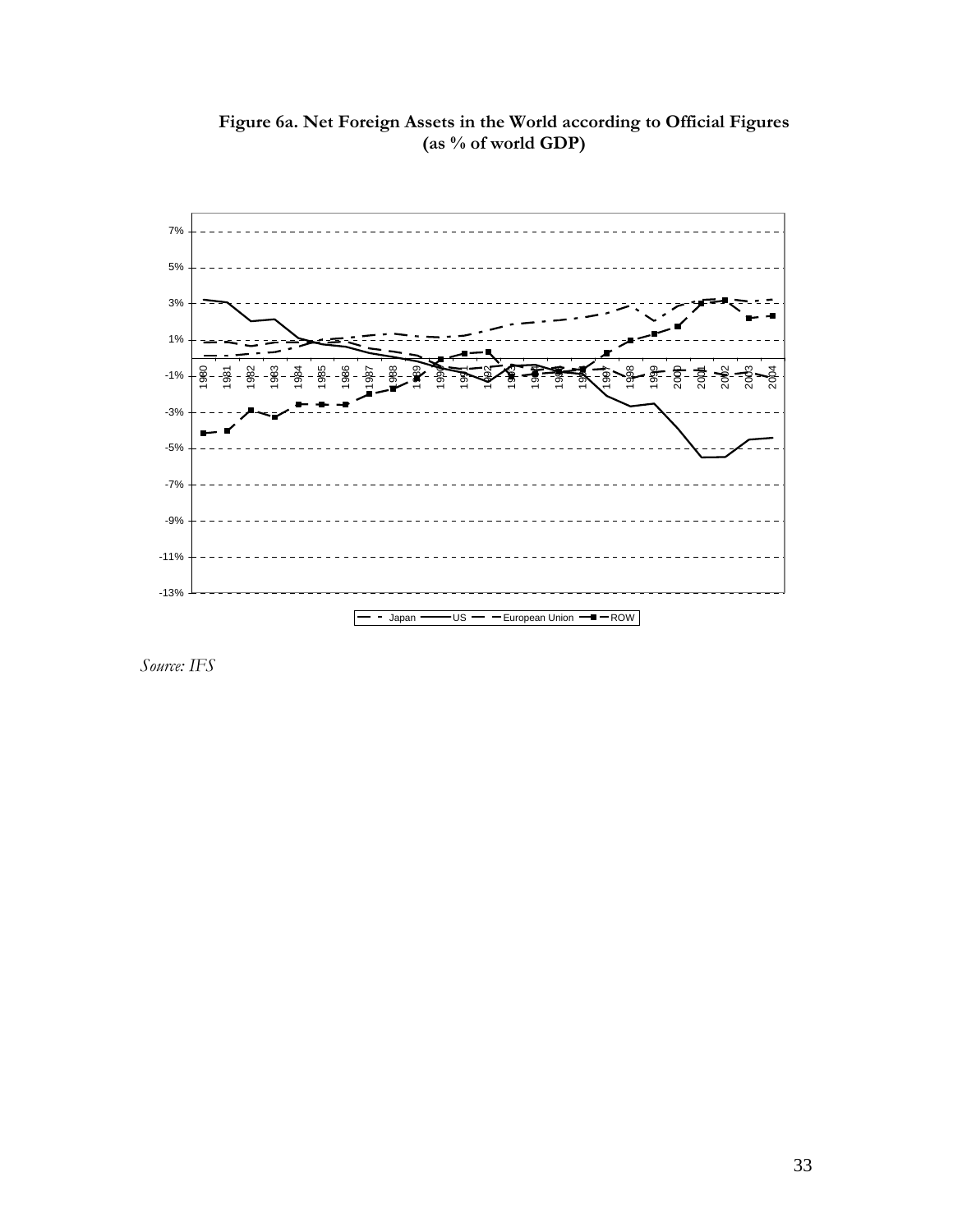

**Figure 6b. Net Foreign Assets in the World according to Official Figures. Lane and Milesi Ferretti (2006)** 

*Source: Lane and Milesi Ferretti (2006)*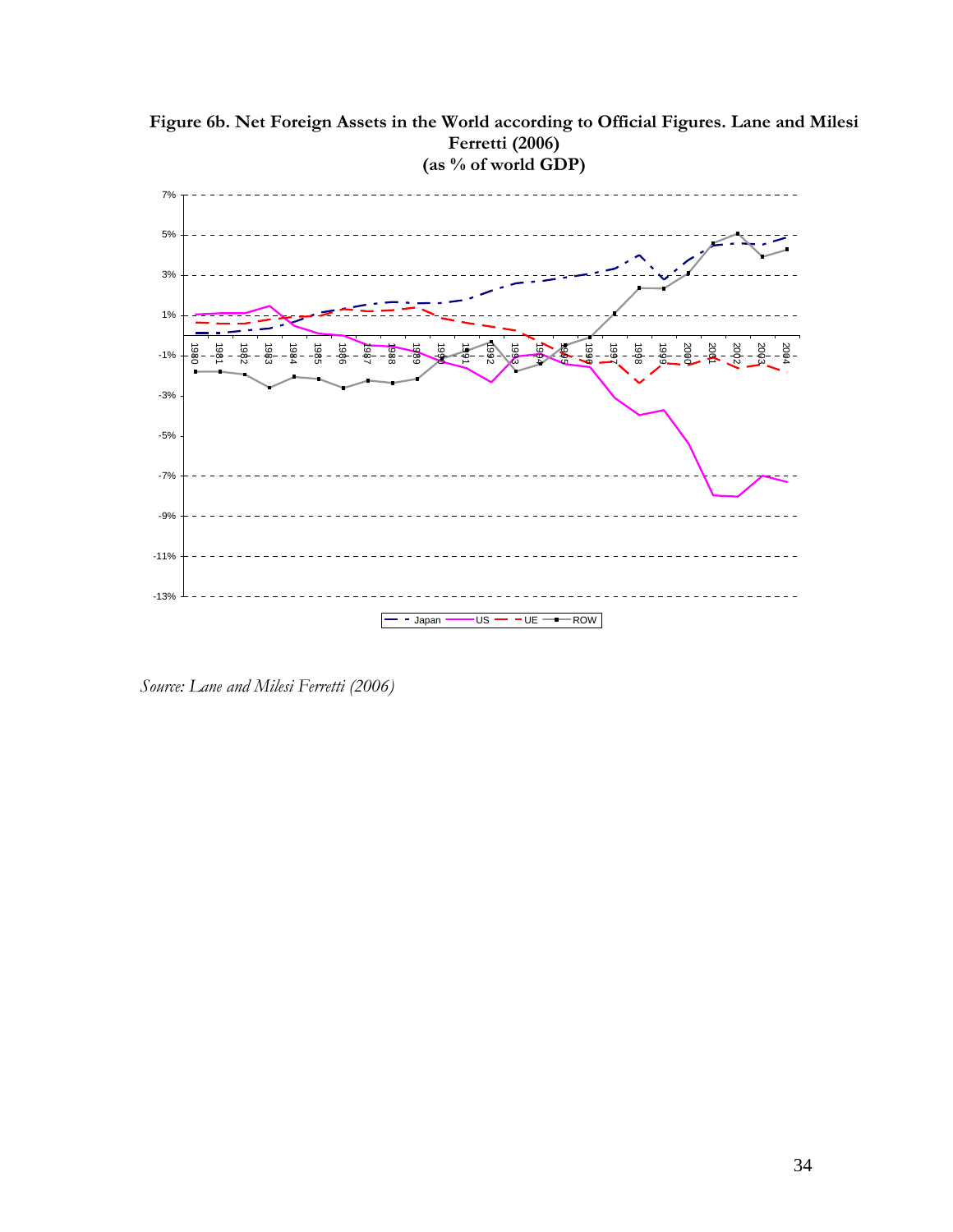

**Figure 6c. Net Foreign Assets taking into account Dark Matter (as % of world GDP)** 

*Source: authors´ computations on International Financial Statistics data*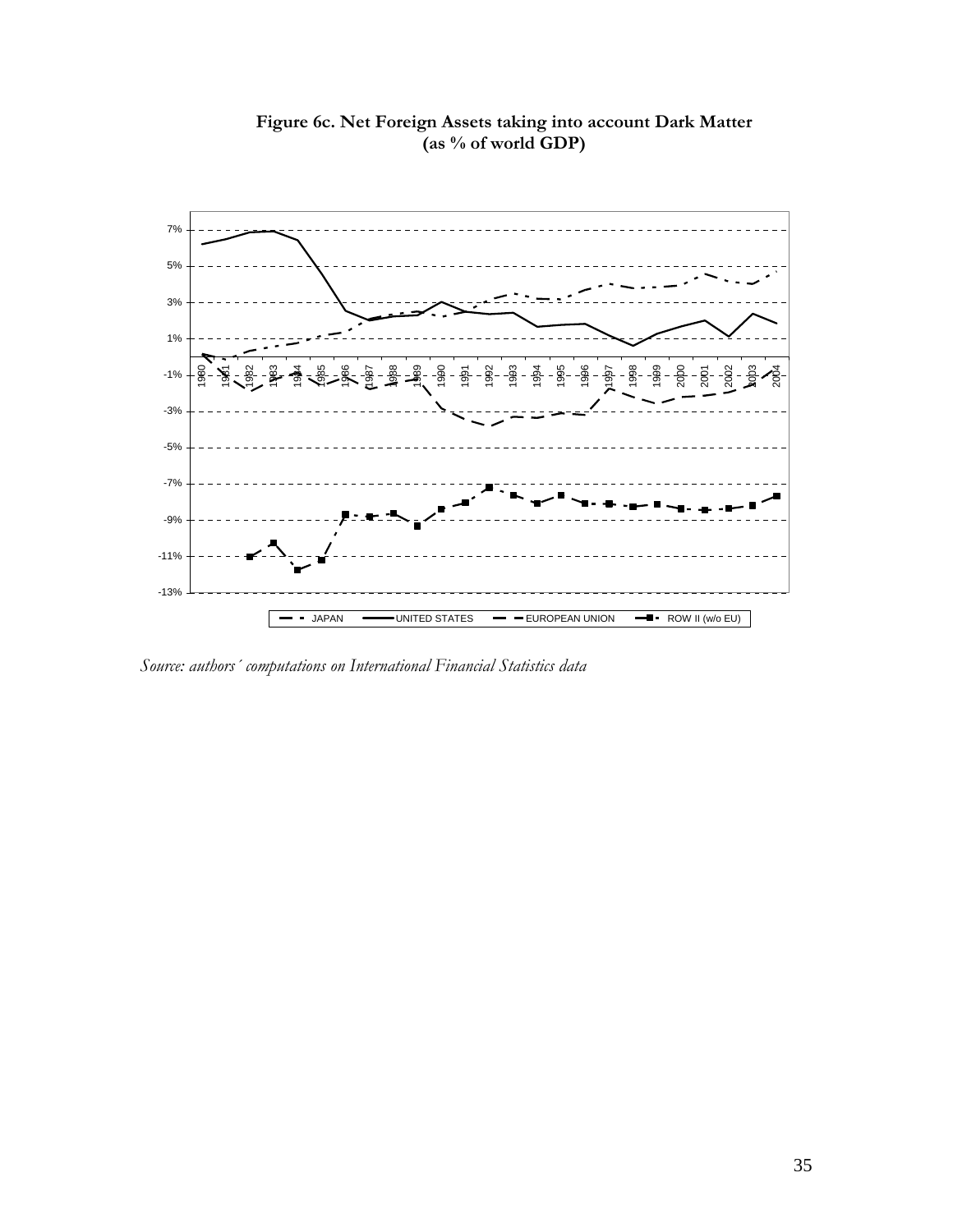# **Figure 7. Thailand, Russia, China and Europe (in % of GDP)**



**(a) Thailand**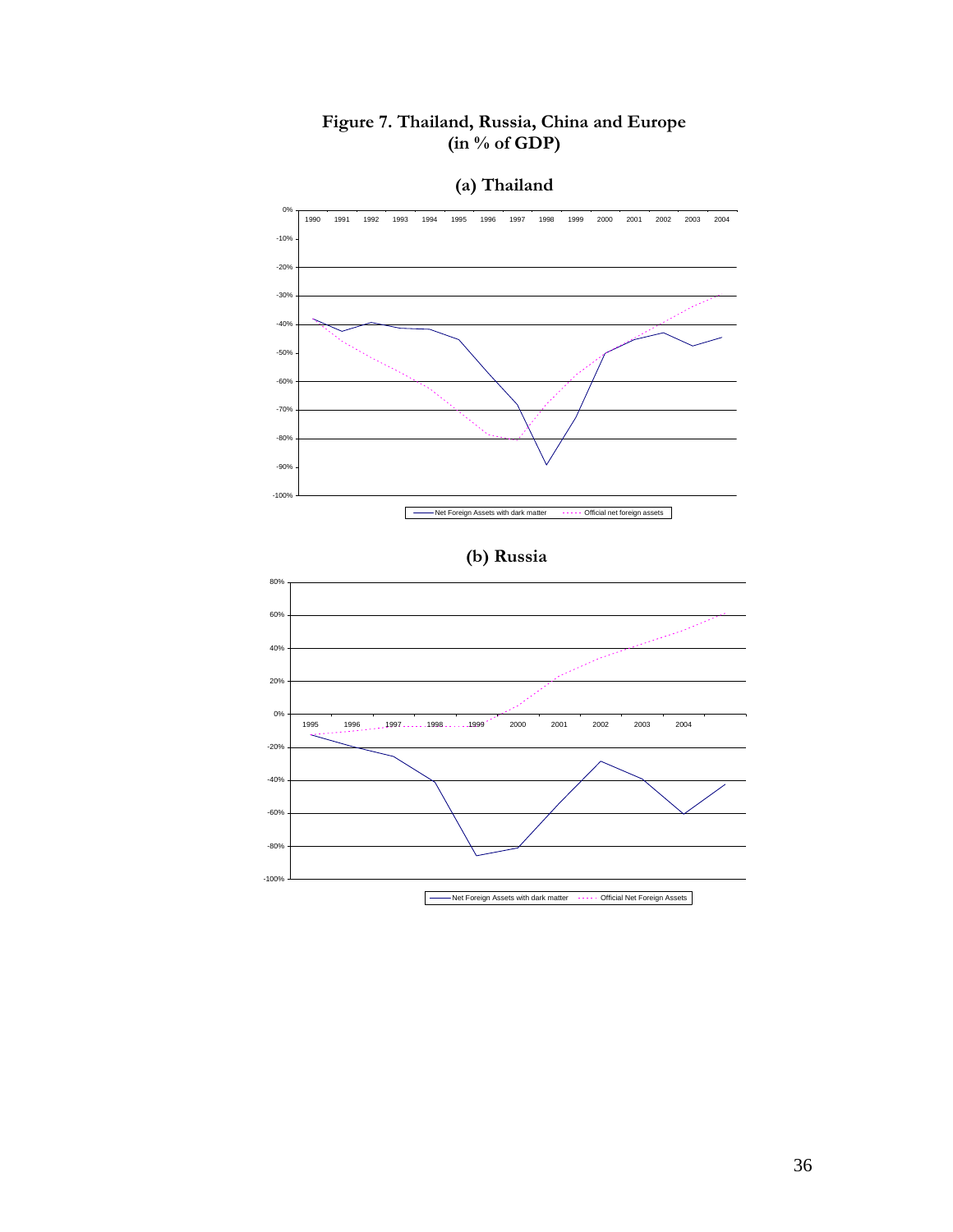



*Source: IFS*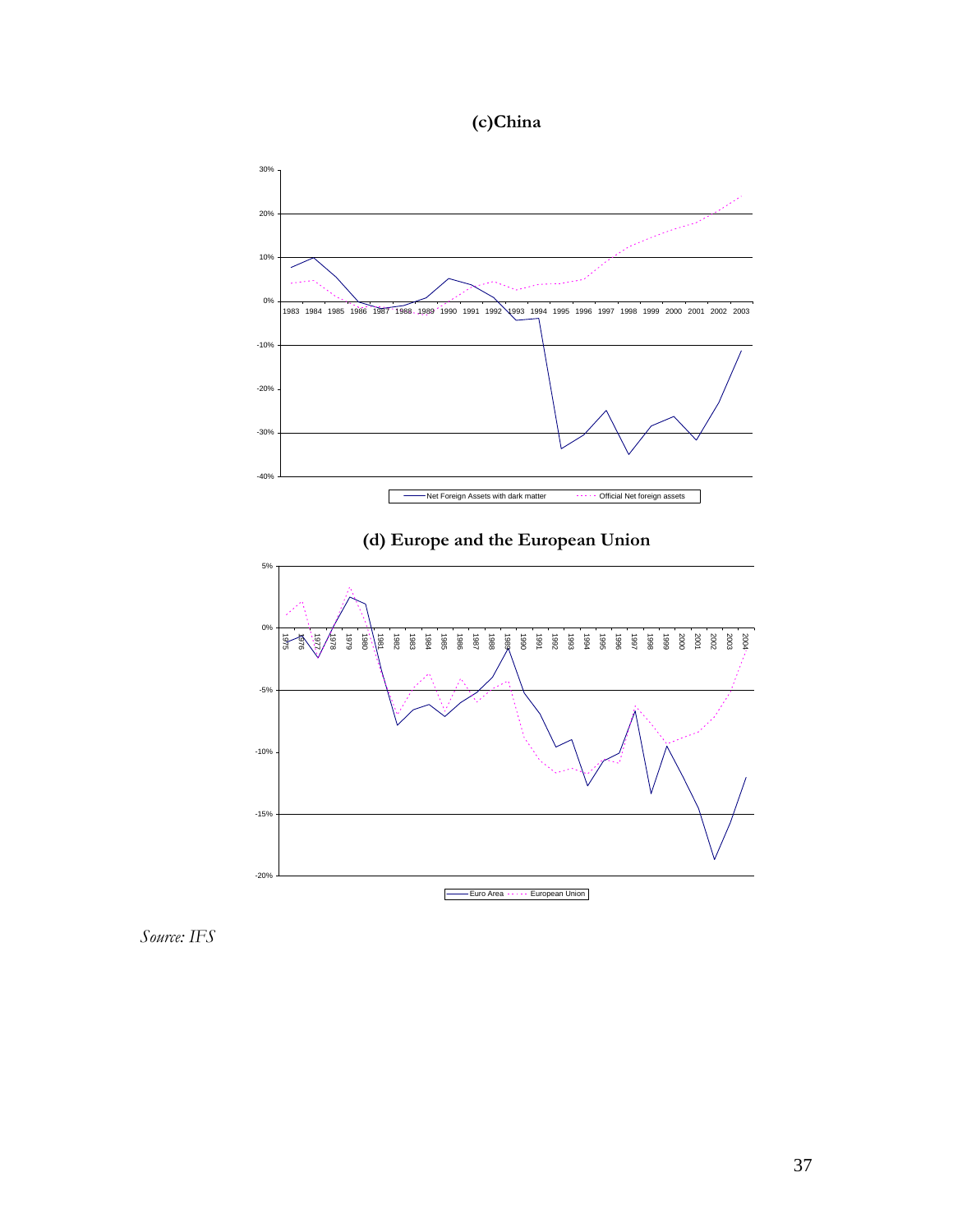

**Figure 8. US stock of dark matter (in trillions of US dollars, and in % of GDP)** 

*Source: BEA*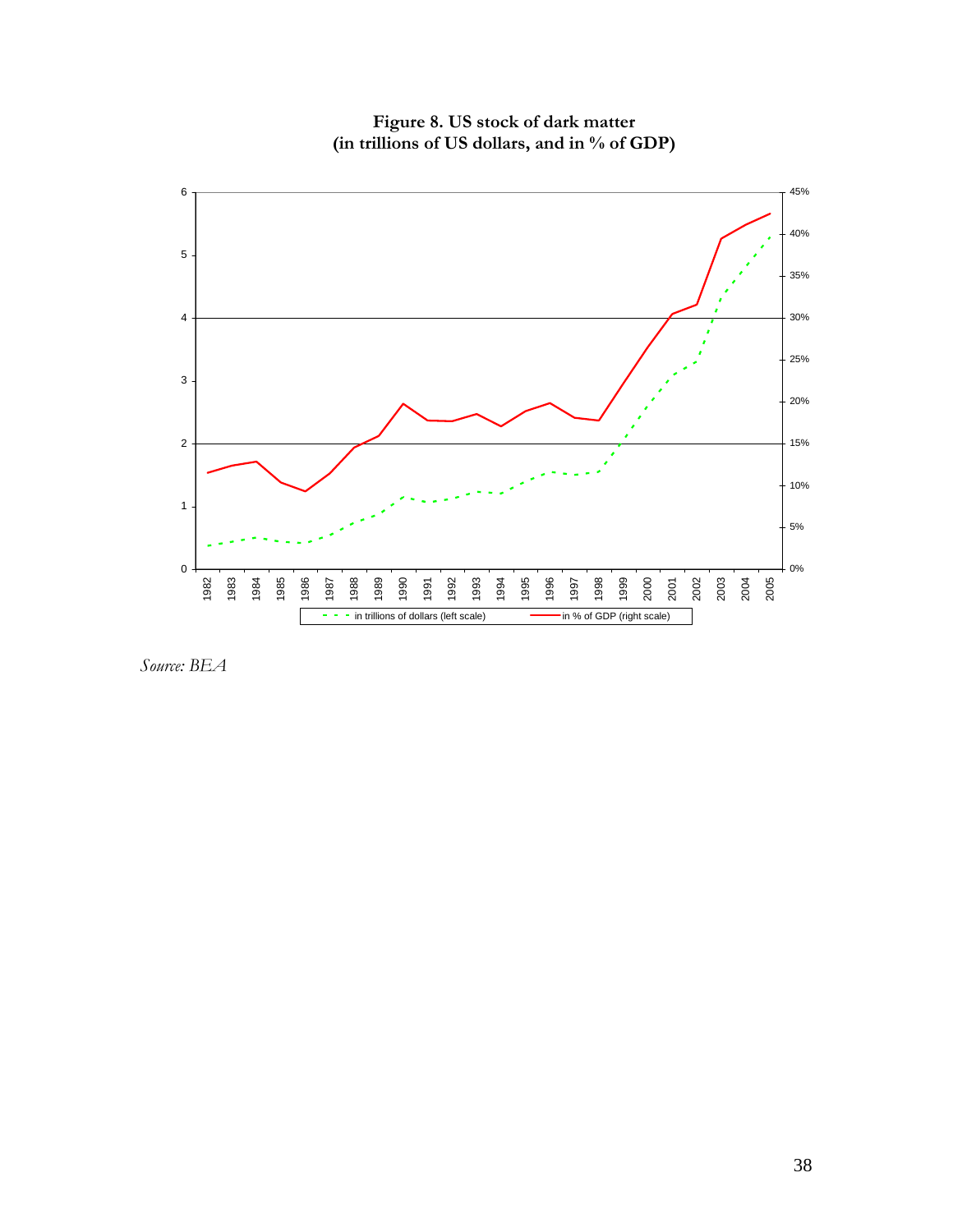**Figure B.1. Trading in Contingent assets**





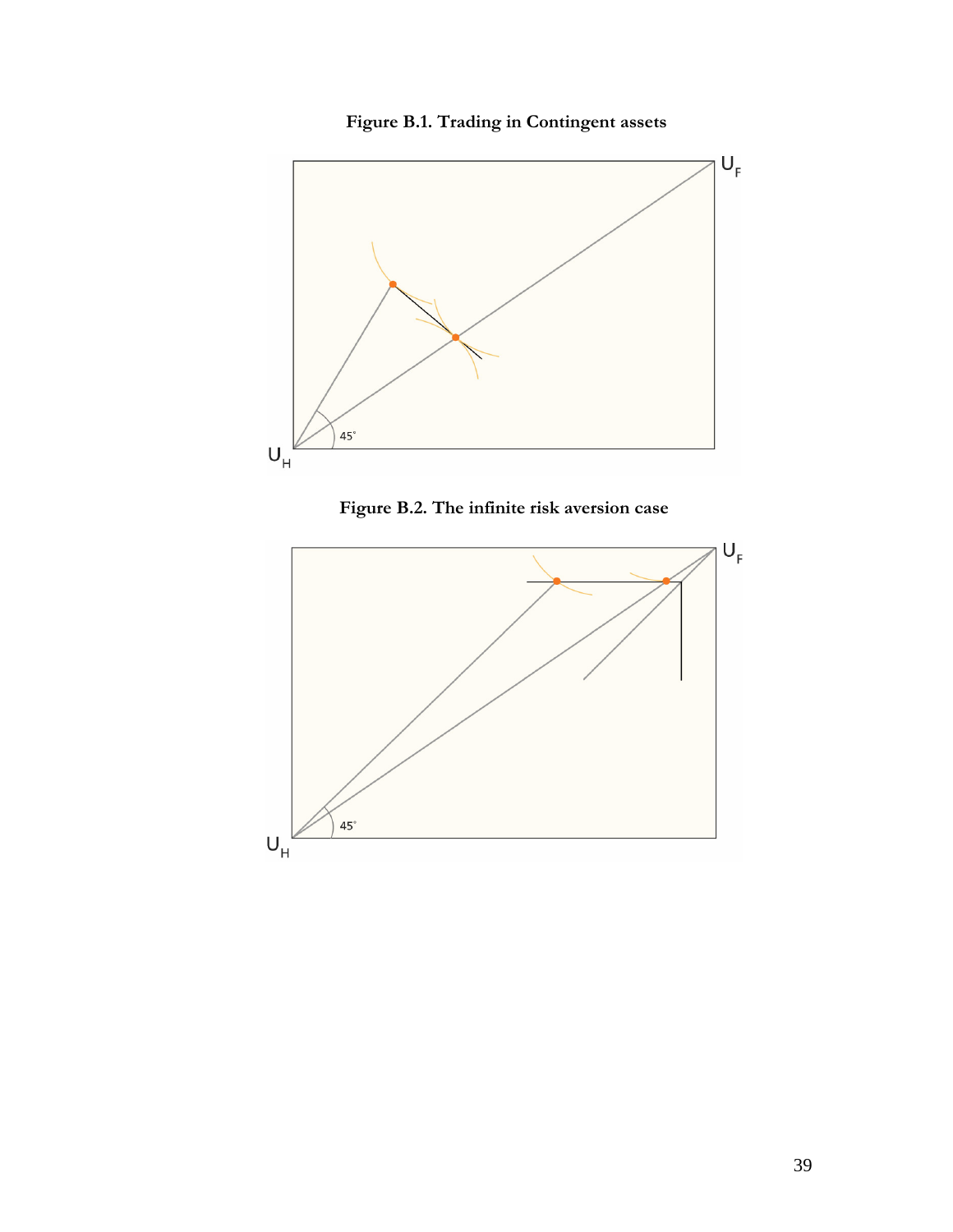|                                    | <b>Full Sample</b> | Excl. US |         | Excl. US & UK Excl. US & UK & JPN |
|------------------------------------|--------------------|----------|---------|-----------------------------------|
| Change in Net Assets w/dark matter | 0.48               | 0.74     | 1.00    | 0.38                              |
|                                    | (2.14)             | (9.19)   | (16.01) | (5.06)                            |
| Constant                           | $-28.09$           | 15.93    | 30.54   | 5.91                              |
|                                    | $(-0.62)$          | (0.99)   | (2.68)  | (0.73)                            |
| R-squared                          | 0.04               | 0.48     | 0.74    | 0.22                              |
| # of observations                  | 94                 | 93       | 92      | 91                                |

# **Table 1. Cumulative Official Current Account and its equivalent with dark matter (1980-2003)**

*T-stats in parenthesis* 

|                        |                    | In $%$ of GDP |               |             |
|------------------------|--------------------|---------------|---------------|-------------|
|                        | <b>Full Sample</b> | Excl. US      | Excl. US & UK | Full Sample |
|                        |                    |               |               |             |
| Cumulative Official CA | $-0.89$            | $-0.35$       | $-0.26$       | $-0.79$     |
|                        | (19.35)            | $(-4.90)$     | $(-5.41)$     | $(-8.13)$   |
|                        |                    |               |               |             |
| Constant               | $-4.4$             | $-18.46$      | $-31.57$      | $-0.28$     |
|                        | $-0.20$            | $-1.17$       | $(-3.02)$     | $(-3.42)$   |
|                        |                    |               |               |             |
| R-squared              | 0.82               | 0.22          | 0.26          | 0.43        |
| # of Observations      | 87                 | 86            | 85            | 87          |

# **Table 2. Exports of Dark Matter and the Current account (1980-2003)**

*T-stats in parenthesis*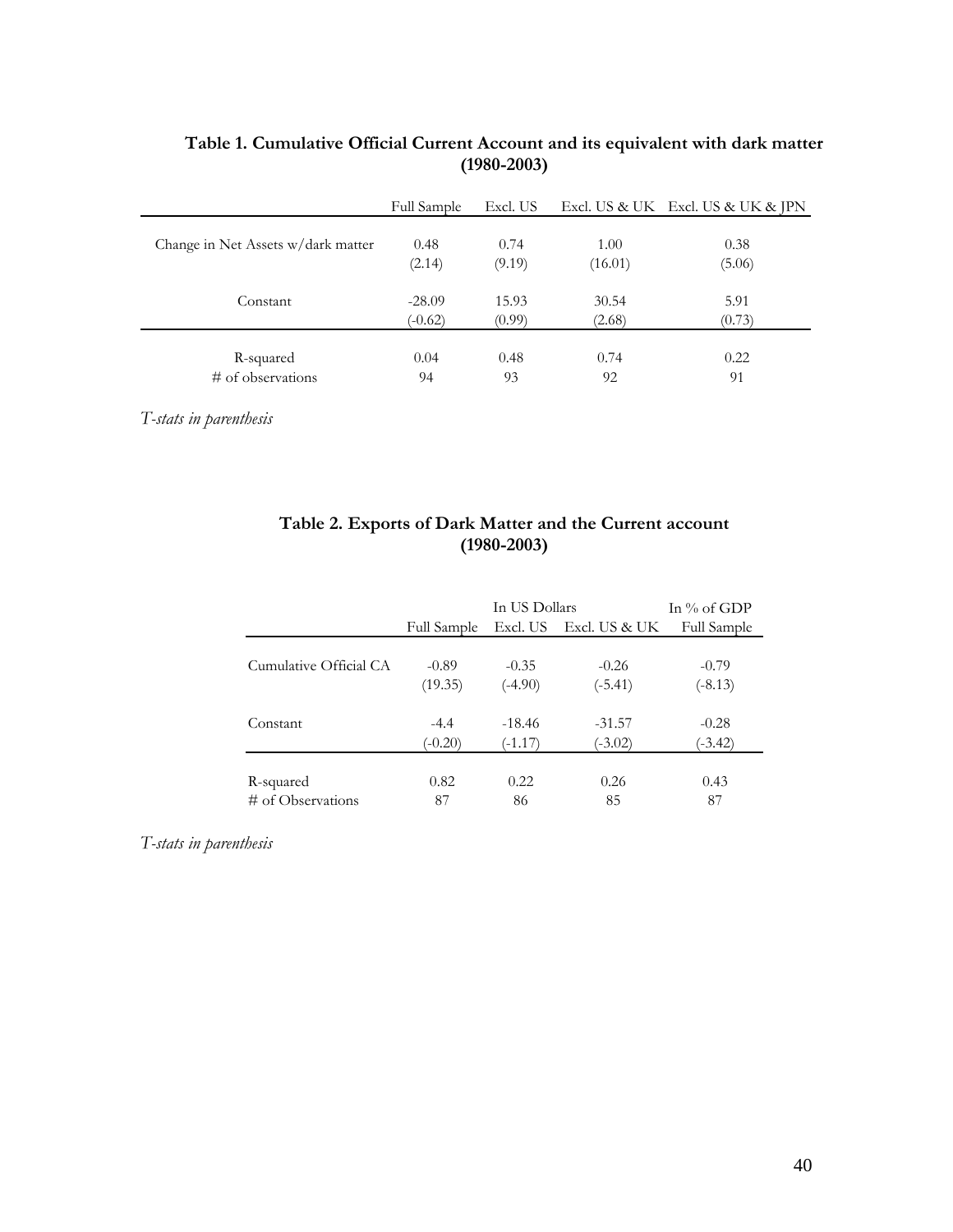|                           | (i)         | (ii)        | (iii)       | (iv)        | (v)         | (vi)        | (vii)       |
|---------------------------|-------------|-------------|-------------|-------------|-------------|-------------|-------------|
| FDI Asset (% gdp)         | $-0.4$      | 0.001       | 0.162       | (0.52)      | (0.24)      | 0.04        | $1.532***$  |
|                           | (0.90)      | 0.00        | (0.31)      | $-1.27$     | $-0.43$     | $-0.08$     | $-3.13$     |
| FDI Liabilities (% gdp)   | $-0.793**$  | $-0.840**$  | $-1.211***$ | $-0.647**$  | $-0.636*$   | $-0.858***$ | $-2.571***$ |
|                           | (2.17)      | (2.11)      | (3.57)      | $-2.11$     | $-1.95$     | $-2.97$     | $-5.52$     |
| Output Volatility         | $-11.798**$ | $-11.786**$ | $-8.726*$   | $-10.935**$ | $-10.422**$ | $-6.881*$   | (12.70)     |
|                           | (2.27)      | (2.12)      | (1.83)      | $-2.53$     | $-2.28$     | $-1.7$      | $-0.79$     |
| Rule of Law               |             | $-0.092$    | 0.057       |             | (0.08)      | (0.09)      | 0.41        |
|                           |             | (0.64)      | (0.43)      |             | $-0.63$     | $-0.84$     | $-1.16$     |
| Corporate Income Tax rate |             | 0.006       | $-0.001$    |             | 0.01        | 0.00        | 0.00        |
|                           |             | (0.56)      | (0.09)      |             | $-1.09$     | $-0.45$     | $-0.12$     |
| Spending in R&D           |             | $-0.028$    | $-0.086$    |             | 0.01        | 0.05        | (0.26)      |
|                           |             | (0.19)      | (0.68)      |             | $-0.1$      | $-0.42$     | $-1.53$     |
| Dummy for OPEC members    |             |             | $-1.082***$ |             |             | $-0.754**$  |             |
|                           |             |             | (3.50)      |             |             | $-2.62$     |             |
| Dummy for HIPC members    |             |             | $0.783***$  |             |             | $1.198***$  |             |
|                           |             |             | (3.58)      |             |             | $-4.94$     |             |
| Constant                  | $0.655***$  | 0.487       | 0.604       | $0.571***$  | 0.208       | 0.235       | 0.312       |
|                           | $-2.79$     | $-1.1$      | $-1.62$     | (2.75)      | (0.54)      | (0.69)      | (0.38)      |
| # of countries            | 79          | 79          | 79          | 99          | 99          | 99          | 21          |
| R-squared                 | 0.17        | 0.18        | 0.45        | 0.14        | 0.16        | 0.39        | 0.75        |

**Table 3a. Relating dark matter exports to fundamentals: cross section** 

*Source: IFS, t statistics are shown below each coefficient. \*, \*\*, \*\*\* indicates significance at 10, 5 and 1% levels.* 

|                            |             | Pooled Regressions<br>Full Sample Restricted Sample Industrial |             |            | <b>Fixed Effects</b><br>Full Sample Restricted Sample Industrial |          |  |  |
|----------------------------|-------------|----------------------------------------------------------------|-------------|------------|------------------------------------------------------------------|----------|--|--|
| FDI Liabilities (% of GDP) | $-0.146***$ | $-0.176***$                                                    | $-0.309***$ | $-0.12$    | $-0.147*$                                                        | $-0.093$ |  |  |
|                            | $-3.3$      | $-4.08$                                                        | $-6.47$     | $-1.46$    | $-1.71$                                                          | $-1.1$   |  |  |
| FDI Assets (% of GDP)      | $-0.046$    | 0.018                                                          | $0.196***$  | $-0.043$   | 0.012                                                            | 0.076    |  |  |
|                            | $-0.78$     | $-0.32$                                                        | $-4.36$     | $-0.39$    | $-0.11$                                                          | $-0.97$  |  |  |
| Volatility of output cycle | $-0.956***$ | $-0.630*$                                                      | $-0.368$    | $-0.945**$ | $-0.944*$                                                        | $-0.122$ |  |  |
|                            | $-2.69$     | $-1.66$                                                        | $-0.49$     | $-2.07$    | $-1.95$                                                          | $-0.15$  |  |  |
| Constant                   | $0.050***$  | $0.037**$                                                      | 0.012       | $0.045**$  | $0.040*$                                                         | $-0.013$ |  |  |
|                            | 3.31        | $-2.45$                                                        | $-0.67$     | $-2.15$    | $-1.85$                                                          | $-0.62$  |  |  |
| Observations               | 1624        | 1317                                                           | 439         | 1624       | 1317                                                             | 439      |  |  |
| R-squared                  | 0.01        | 0.02                                                           | 0.09        | 0.01       | 0.01                                                             | 0        |  |  |
| $#$ of countries           |             |                                                                |             | 79         | 64                                                               | 21       |  |  |

**Table 4. Relating dark matter to fundamentals: Panel estimation.** 

*Source: IFS, t statistics are shown below each coefficient. \*, \*\*, \*\*\* indicates significance at 10, 5 and 1% levels.*